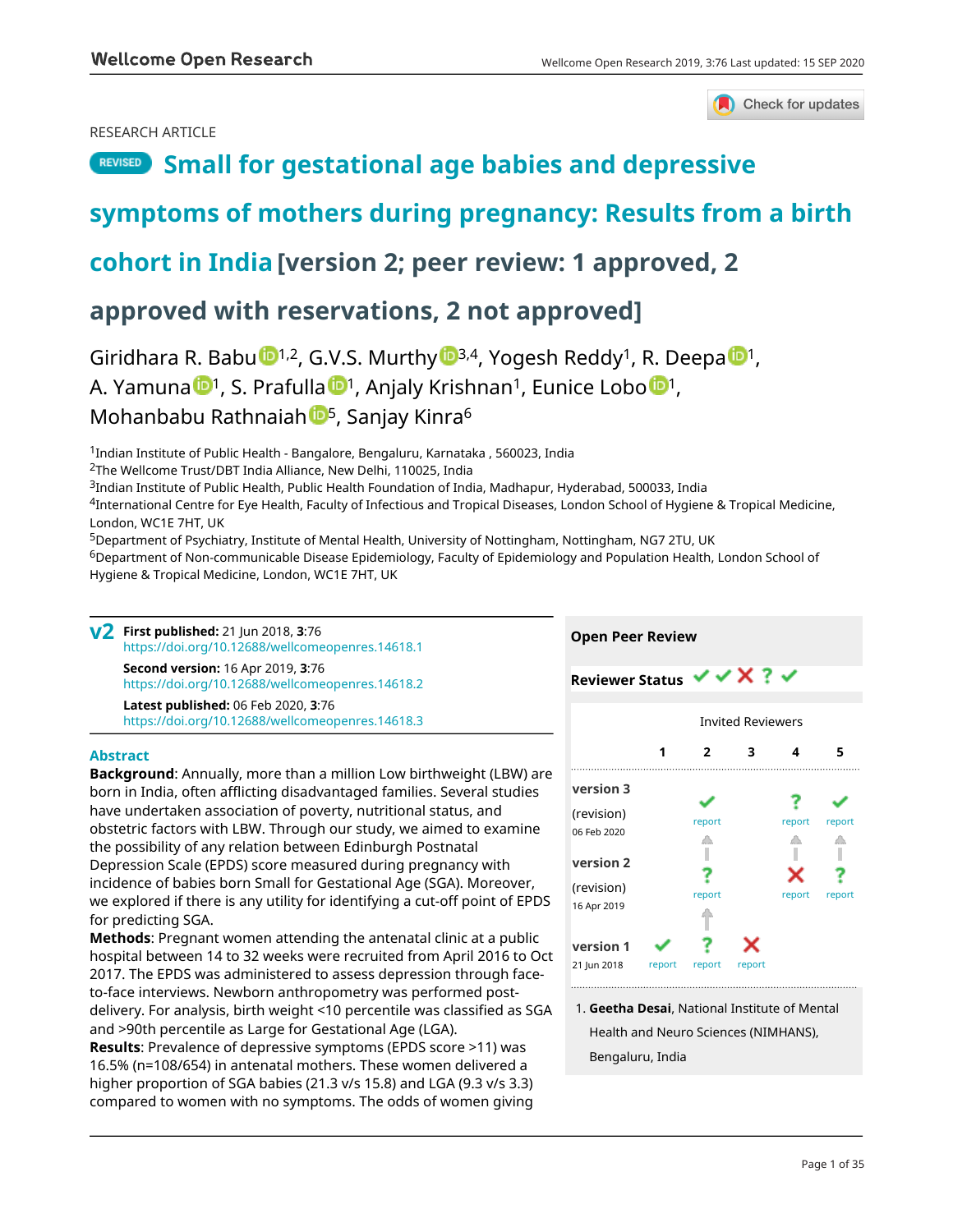birth to a child with SGA were twice as high for women with EPDS scores >11 (adjusted OR = 2.03; 95% CI = 1.12 - 3.70) compared to the women with EPDS scores of  $\leq$ 11. In terms of Area under curve (AUC), EPDS 11 cut off (AUC: 0.757, CI 0.707- 0.806) was same as EPDS 12 cutoff (AUC: 0.757, CI 0.708- 0.807), which was slightly lower than EPDS 13 cut off (AUC: 0.759 CI 0.709- 0.809).

**Conclusions**: We found a strong association of antenatal depressive symptoms during pregnancy with SGA measured by EPDS. Thus, we recommend implementation of timely and effective screening, diagnostic services, and evidence-based antenatal mental health services in order to combat SGA, and further associated-metabolic syndromes.

### **Keywords**

Small for Gestational age, low birth weight, Prenatal depression, Screening, Pregnancy, birth cohort, public hospital, Low and Middle Income Country,



This article is included in the [Wellcome](https://wellcomeopenresearch.org/gateways/ia)

[Trust/DBT India Alliance](https://wellcomeopenresearch.org/gateways/ia) gateway.

**Howard Cabral** [,](https://orcid.org/0000-0002-1185-8331) Boston University School 2. of Public Health, Boston, USA

- **3. Nisreen A. Alwan U.,** University of Southampton, Southampton, UK
- 4. **Jonathan Y. Huang U.**[,](https://orcid.org/0000-0002-5901-8403) Agency for Science, Technology and Research (A\*STAR), Singapore, Singapore
- **Jodie G. Katon**, US Department of Veterans 5. Affairs (VA) Puget Sound Health Care System, Seattle, USA

Any reports and responses or comments on the article can be found at the end of the article.

### **Corresponding author:** Giridhara R. Babu ([epigiridhar@gmail.com](mailto:epigiridhar@gmail.com))

**Author roles: Babu GR**: Conceptualization, Formal Analysis, Funding Acquisition, Writing – Original Draft Preparation, Writing – Review & Editing; **Murthy GVS**: Supervision, Writing – Review & Editing; **Reddy Y**: Data Curation, Formal Analysis, Validation; **Deepa R**: Methodology, Project Administration, Supervision, Validation, Writing – Original Draft Preparation; **Yamuna A**: Investigation, Writing – Original Draft Preparation; **Prafulla S**: Investigation, Writing – Original Draft Preparation; **Krishnan A**: Formal Analysis, Validation; **Lobo E**: Writing – Review & Editing; **Rathnaiah M**: Writing – Review & Editing; **Kinra S**: Writing – Review & Editing

**Competing interests:** No competing interests were disclosed.

**Grant information:** This research is funded by Intermediate Fellowship in Public Health and Clinical medicine by Wellcome Trust DBT India Alliance to Dr Giridhara R Babu (grant no: IA/CPHI/14/1/501499).

*The funders had no role in study design, data collection and analysis, decision to publish, or preparation of the manuscript.*

**Copyright:** © 2019 Babu GR *et al*. This is an open access article distributed under the terms of the [Creative Commons Attribution License](http://creativecommons.org/licenses/by/4.0/) , which permits unrestricted use, distribution, and reproduction in any medium, provided the original work is properly cited.

**How to cite this article:** Babu GR, Murthy GVS, Reddy Y *et al.* **Small for gestational age babies and depressive symptoms of mothers during pregnancy: Results from a birth cohort in India [version 2; peer review: 1 approved, 2 approved with reservations, 2 not approved]** Wellcome Open Research 2019, **3**:76 <https://doi.org/10.12688/wellcomeopenres.14618.2>

**First published:** 21 Jun 2018, **3**:76 <https://doi.org/10.12688/wellcomeopenres.14618.1>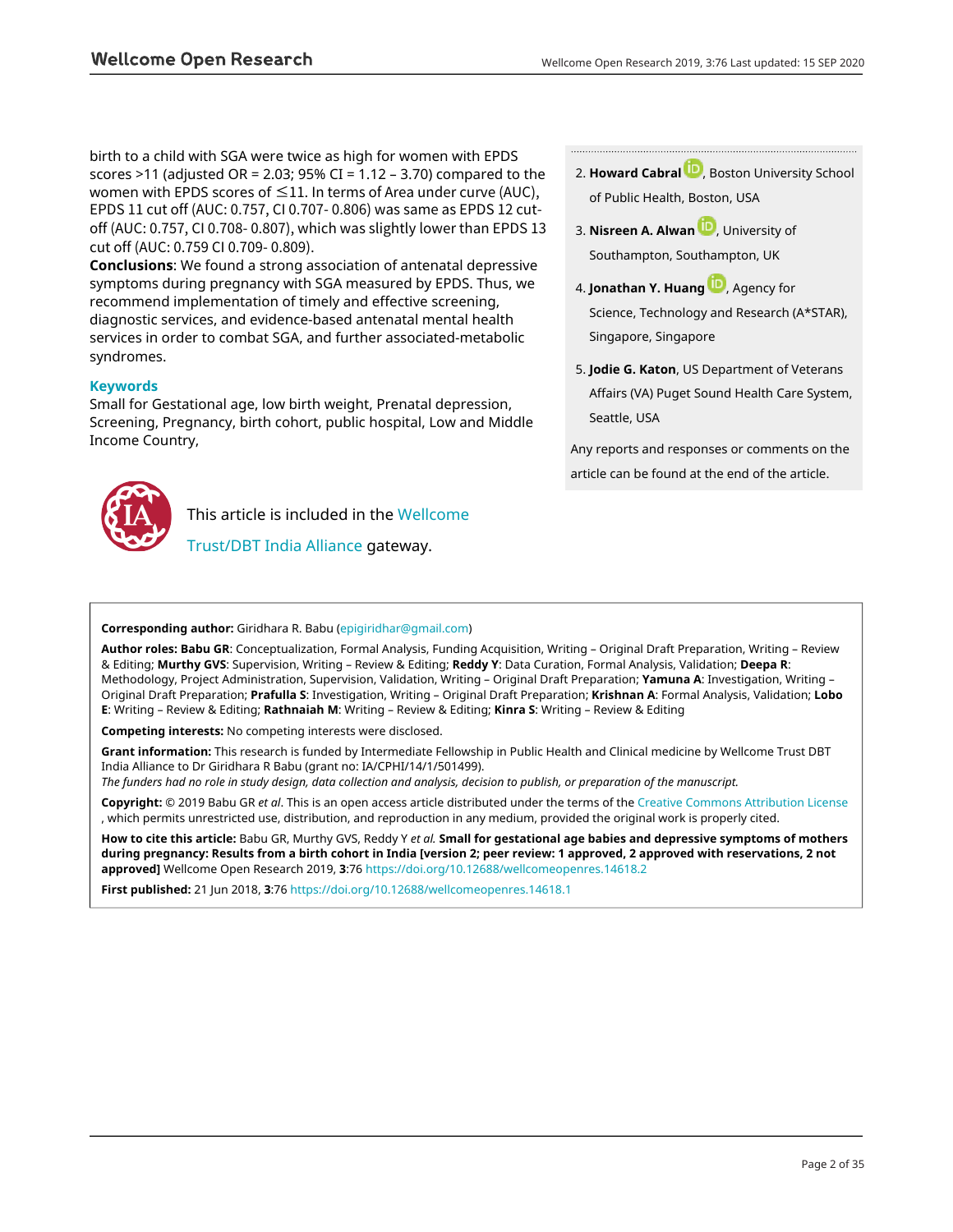#### **Amendments from Version 1** *REVISED*

Due to an error in the coding of the variable (EPDS score cutoff 11, 12, 13), re-coding of the entire dataset was done. On thorough checking and analysis, the resulting AOR values changed gradually from one cut-off category to another. Additionally even the area under the ROC curves, obtained from the predicted probabilities of each model have changed and are now above the null value; [Figure 2](#page-9-0) has been updated. Moreover, we also ran separate models including interaction effect, with the respondent's education, occupation, and income that showed an increase in the predictability of the model.

The dataset has been updated with few new variables. We have updated [Figure 1](#page-3-0) to now list the numbers of twins and stillbirths that were excluded. Additionally, [Supplementary File 1](#page-10-0) includes the analysis of the relation between EPDS score as a continuous variable and proportion of women delivered with SGA represented graphically.

We are including two new authors in this version. Anjaly Krishnan has been added as a biostatistician in our team. She has been able to address the comments of two reviewers and has improved the manuscript. She has recoded and redone the significant portion of the analysis after correcting coding errors that had occurred previously, she has also created additional tables and graphs to answer several of the reviewer comments. Eunice Lobo is the other author who has joined our research team and she has significantly contributed to rewriting the discussion and abstract of the manuscript based on the new results and has also done language edits in the manuscript.

**See referee reports**

#### **Introduction**

Low birthweight (LBW; <2500 g), a marker of poor intrauterine growth, leads to the double burden of stunting in childhood and predisposes to obesity in adolescence<sup>1,2</sup>. The pathways triggered by LBW lead to perpetuating, independent cycles of ill health<sup>3,4</sup>. More than one million babies are born with LBW in India every year. LBW often afflicts disadvantaged families, accentuating the risk of child mortality and morbidity<sup>5</sup>. Despite the high prevalence of LBW, its causes are poorly recognized. Infants with LBW comprises of preterm babies (<37 weeks gestation) or Small for Gestational Age (SGA) or both<sup>6</sup>. SGA is defined as birth weight below the population-specific  $10<sup>th</sup>$  percentile for the gestational age. Children, who are born SGA, have several short and long-term adverse outcomes $7-9$ .

Apart from the increased risk of mortality, infants with SGA might have a broad spectrum of adverse growth, morbidity, and developmental outcomes<sup>10</sup>. Due to poor nutritional status, a range of problems from malabsorption to growth retardation can affect the growing children<sup>11</sup>. The 'thrifty phenotype' hypothesis describes that adaptive mechanisms due to child undernutrition are on the rise and result in type 2 diabetes mellitus (T2DM), which is epidemic in low- and middle-income countries (LMICs). Confronted with undernutrition as a fetus and child, the compensatory adaptive mechanism stores excess energy as fat<sup>12</sup>. As a result, LBW in babies accentuates the risk of obesity, insulin resistance, cardiovascular diseases and T2D[M13.](#page-11-0)

Over the past several decades, program interventions to reduce LBW have mostly focused on addressing poverty, maternal nutritional status, and obstetric factors in India. However, the proportion of children with LBW has remained stagnant or reduced only minimally over this period in LMICs, such as India. The role of antepartum depression is often neglected as a determinant of SGA, despite evidence indicating that women with antepartum depression have an increased risk of having a preterm birth and LBW babies<sup>[14](#page-11-0)</sup>. Meta-analyses also indicate that the magnitude of this association varies with how depression is measured, country of residence and socioeconomic status<sup>[14,15](#page-11-0)</sup>. Almost all the evidence on the impact of antepartum depression on LBW is from developed countries. As an exception, a study from Bangladesh has suggested an association of high Edinburgh Postnatal Depression Scale (EPDS) score in pregnant women may be associated with LB[W16.](#page-11-0) Also, the role of EPDS as screening criteria for antepartum depression is under explored in most LMICs, and studies have used different cut offs for different samples<sup>[17](#page-11-0)</sup>.

The aim of this study is to examine if the relation between Edinburgh Postnatal Depression Scale (EPDS) score and SGA. Further, we also explored if there is any utility for identifying a cut-off point of EPDS for predicting SGA.

Despite the high prevalence of SGA in LMICs such as India, the awareness of mental health problems is low. Antenatal depression in pregnancy is not routinely screened in LMICs, including whether it can be a risk factor for poor intrauterine growth. This is specifically relevant in metropolitan cities like Bangalore, which has relatively better socio-economic standards in communities compared to several other regions, but continues to experience persistently high proportions of children born with SGA.

## **Methods**

### Study setting

Maternal antecedents of adiposity and studying the transgenerational role of hyperglycemia and insulin (MAASTHI) is a birth cohort established to prospectively identify risk factors in pregnancy associated with adverse infant outcomes, especially in predicting the possible risk markers of later chronic diseases $18$ . The detailed protocol of the study has been published elsewhere<sup>18</sup>. Briefly, pregnant women with gestational age  $(GA)$ between 14 to 32 weeks were recruited. GA was determined by ultrasonography record and if not available the last menstrual period was noted. In the 1557 women enrolled, 654 women who had completed follow up after delivery comprise the study sample for the present study, still birth and twins were excluded from the data analysis. ([Figure 1](#page-3-0)).

#### Data collection

Data was collected from April 2016 to October 2017 at a secondary level public hospital. Data at baseline (second and third trimester of pregnancy) included socioeconomic conditions that included religion, education, occupation and the women's reproductive history, social support, depressive symptoms and consumption of tobacco and alcohol. EPDS tool was translated into local language (Kannada) and then back translated to English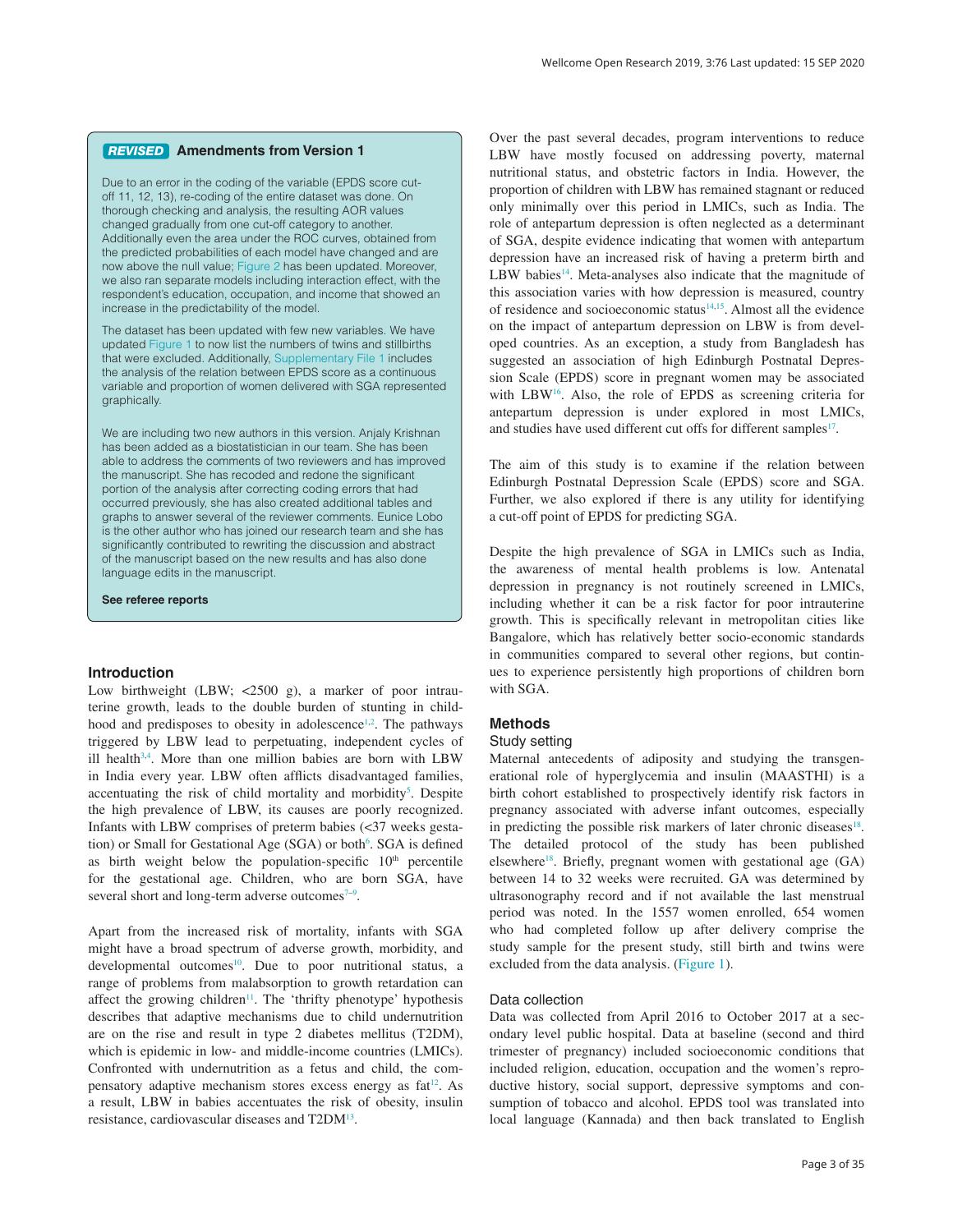<span id="page-3-0"></span>

**Figure 1. Flow diagram depicting the composition of the present study sample (n=654) from the MAASTHI birth cohort.** See [18](#page-11-0) for further details of the MAASTHI cohort.

for accuracy. Through this, efforts were made to ensure a clear and conceptually accurate translation that was easily understood by local population. The Questionnaire was then administered to the respondents by trained research assistants who would interview without altering the actual meaning. The response score is quantified by asking frequency of occurrence of depressive symptoms for number of days. The respondent's weight, height, Mid-upper arm circumference (MUAC), head circumference, biceps, triceps and subscapular skinfold thickness were recorded. Birth data were collected through structured interviews and anthropometric assessment by trained female research staff in the hospital. The data collection for pregnant women regarding depressive symptoms was done during the second and third trimester and the anthropometry of the newborn was recorded between 2 to 48 hours following delivery. Several birth outcomes were assessed including the length of pregnancy, mode and place of delivery, complications during labour, live or stillbirth, birth weight, length, head, chest, waist, hip and MUAC of the newborn. Skinfold thickness was measured using Holtain calipers at biceps, triceps and subscapular sites.

#### **Measurements**

*Assessment of antepartum depressive symptoms.* The Edinburgh Postnatal Depression Scale (EPDS) is a widely used self-reporting questionnaire developed specifically to screen for symptoms of perinatal depression $19,20$ . EPDS has been validated by Fernandes *et al*. for prenatal depression in South India at a cut-off of ≥13 (sensitivity =  $100\%$ , specificity = 84.90%, and AUC =  $0.95$ )<sup>21</sup>. Depressive symptoms are assessed by a 10-item scale, which determines the psychosocial stress level of pregnant women in the last seven days. Social support was measured using a questionnaire developed at St. John's Research Institute to evaluate a broad range of social support (i.e., emotional, instrumental, informational, and appraisal) $^{22}$ . This questionnaire has total 12 items and each item is scored between 0 (definitely not enough)

to 3 (definitely enough). The highest score being 36 means excellent social support and 0 meaning low social support. The scale reported an excellent value of internal consistency, as determined by Cronbach's alpha of 0.935 all variables showing a high level of consistency. Trained Research Assistants using an Android tablet administered the questionnaire; the system is programmed to generate a EPDS score in real time, and in case the woman scored >13 she was referred to the psychiatrist at the hospital. The correlates of EPDS have internal consistency exceeding 0.8. Pregnant women were classified into two groups based on their EPDS score: 0–11, without depressive symptoms; 11+ with depressive symptoms. This 10-item scale has been translated into many different languages and validated in many countries including Indi[a23.](#page-11-0) The cutoff values of EPDS as a screening tool for antenatal depression in primary health care settings is dependent on cultural settings. For example, a cut-off EPDS score for the Spanish version of the EPDS is 8/9 and the Chinese version is  $9/10^{24}$  $9/10^{24}$  $9/10^{24}$ . A cutoff score of 11/12 was found to detect perinatal depression with acceptable sensitivity and specificity in Goa, India<sup>25</sup>. In concurrence with this evidence, we aimed to assess the exact EPDS score cut-off value (11, 12 or 13) as a better predictor of association between antenatal depression and SGA.

*Other risk factors.* Possible risk factors for SGA were assessed by a standardized questionnaire seeking information on women's medical and obstetric history (parity, abortion), socioeconomic and demographic characteristics (age, education, and occupation), smoking habits and alcohol consumption. The research staff measured women's height, weight, MUAC. Skinfold thickness was measured using Holtain calipers at biceps, triceps and subscapular sites.

*Anthropometry.* Adult anthropometry: After ensuring that the scale was placed on a level ground, the research staff would view 'zero' reading. After ensuring that the respondent would remove heavy outer clothing and shoes, two readings to the nearest 10 gram were taken. Further, we used SECA 213 portable stadiometer for measuring height to the nearest 0.1 cm. This was measured by requesting the respondent to stand straight with her feet together, ensuring the posterior surface of the head and heels was applied to the stadiometer. The head was positioned in an imaginary line joining the upper margin of the external auditory meatus and the lower border of the orbit of the eye (Frankfurt plane). The head plate of the stadiometer would then be pulled down to ensure that it rests on the crown of the head<sup>[26](#page-11-0)</sup>.

*Baby anthropometry*: Newborn anthropometry was performed using SECA 354 Weighing Scale and SECA 417 Infantometer. The baby was placed naked on the digital weighing scale and readings are taken to the nearest 0.5g. For measuring infant length, the baby's head is held against the end of the head plate and the legs extended until they are flat. The foot plate is brought up to the heels ensuring that feet and knees were flat, the length is recorded. Chasmors body circumference tape was used to measure the circumferences. Head circumference is measured with the baby's head on the side, so that the maximum occipitofrontal circumference could be found. The tape was placed on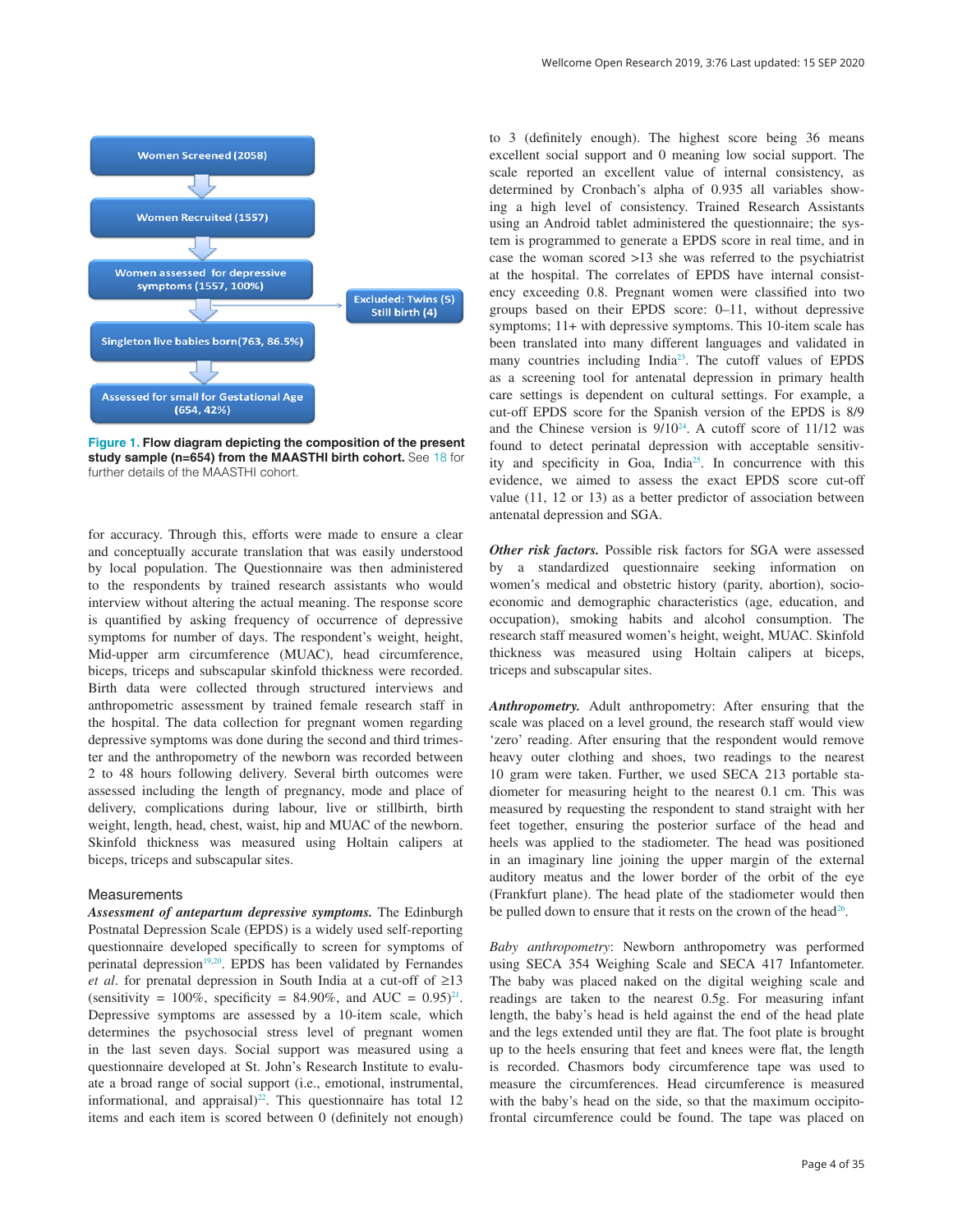the forehead, on the most anterior point (just above the eyebrows) and passed around the head to the most posterior part of the head making sure the maximum circumference is found. Waist circumference was taken by placing the tape around the abdomen immediately above the umbilicus ensuring that it is horizontal and marked at the end of expiration. Chest circumference is measured by placing the tape around the chest at the level of xiphisternum ensuring that it is placed horizontal and marked at the end of expiration. MUAC was recorded with the arm bent, allowing the measurement to be taken with the baby in its natural position. Skinfold thickness is measured on the left side of the body using the Holtain Calipers. Three readings to the nearest 0.2mm were taken unless this caused too much distress, in which case, a single measurement was taken. For triceps skinfold thickness, the tape is placed around the upper arm at the level of the mark done while measuring MUAC. With the tape in position, a horizontal line is drawn on the skin posteriorly at the level of the mark. Another vertical line is marked on this line at the most dorsal part of the upper arm. This level was determined by 'eyeballing' the mid-point. The point at which the fold is to be measured was then marked; the skin was lifted over the posterior surface of triceps muscle, above the marked point, on a vertical line passing upward from the olecranon to the acromion. The calipers are applied below the fingers such that the marked cross was at the apex of the fold. Biceps skinfold is measured in the anterior midline of the arm over the biceps on the same level as the triceps skinfold. For subscapular skinfold thickness, the inferior angle of the scapula was identified and the skin is marked immediately below the angle. The skinfold was picked up above the mark with the fold slightly inclined downward and laterally, in the natural cleavage of the skin. The caliper jaws are applied below the fingers, such that the marked point is at the apex of the fold $26$ .

The weight of infant was classified into percentiles based on the Indian standards for birth weights of newborns based on the sex and order of the baby<sup>[27](#page-11-0)</sup>. Anything less than 10 percentile were classified as SGA, between 10 to 90<sup>th</sup> percentile was appropriate for gestational age (AGA) and greater than 90<sup>th</sup> percentile was large for gestational age (LGA). Babies born before 37 weeks of gestation were considered as premature. Other details of neonatal morbidity and hospitalization were obtained from the family members and medical records.

### Statistical analysis

We used logistic regression analysis to assess the association between SGA and EPDS score. The association with SGA was examined using the 3 categorical variables based on the cutoff scores of 11, 12 and 13. This was adjusted for known confounders based on literature review for maternal age, religion, respondent's and husband's incomes, gravida, parity, husband's current consumption of tobacco and alcohol and respondent's sum of skinfold thickness. These variables were adjusted based on the priori information<sup>28-33</sup>. Goodness of fit of the models were assessed using Hosmer-Lemeshow statistic and AUROC curves formed from predicted probabilities. Statistical analysis was performed using Stata/IC 14.2 for Mac (Revision 19 Dec 2017, Copyright 1985-2015 StataCorp LLC) and SPSS

version 23. Descriptive analysis was done for maternal and neonatal characteristics for both women with and without mental depressive symptoms.

#### **Results**

A total of 654 pregnant mothers who completed the EPDS questionnaire were taken into consideration for analysis in the present study. The mean maternal age of the study sample at baseline was  $23.6 \pm 3.9$  years. Mothers with depressive symptoms had lower mean social support scores compared to mothers without depressive symptoms ([Table 1](#page-5-0)). The study found that overall 16.51% (n=108) of the antenatal mothers had depressive symptoms (EPDS score of >11).

Among mothers with depressive symptoms (EPDS score >11), 43 (39.8%) mothers were below the age of 22 years. Depressive symptoms affected predominately young mothers and the symptoms decreased with increase in age of the women. The majority of the study sample comprised of Muslim women and they were the most afflicted with depressive symptoms (65.7%), followed by mothers belonging to Hindu religion (32.4%). Pregnant women with high school education had a high proportion of depressive symptoms (44.3%) compared to other levels of educational attainment. Among the pregnant women, the depressive symptoms in the women with first pregnancy were high (41.7%) and decreased with an increase in the number of times conceived and delivered. The results indicate that 60% of husbands of the pregnant women with depressive symptoms were consuming tobacco and 21% were consuming alcohol ([Table 1](#page-5-0)).

Women with depressive symptoms delivered a greater proportion of SGA (21.3 *vs* 15.8%) and LGA (9.3 *vs* 3.3%) babies compared to women with no symptoms. While there were no major differences for normal term delivery, women with depressive symptoms had a slightly elevated proportion of caesarian section delivery (31.5 *vs* 24.2%) [\(Table 2\)](#page-6-0).

Maternal and neonatal characteristics in relation to SGA and AGA status are summarized in [Table 3](#page-7-0).

No major variation was found between the mean and standard deviation for age, gravida, parity and abortion status of mothers with relation to SGA and AGA category. A higher proportion of SGA was found in male babies compared to female babies. Mothers who delivered SGA babies had greater mean EPDS scores during pregnancy (6.27 *vs* 5.73%) and at the time of delivery (21.1 *vs* 14.5%) compared to the mothers who delivered AGA babies. Among the mothers who delivered SGA babies, a majority (68.8%) were younger (under 25 years) and the SGA proportion decreased with the increase in age. Hindus had a higher proportion of delivering SGA babies (49.5%) followed by Muslims (45.9%) and Christians (4.6%) [\(Table 3\)](#page-7-0). Education of the partners with higher than high school level had a lesser chance of delivering SGA babies compared to their counterparts.

Adjusted odds ratio (OR) and 95% confidence interval (CI) for EPDS cut off 11, 12, 13 and SGA is presented in [Table 4](#page-8-0).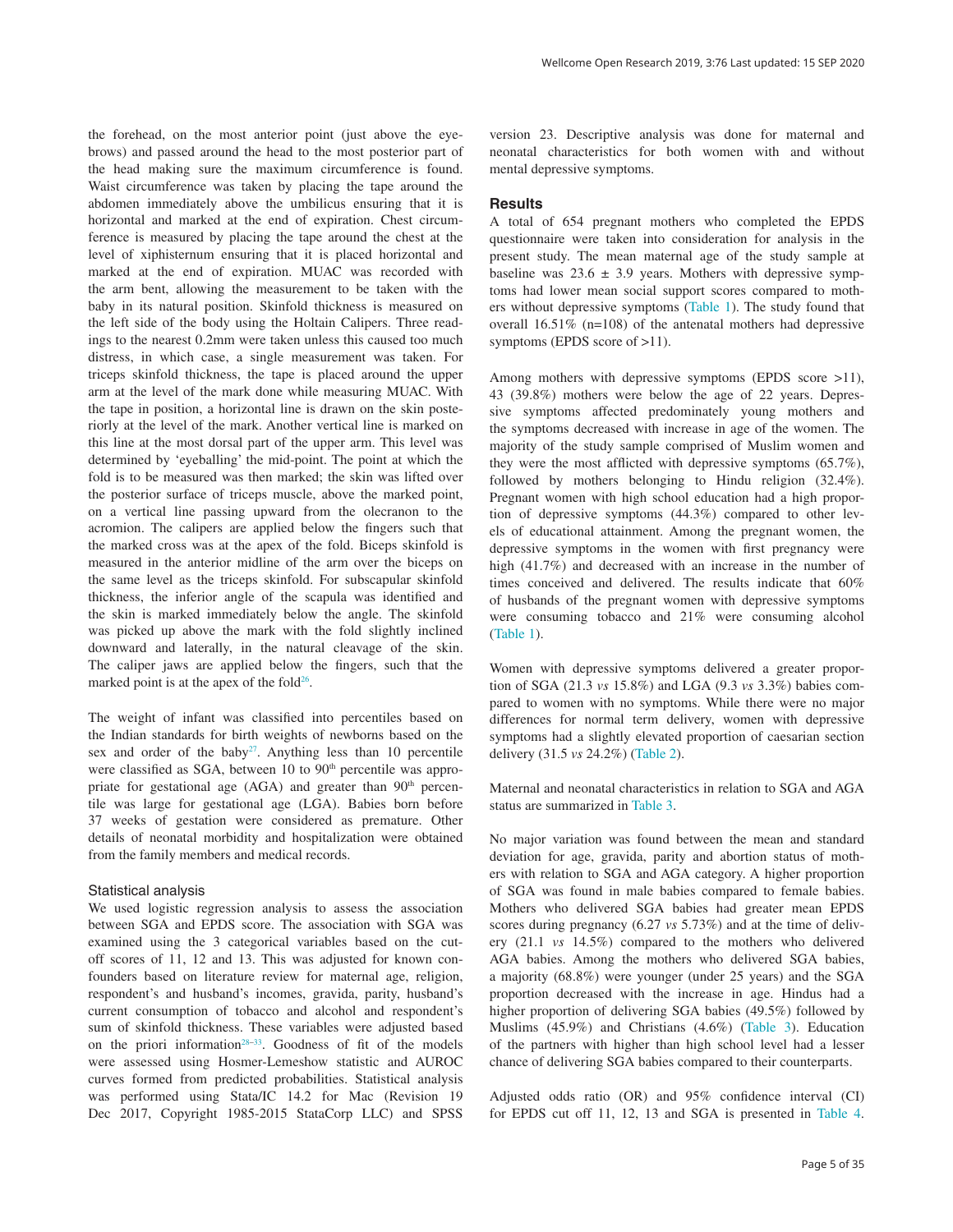| <b>Characteristic</b>       | $EPDS \le 11$ (without<br>depressive symptoms)<br>$[N = 546]$ | $EPDS > 11$ (with<br>depressive symptoms)<br>$IN = 108$ | <b>Total [N =654]</b>  |
|-----------------------------|---------------------------------------------------------------|---------------------------------------------------------|------------------------|
| Age (years)                 | $23.66 \pm 3.83$                                              | $23.43 \pm 4.31$                                        | $23.62 \pm 3.91$       |
| Respondent's income         | $450.92 \pm 1980.19$                                          | $333.33 \pm 1334.31$                                    | $431.50 \pm 1888.46$   |
| Husband's income            | $11613.47 \pm 6061.27$                                        | $10893.52 \pm 4878.93$                                  | $11493.85 \pm 5884.02$ |
| Gravida                     | $1.94 \pm 0.89$                                               | $1.91 \pm 0.93$                                         | $1.93 \pm 0.90$        |
| Parity                      | $0.69 \pm 0.65$                                               | $0.68 \pm 0.72$                                         | $0.69 \pm 0.67$        |
| Social support              | $25.49 \pm 10.65$                                             | $20.88 \pm 12.24$                                       | $24.73 \pm 11.05$      |
| Age (years)                 |                                                               |                                                         |                        |
| $<$ 22                      | 173 (31.7)                                                    | 43 (39.8)                                               | 216 (33.0)             |
| $22 - 25$                   | 223 (40.8)                                                    | 32(29.6)                                                | 255 (39.0)             |
| $26 - 30$                   | 117(21.4)                                                     | 27(25.0)                                                | 144 (22.0)             |
| $31 - 35$                   | 29(5.3)                                                       | 4(3.7)                                                  | 33(5.0)                |
| >35                         | 4(0.7)                                                        | 2(1.9)                                                  | 6(0.9)                 |
| Religion                    |                                                               |                                                         |                        |
| Hinduism                    | 245 (44.9)                                                    | 35(32.4)                                                | 280 (42.8)             |
| Christianity                | 17(3.1)                                                       | 2(1.9)                                                  | 19 (2.9)               |
| Islam                       | 284 (52.0)                                                    | 71 (65.7)                                               | 355 (54.3)             |
| Respondent's education      |                                                               |                                                         |                        |
| <b>Illiterate</b>           | 15(2.7)                                                       | 4(3.7)                                                  | 19(2.9)                |
| Primary school              | 33(6.0)                                                       | 3(2.8)                                                  | 36(5.5)                |
| Middle school               | 88 (16.1)                                                     | 25(23.1)                                                | 113(17.3)              |
| High school                 | 241(44.1)                                                     | 49 (45.4)                                               | 290 (44.3)             |
| Pre-university              | 136 (24.9)                                                    | 17(15.7)                                                | 153 (23.4)             |
| Graduate or above           | 33(6.1)                                                       | 10(9.3)                                                 | 43(6.6)                |
| Consanguineous Marriage     |                                                               |                                                         |                        |
| Yes                         | 167 (30.6%)                                                   | 37 (34.3%)                                              | 204 (31.2%)            |
| <b>No</b>                   | 379 (69.4%)                                                   | 71 (65.7%)                                              | 450 (68.8%)            |
| Kuppuswamy scale            |                                                               |                                                         |                        |
| Upper                       | 4(0.7)                                                        | $\mathbf 0$                                             | 4(0.6)                 |
| Upper middle                | 495 (90.7)                                                    | 99 (91.7)                                               | 594 (90.8)             |
| Lower middle                | 43 (7.9)                                                      | 9(8.3)                                                  | 52(8.0)                |
| Lower                       | 4(0.8)                                                        | 0                                                       | 4(0.6)                 |
| Gravida                     |                                                               |                                                         |                        |
| $\mathcal I$                | 189 (34.6)                                                    | 45 (41.7)                                               | 234 (35.8)             |
| $\mathcal{L}_{\mathcal{L}}$ | 238 (43.6)                                                    | 35 (32.4)                                               | 273 (41.7)             |
| 3                           | 93 (17.0)                                                     | 21(19.4)                                                | 114 (17.4)             |
| More than 3                 | 26(4.7)                                                       | 7(6.5)                                                  | 33(5.1)                |
| Parity                      |                                                               |                                                         |                        |
| $\cal O$                    | 224 (41.0)                                                    | 51(47.2)                                                | 275 (42.0)             |
| 1                           | 272 (49.8)                                                    | 41 (38.0)                                               | 313 (47.9)             |
| 2 or more                   | 50(9.1)                                                       | 16 (14.8)                                               | 66 (10.1)              |

### <span id="page-5-0"></span>**Table 1. Maternal characteristics in relation to depressive symptoms during pregnancy.**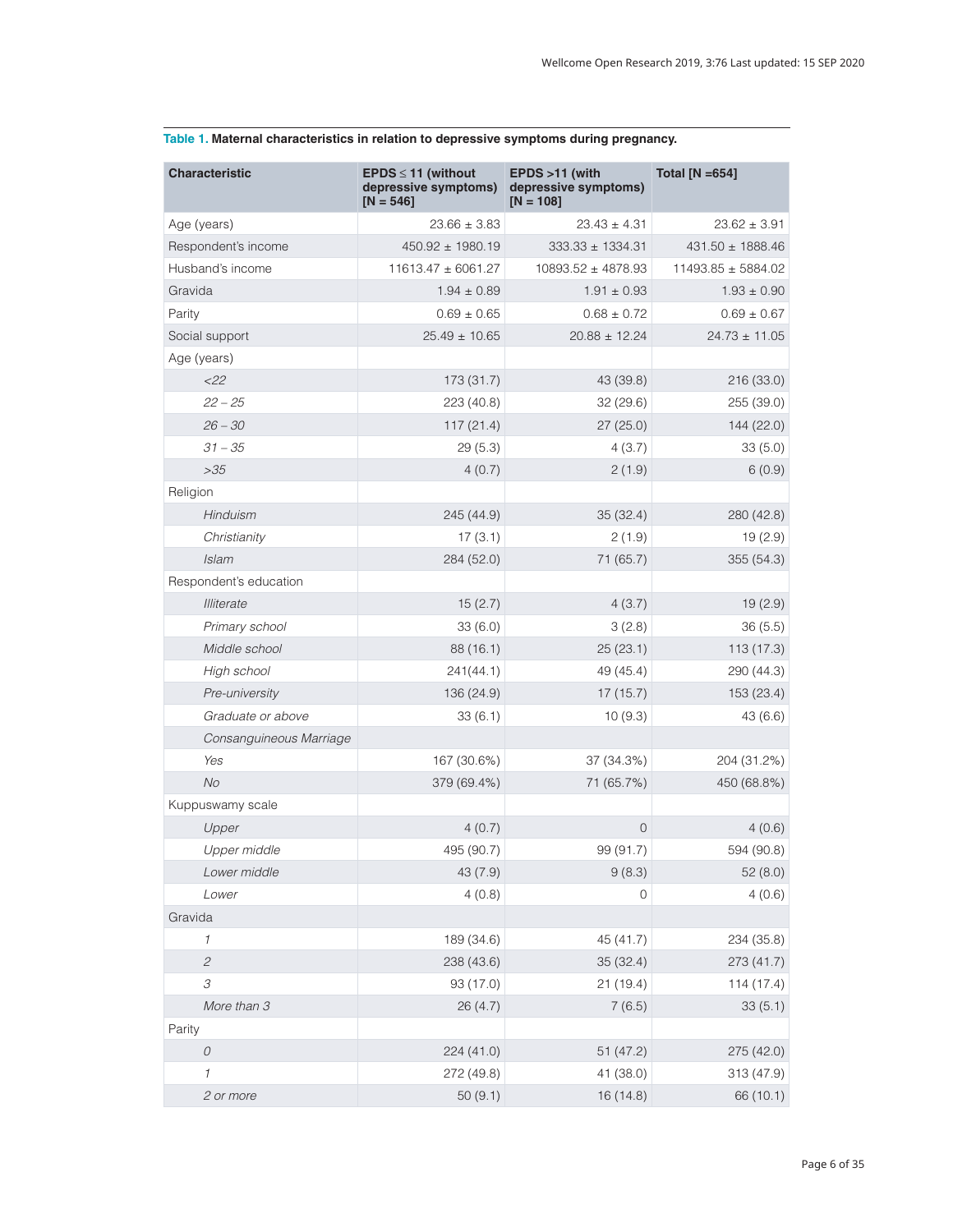<span id="page-6-0"></span>

| <b>Characteristic</b>                        | <b>EPDS</b> $\leq$ 11 (without<br>depressive symptoms)<br>$IN = 5461$ | $EPDS > 11$ (with<br>depressive symptoms)<br>$[N = 108]$ | Total $[N = 654]$ |
|----------------------------------------------|-----------------------------------------------------------------------|----------------------------------------------------------|-------------------|
| Anaemia Status                               |                                                                       |                                                          |                   |
| Present                                      | 253 (46.3%)                                                           | 47 (43.5%)                                               | 300 (45.9%)       |
| Absent                                       | 293 (53.7%)                                                           | 61 (56.5%)                                               | 354 (54.1%)       |
| Tobacco consumption among<br>husbands        |                                                                       |                                                          |                   |
| Yes                                          | 230(42.1)                                                             | 65 (60.2)                                                | 295(45.1)         |
| No                                           | 316 (57.9)                                                            | 43 (39.8)                                                | 359 (54.9)        |
| Alcohol consumption among<br>husbands        |                                                                       |                                                          |                   |
| Yes                                          | 68 (12.5)                                                             | 23(21.3)                                                 | 91(13.9)          |
| No                                           | 478 (87.5)                                                            | 85 (78.7)                                                | 563 (86.1)        |
| Women with depressive<br>symptoms (EPDS >11) | 546 (83.5)                                                            | 108(16.5)                                                | 654 (100)         |

*Values are presented as mean ± standard deviation or n (%); EPDS: Edinburgh Postnatal Depression Scale*

| <b>Characteristic</b> | <b>EPDS</b> $\leq$ 11 (without<br>depressive symptoms)<br>$[N = 546]$ | EPDS >11 (with<br>depressive symptoms)<br>$[N = 108]$ | Total $[N = 654]$ |
|-----------------------|-----------------------------------------------------------------------|-------------------------------------------------------|-------------------|
| Gender of baby        |                                                                       |                                                       |                   |
| Female                | 277(50.7)                                                             | 60(55.6)                                              | 337 (51.5)        |
| Male                  | 269 (49.3)                                                            | 48 (44.4)                                             | 317 (48.5)        |
| Delivery type         |                                                                       |                                                       |                   |
| Normal                | 286 (52.4)                                                            | 55 (50.9)                                             | 341 (52.1)        |
| Primary C-section     | 132 (24.2)                                                            | 34(31.5)                                              | 166 (25.4)        |
| Repeated C-section    | 128 (23.4)                                                            | 19 (17.6)                                             | 147 (22.5)        |
| Weight categories     |                                                                       |                                                       |                   |
| SGA                   | 86 (15.8)                                                             | 23(21.3)                                              | 109 (16.7)        |
| <b>AGA</b>            | 442 (81.0)                                                            | 75 (69.4)                                             | 517(79.1)         |
| LGA                   | 18(3.3)                                                               | 10(9.3)                                               | 28(4.3)           |
| Premature delivery    |                                                                       |                                                       |                   |
| Yes                   | 52(9.5)                                                               | 9(8.3)                                                | 61(9.3)           |
| No.                   | 494 (90.5)                                                            | 99(91.7)                                              | 593 (90.7)        |

**Table 2. Neonatal characteristics in relation to depressive symptoms during pregnancy.**

*Values are presented as mean ± standard deviation or n (%); EPDS: Edinburgh Postnatal Depression Scale; C-section: caesarian delivery; SGA: small for gestational age; AGA: appropriate for gestational age; LGA: large for gestational age*

A significant association was found between EPDS 11 cutoff and SGA. Women with EPDS scores of above 11 had a twice as high risk of giving birth to a child who would be SGA (Adjusted OR = 2.03;  $95\%$  CI = 1.12 - 3.70) compared to the women with EPDS scores of 11 and below. The EPDS 12 (Adjusted OR = 1.96;  $95\%$  CI = 1.04 – 3.69) and EPDS 13 (Adjusted OR = 2.42;  $95\%$  CI = 1.24 – 4.70) cut-off categories also proved to be a risk factor for SGA with significant p value (0.0006 and 0.0003) and the individuals with more than 13 EPDS score is found to have the highest risk of SGA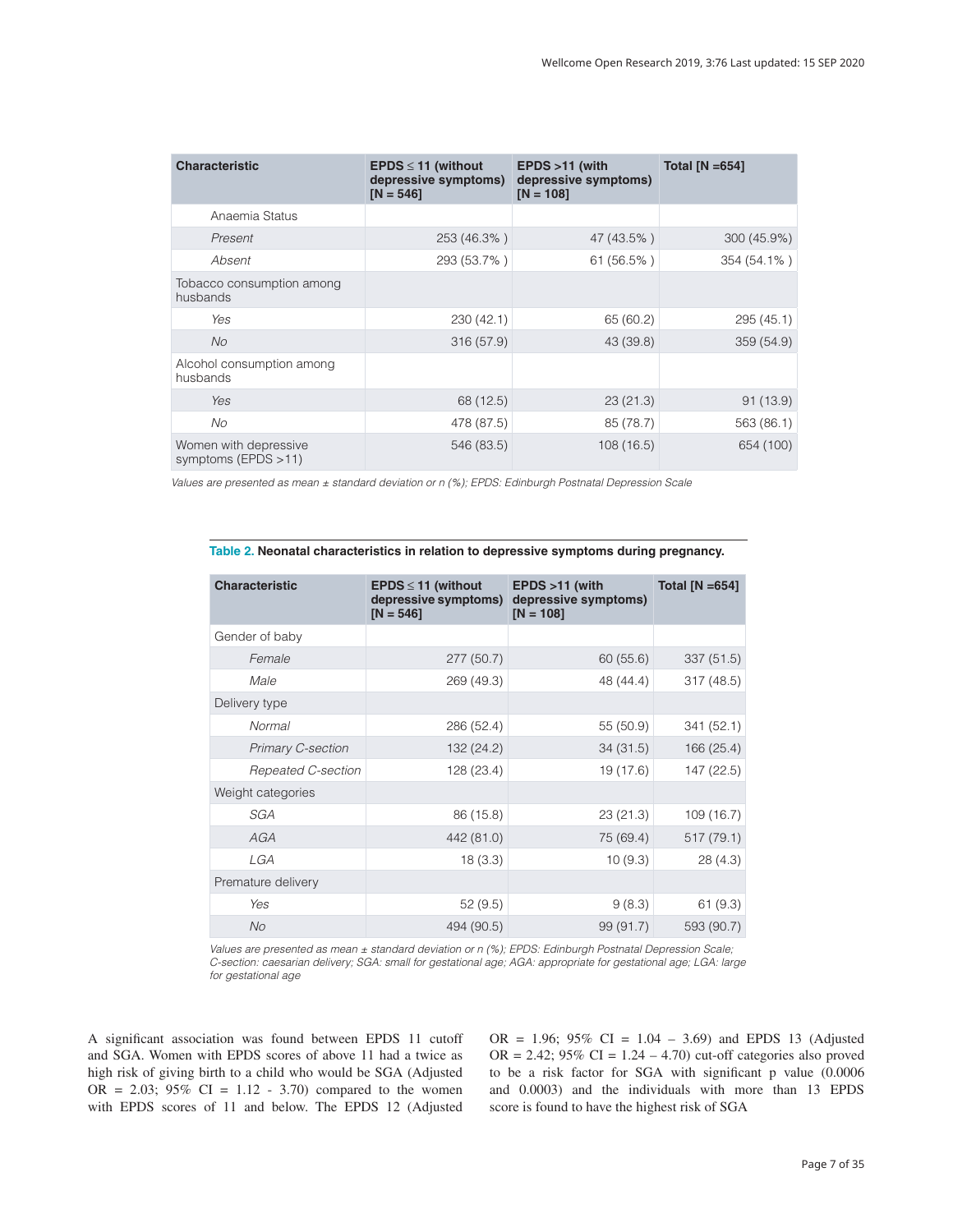| <b>Characteristic</b>                |                   | SGA (N = 109) AGA (N = 517) |
|--------------------------------------|-------------------|-----------------------------|
| Maternal characteristics             |                   |                             |
| Age at the baseline                  | $24.12 \pm 3.76$  | $23.55 \pm 3.93$            |
| Gravida                              | $1.93 \pm 0.80$   | $1.93 \pm 0.93$             |
| Parity                               | $0.73 \pm 0.56$   | $0.68 \pm 0.69$             |
| Abortion                             | $0.28 \pm 0.58$   | $0.28 \pm 0.56$             |
| EPDS Score (Pregnancy)               | $6.27 \pm 5.71$   | $5.73 \pm 5.20$             |
| <b>BMI</b> (kg/m2)                   | $22.67 \pm 3.64$  | $24.42 \pm 4.32$            |
| Maternal anthropometric measurements |                   |                             |
| Weight (kg)                          | $52.87 \pm 8.76$  | $58.51 \pm 10.79$           |
| Height (cm)                          | $152.78 \pm 5.77$ | $154.77 \pm 5.17$           |
| Mid-upper arm circumference (cm)     | $24.89 \pm 2.96$  | $26.15 \pm 3.55$            |
| Biceps skinfold thickness (mm)       | $8.57 \pm 3.38$   | $9.59 \pm 3.66$             |
| Triceps skinfold thickness (mm)      | $18.87 \pm 5.30$  | $20.59 \pm 5.89$            |
| Subscapular skinfold thickness (mm)  | $15.08 \pm 5.36$  | $16.88 \pm 5.78$            |
| Sum of skinfold thickness (mm)       | $42.53 \pm 12.71$ | $47.06 \pm 13.73$           |
| Gestational age at delivery (weeks)  | $39.22 \pm 1.14$  | $38.65 \pm 1.43$            |
| Neonatal anthropometric measurements |                   |                             |
| Weight (Kg)                          | $2.31 \pm 0.23$   | $2.80 \pm 0.29$             |
| Length (cm)                          | $47.29 \pm 2.43$  | $48.30 \pm 2.49$            |
| Crown-rump length (cm)               | $30.69 \pm 2.84$  | $31.63 \pm 3.25$            |
| Head circumference (cm)              | $32.32 \pm 1.34$  | $32.99 \pm 1.37$            |
| Chest circumference (cm)             | $29.75 \pm 1.82$  | $31.17 \pm 1.72$            |
| Waist circumference (cm)             | $26.45 \pm 2.57$  | $28.23 \pm 2.34$            |
| Hip circumference (cm)               | $23.51 \pm 5.43$  | $25.77 \pm 5.07$            |
| Mid-upper arm circumference (cm)     | $10.88 \pm 5.43$  | $11.15 \pm 4.99$            |
| Biceps skinfold thickness (mm)       | $3.48 \pm 0.71$   | $3.78 \pm 0.69$             |
| Triceps skinfold thickness (mm)      | $4.23 \pm 0.92$   | $4.89 \pm 0.92$             |
| Subscapular skinfold thickness (mm)  | $4.04 \pm 0.84$   | $4.79 \pm 0.89$             |
| Sum of skinfold thickness (mm)       | $11.74 \pm 2.22$  | $13.47 \pm 2.07$            |
| EPDS score of mother (post-natal)    | $14.24 \pm 10.58$ | $10.98 \pm 11.00$           |
| Mother's age at baseline (years)     |                   |                             |
| $<$ 22                               | 28 (25.7)         | 177 (34.2)                  |
| $22 - 25$                            | 47 (43.1)         | 199 (38.5)                  |
| $26 - 30$                            | 28 (25.7)         | 110 (21.3)                  |
| $31 - 35$                            | 4(3.7)            | 27(5.2)                     |
| >35                                  | 2(1.8)            | 4(0.8)                      |
| Religion                             |                   |                             |
| Hinduism                             | 54 (49.5)         | 215 (41.6)                  |
| Islam                                | 50 (45.9)         | 288 (55.7)                  |
| Christianity                         | 5(4.6)            | 14(2.7)                     |
| Occupation                           |                   |                             |
| Unemployed                           | 97 (89.0)         | 483 (93.4)                  |

<span id="page-7-0"></span>**Table 3. Maternal and neonatal characteristics in relation to small for gestational age (SGA) babies.**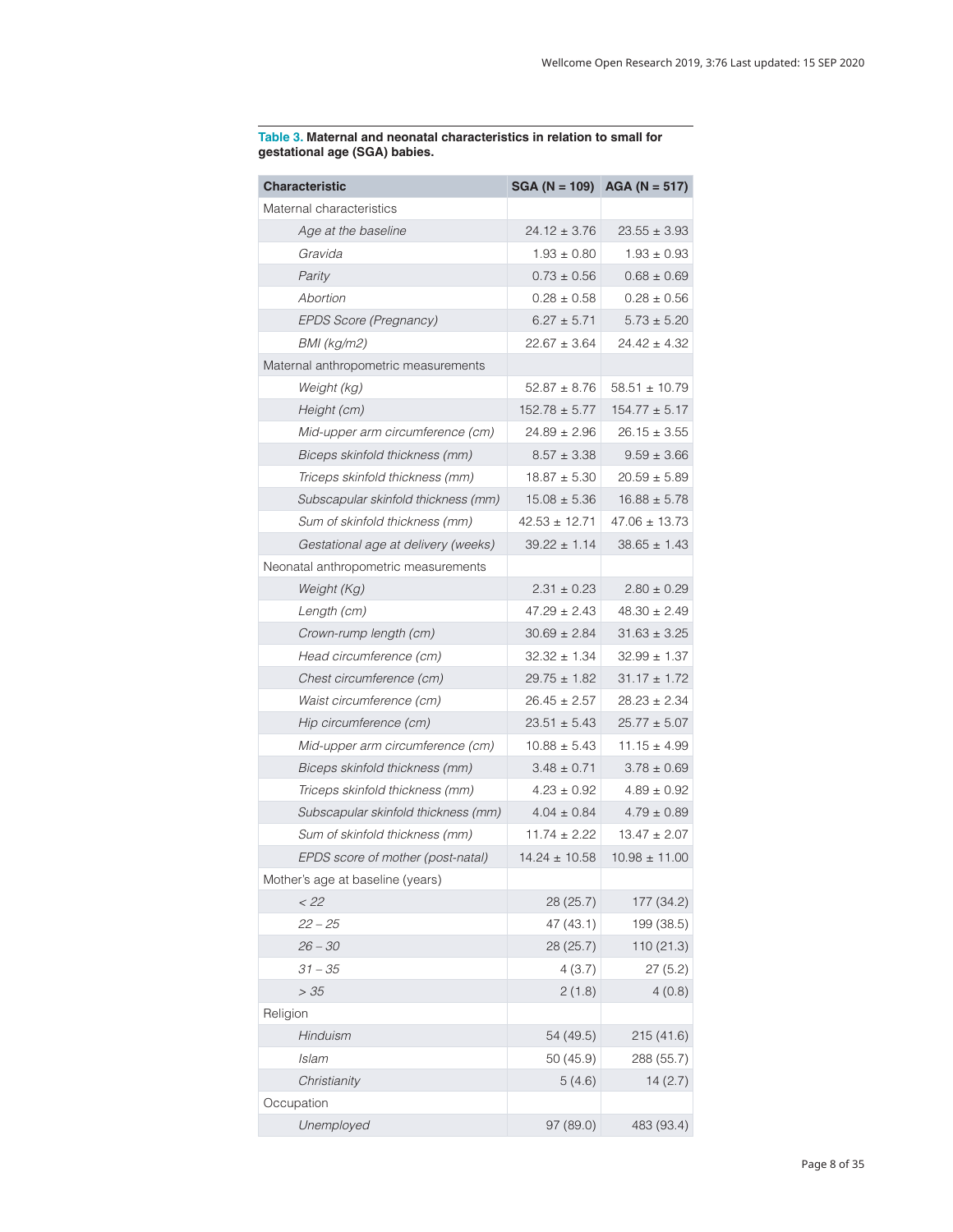<span id="page-8-0"></span>

| <b>Characteristic</b>        |           | SGA (N = 109) AGA (N = 517) |
|------------------------------|-----------|-----------------------------|
| Unskilled                    | 7(6.4)    | 23(4.4)                     |
| Semi-skilled and skilled     | 2(1.8)    | 11(2.2)                     |
| Husband's occupation         |           |                             |
| Unemployed                   | 2(1.8)    | 1(0.2)                      |
| Unskilled                    | 55 (50.5) | 264 (51.1)                  |
| Semi-skilled                 | 33(30.3)  | 136 (26.3)                  |
| Skilled                      | 18 (16.5) | 94 (18.2)                   |
| Clerical/Semi-professional   | 1(0.9)    | 22(4.3)                     |
| Kuppuswamy scale             |           |                             |
| Upper                        | 0         | 4(0.8)                      |
| Upper middle                 | 103(94.5) | 466 (90.1)                  |
| Lower middle                 | 5(4.6)    | 44 (8.5)                    |
| <b>Upper lower</b>           | 1(0.9)    | 3(0.6)                      |
| Gravida                      |           |                             |
| 1                            | 33 (30.3) | 191 (36.9)                  |
| $\overline{c}$               | 56(51.4)  | 206 (39.8)                  |
| 3                            | 16 (14.7) | 92(17.8)                    |
| More than 3                  | 4(3.7)    | 28(5.5)                     |
| Parity                       |           |                             |
| $\Omega$                     | 35(32.1)  | 227 (43.9)                  |
| $\mathcal I$                 | 68 (62.4) | 232 (44.9)                  |
| 2 or more                    | 6(5.5)    | 58 (11.2)                   |
| EPDS score (>11) at delivery | 23(21.1)  | 75 (14.5)                   |
| Gender of baby               |           |                             |
| Female                       | 50 (45.9) | 276 (53.4)                  |
| Male                         | 59(54.1)  | 241 (46.6)                  |

*Values are presented as mean ± standard deviation or n (%); SGA: small for gestational age; AGA: appropriate for gestational age; EPDS: Edinburgh Postnatal Depression Scale; BMI: body mass index*

#### **Table 4. Association between maternal depressive symptoms during pregnancy and SGA.**

| <b>EPDS</b> score | Adjusted OR (95% CI)<br>for SGA | p-value (EPDS score p-value (Model)<br>in the model) |         |
|-------------------|---------------------------------|------------------------------------------------------|---------|
| EPDS 11           | $2.0322(1.1179 - 3.6947)$       | 0.0201                                               | 0.00047 |
| EPDS 12           | $1.9624(1.0429 - 3.6927)$       | 0.0366                                               | 0.00061 |
| EPDS 13           | $2.4193(1.2442 - 4.7044)$       | 0.0092                                               | 0.00034 |

*SGA: small for gestational age; EPDS: Edinburgh Postnatal Depression Scale.*

Adjusted for maternal age, religion, consanguineous marriage, respondent and husband's education, occupation and income, gravida, parity, anaemia, husband's current tobacco and alcohol consumption and respondent's sum of skinfold thickness.

EPDS categories are defined as follows:

**EPDS 11** – EPDS score of either more than 11 or 11 and below.

**EPDS 12** – EPDS score of either more than 12 or 12 and below.

**EPDS 13** – EPDS score of either more than 13 or 13 and below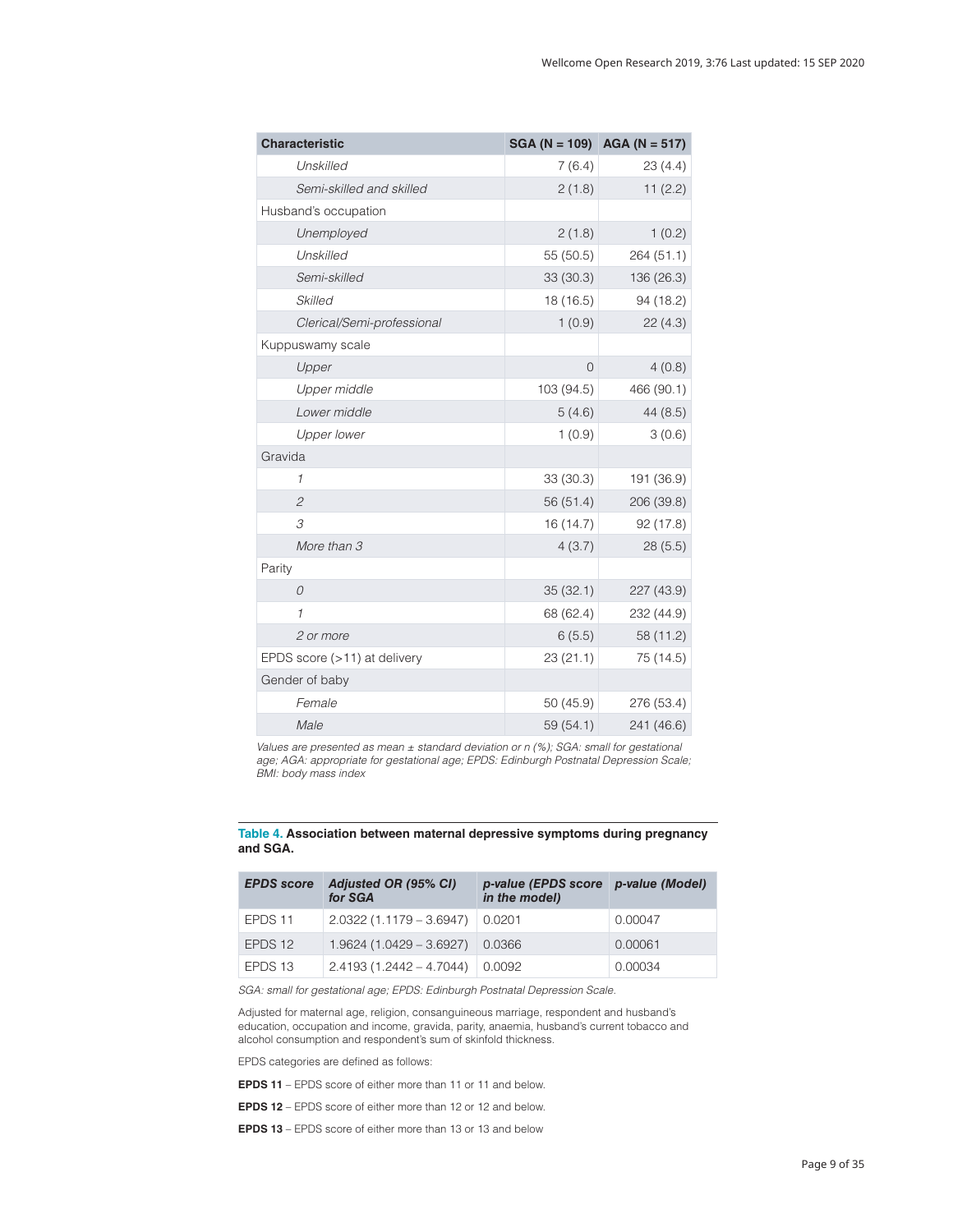<span id="page-9-0"></span>Figure 2 displays EPDS with three cut off scores (EPDS 11, EPDS 12 and EPDS 13) against the target diagnosis. The accuracy of the model including EPDS scale, using three cut-off points was estimated by using the area under the ROC curve (AUC). The accuracy in predicting SGA by using EPDS scale improves after accounting for other confounders. In terms of AUC, EPDS 11 cut off (AUC: 0.757, CI 0.707-0.806) same as that of EPDS 12 cut-off (AUC: 0.757, CI 0.708-0.807), which is slightly lower than EPDS 13 cut off (AUC: 0.759 CI 0.709-0.809) for predicting the chance of having SGA.

### **Discussion**

By means of a longitudinal study, we found that a relationship may exist between the symptoms of mental distress in pregnant women and SGA babies. Using a validated EPDS questionnaire, appropriate for the India populace, we were able to capture scores from 654 expectant mothers during and post pregnancy. We also found that the prevalence of depressive symptoms was relatively high (16.5%; n=108/654). This was higher compared to our previous study using the Kessler-10 scale (prevalence of 8.7%) across Bangalore<sup>34</sup>, and is comparable to other Asian countries (20%) and LMICs (15.6%)<sup>35,36</sup>.

Further, more salient findings from our analysis showed that pregnant women with depressive symptoms in the second trimester exhibited an increased likelihood of giving birth to SGA infants, when assessed using a cut-off value of 11 or above of the EPDS. This association was observed after adjusting for possible confounders: maternal age, religion, consanguineous marriage, respondent and husband's education, occupation, and income, gravida, parity, anaemia, husband's current tobacco and alcohol consumption, and respondent's sum of skinfold thickness. Significant association between scores of 11 or above and SGA were noted (p≤0.005) that were further corroborated with

OR and AUC values, while lower EPDS scores were not significantly associated. Thus, it is possible that the peak adversities of SGA with depressiveness are around a score of 11 in EPDS $37-40$ . However, it is possible that very low and very high score on EPDS might have different effects on the continuum of weight gain of the fetus. In the absence of diagnostic accuracy, it is difficult to comment on threshold cut-off level of EPDS, beyond which depressiveness might have some effect is difficult. We believe that mental health problems faced by pregnant women may not be simply and completely measured by EPDS alone, as the perception of stressors may vary and there may be varying levels of buffer mechanisms $41,42$ . Thus it is important to further explore these findings based on perception, coping, and interpersonal attitudes $42-44$ .

Our findings are in concurrence with evidence from other South Asian countries such as Bangladesh<sup>16,45–47</sup> while the results from high-income countries and sub-Saharan Africa were mostly negative[48–50.](#page-12-0) The conflicting geographical variations of this association needs further exploration. Also, if proven, this understanding of the life-course perspective of mental health of women in India, may help in reducing the prevalence of LBW<sup>[51,52](#page-12-0)</sup>.

Earlier studies have shown maternal nutrition to be an important predictor of  $LBW^{53}$ . In our study, after adjusting for anaemia, the results from our study suggest that maternal antepartum depression might act independently in causing LBW. While the largest proportion of LBW in India results from poor maternal nutritional status<sup>[50](#page-12-0)</sup>, there are possibilities that antepartum depression may add to the significant burden of LBW. Evidences from neighbouring countries as Pakistan and Bangladesh supports this findin[g45,46](#page-12-0). Further proof/evidence that delineates causative pathways leading to LBW and its interactions will provide a unique, compelling opportunity to inform the development of



**Figure 2. Receiver operating characteristic (ROC) curve for assessing predictability of the models.**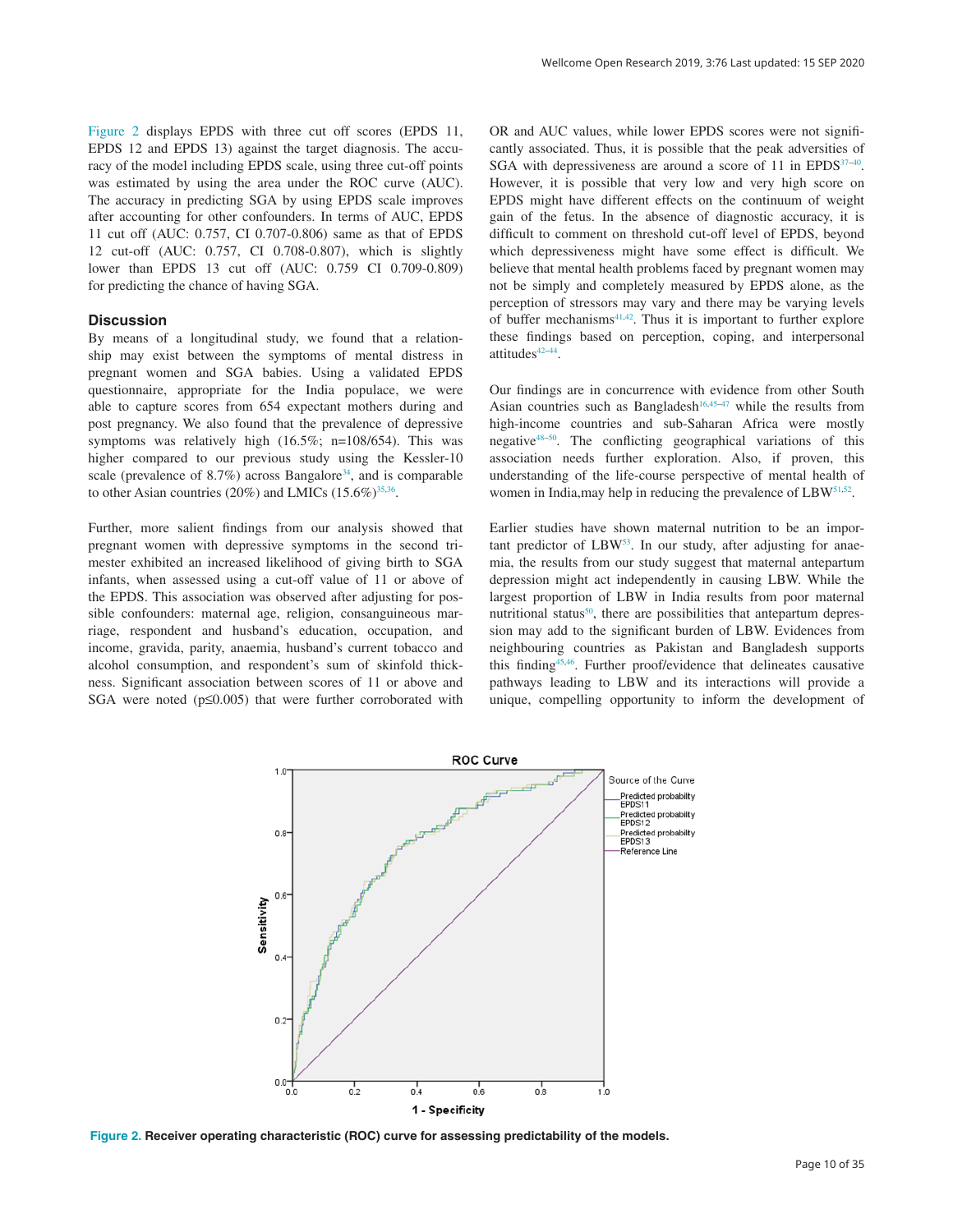<span id="page-10-0"></span>specific preventive interventions for childhood malnutrition. Since LBW is multifactorial in origin and can lead to childhood obesity and its complications, our results indicate psychosocial environment as a potential, contextually important risk factor for LBW.

There is a need for establishing the causal association, after which the policymakers can prioritize screening pregnant women for mental health problems. The governments can modify and or/ incorporate mental health screening within the existing provisions of the national health mission.

In summary, we were successful in using a simple screening method at primary care level for screening depression in the antenatal population. Healthcare workers at primary health care levels can thus efficiently screen pregnant women for depression and refer those in need of further care.

There are three potential explanations for the association of antenatal depression and SGA. One, antenatal depression might result in dysregulation of the hypothalamic-pituitary-adrenocortical axis, thereby releasing stress hormones. For example, cortisol levels might mediate this association<sup>54</sup>, possibly resulting in decreased blood flow to the placenta and consequent restriction of oxygen and nutrients to the fetus leading to intrauterine growth retardation<sup>[55–59](#page-12-0)</sup>. In order to explore this possibility further, mediation mechanisms by cortisol and other catecholamines prospectively is necessary. Two, it is possible that there might be an interaction between the association of antenatal depression and other maternal antecedents, such as maternal undernutrition, poor access to healthcare facilities, smoking, alcohol and substance abuse, which are independent known risk factors of  $LBW<sup>60</sup>$ . It is possible that such an association is generally seen in women of disadvantaged social groups, therefore poverty might confound the association between mental health and LBW. Although we have adjusted for income, there might be a possibility of residual confounding distorting the association.

### Strengths and limitations

There are various strengths of our study: First, our study is a birth cohort with real-time data quality monitoring. Second, our prospective examination of antenatal depression with SGA has been carried out in a sufficiently large study sample; third, we were able to adjust for several potential confounders; fourth, have also demonstrated the usefulness of the 10-item EPDS screening tool in screening for antenatal depression that can be used even at primary care level. Further there were few limitations: first, despite being the most commonly used screening tool $61,62$ , we are yet to demonstrate the diagnostic accuracy of EPDS in the study sample. Second, since our study is not immune to the source of systematic error similar to all other observational studies, we are not providing any causal inference regarding the association between EPDS and SGA. Third, we did not assess violence which is a considerable risk factor; and finally, we have not assessed anxiety as part of the screening and it might be a limitation given that anxiety and depression are known to be co-morbid<sup>63,64</sup>

#### **Conclusion**

Our findings indicate that maternal distress due to depression can lead to the birth of SGA babies. There is a need to universally screen women for depression during pregnancy. The causal links and mediation by other factors have to be delineated before policymakers can consider to prioritize screening and care for mental health, especially in the women belonging to vulnerable or lower socioeconomic backgrounds.

### **Ethics and consent**

The study was reviewed and approved by the institutional ethical review board at Bangalore campus of IIPH-H (Ref No: IIPHHB/ TRCIEC/091/2015 Dated 13/11/2015).

Written informed consent has been obtained from all the enrolled participants of the study.

#### **Data availability**

Dataset 1: Raw data for the study 'Small for gestational age babies and depressive symptoms of mothers during pregnancy: Results from a birth cohort in India' available on OSF: [http://doi.org/10.17605/OSF.IO/BV8F6](http://dx.doi.org/10.17605/OSF.IO/BV8F6)<sup>65</sup>.

Data are available under the terms of the [Creative Commons](http://creativecommons.org/publicdomain/zero/1.0/)  [Zero "No rights reserved" data waiver](http://creativecommons.org/publicdomain/zero/1.0/) (CC0 1.0 Public domain dedication).

#### Grant information

This research is funded by Intermediate Fellowship in Public Health and Clinical medicine by Wellcome Trust DBT India Alliance to Dr Giridhara R Babu (grant no: IA/CPHI/14/1/501499).

*The funders had no role in study design, data collection and analysis, decision to publish, or preparation of the manuscript.*

### Acknowledgements

We thank Directorate of Health and Family Welfare for providing the approval for conducting the study. We are grateful to Dr Suresh Shapeti and T. S. Ramesh for facilitating administrative approvals and conduct of the study. We would also like to thank our research team Maithili, Keerti, Kiran and Sindhu for data collection.

**Supplementary material Supplementary File 1. SGA and EPDS\_Supplementary tables and graph.**

[Click here to access the data.](https://wellcomeopenresearch.s3.amazonaws.com/supplementary/14618/6574e42d-f5ec-40ad-84d4-f548d7ed8171_Supplementary_File_1.docx)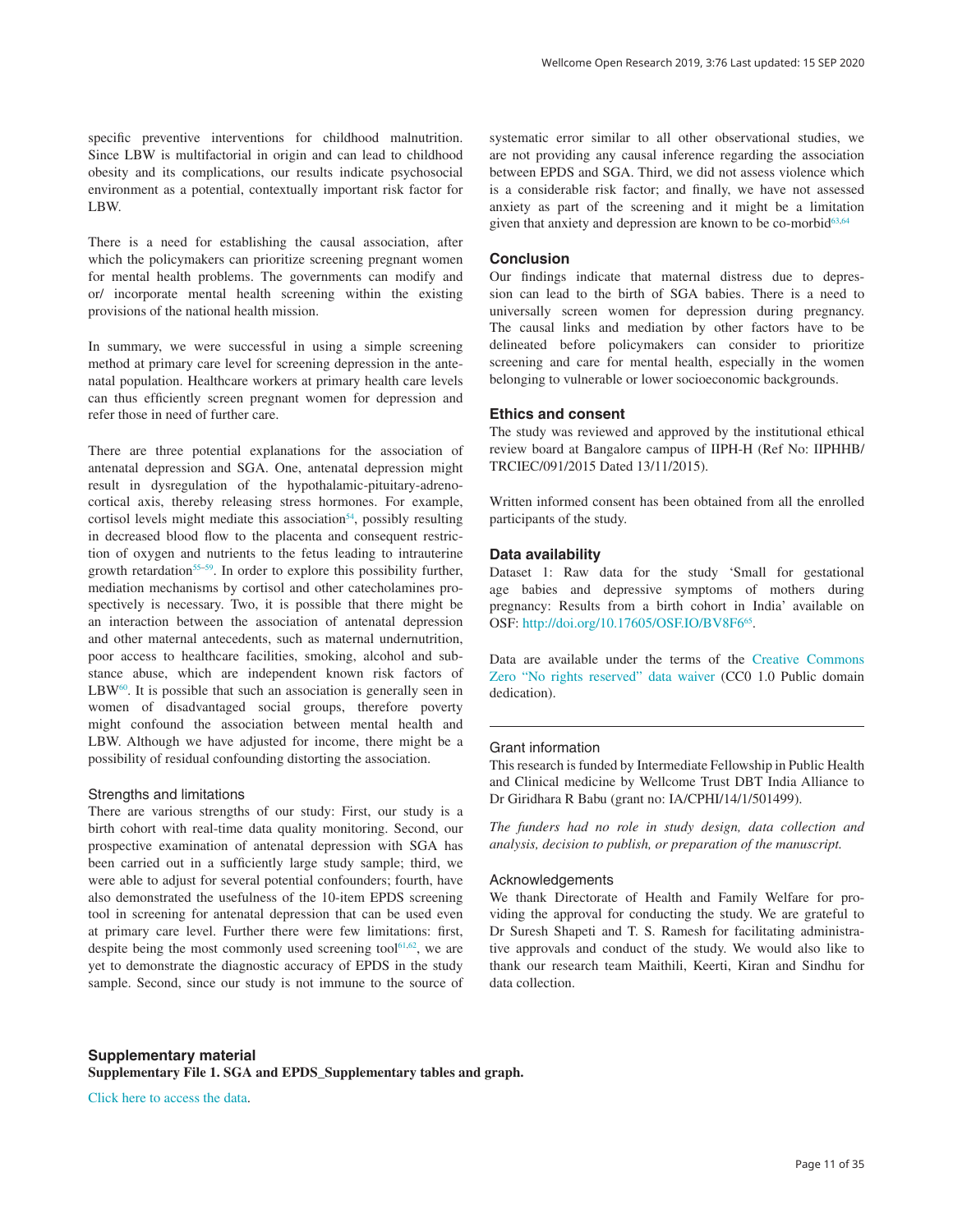#### <span id="page-11-0"></span>**References**

- 1. De Onis M: **Child growth and development.** *Nutrition and Health in a Developing World.* Springer; 2017; 119–41. **[Publisher](http://dx.doi.org/10.1007/978-3-319-43739-2_6) Full Text**
- 2. Bhargava SK: **Adult Health and Human Capital: Impact of Birth Weight and Childhood Growth**. SAGE Publishing India; 2017. **[Reference](https://books.google.co.in/books?id=9xtBDwAAQBAJ&printsec=frontcover&source=gbs_ge_summary_r&cad=0#v=onepage&q&f=false) Source**
- 3. Schellong K, Schulz S, Harder T, *et al.*: **Birth weight and long-term overweight risk: systematic review and a meta-analysis including 643,902 persons from 66** studies and 26 countries globally. *PLoS One.* 2012; 7(10): e47776.<br>PubMed [Abstract](http://www.ncbi.nlm.nih.gov/pubmed/23082214) | [Publisher](http://dx.doi.org/10.1371/journal.pone.0047776) Full Text | [Free](http://www.ncbi.nlm.nih.gov/pmc/articles/3474767) Full Text
- 4. Ramakrishnan U, Grant F, Goldenberg T, *et al*.: **Effect of women's nutrition**<br>b**efore and during early pregnancy on maternal and infant outcomes: a<br>systematic review.** *Paediatr Perinat Epidemiol. 2***012; 26 Suppl 1: 285 PubMed [Abstract](http://www.ncbi.nlm.nih.gov/pubmed/22742616)** | **[Publisher](http://dx.doi.org/10.1111/j.1365-3016.2012.01281.x) Full Text**
- 5. Walker SP, Wachs TD, Grantham-McGregor S, *et al.*: Inequality in early<br>**childhood: risk and protective factors for early child development.** *Lancet*. 2011; **378**(9799): 1325–38. **PubMed [Abstract](http://www.ncbi.nlm.nih.gov/pubmed/21944375)** | **[Publisher](http://dx.doi.org/10.1016/S0140-6736(11)60555-2) Full Text**
- 6. Kramer MS: **Determinants of low birth weight: methodological assessment and meta-analysis.** *Bull World Health Organ.* 1987; **65**(5): 663–737. **PubMed [Abstract](http://www.ncbi.nlm.nih.gov/pubmed/3322602)** | **[Free](http://www.ncbi.nlm.nih.gov/pmc/articles/2491072) Full Text**
- 7. Katz J, Lee AC, Kozuki N, *et al.*: **Mortality risk in preterm and small-forgestational-age infants in low-income and middle-income countries: a pooled country analysis.** *Lancet.* 2013; **382**(9890): 417–25. **PubMed [Abstract](http://www.ncbi.nlm.nih.gov/pubmed/23746775)** | **[Publisher](http://dx.doi.org/10.1016/S0140-6736(13)60993-9) Full Text** | **[Free](http://www.ncbi.nlm.nih.gov/pmc/articles/3796350) Full Text**
- 8. Pulver LS, Guest-Warnick G, Stoddard GJ, *et al.*: **Weight for gestational age affects the mortality of late preterm infants.** *Pediatrics.* 2009; **123**(6): e1072–e7. **PubMed [Abstract](http://www.ncbi.nlm.nih.gov/pubmed/19482740)** | **[Publisher](http://dx.doi.org/10.1542/peds.2008-3288) Full Text**
- 9. Marchant T, Willey B, Katz J, *et al.*: Neonatal mortality risk associated with<br>preterm birth in East Africa, adjusted by weight for gestational age: individual **participant level meta-analysis.** *PLoS Med.* 2012; **9**(8): e1001292. **PubMed [Abstract](http://www.ncbi.nlm.nih.gov/pubmed/22904691)** | **[Publisher](http://dx.doi.org/10.1371/journal.pmed.1001292) Full Text** | **[Free](http://www.ncbi.nlm.nih.gov/pmc/articles/3419185) Full Text**
- 10. Zaw W, Gagnon R, da Silva O: **The risks of adverse neonatal outcome among preterm small for gestational age infants according to neonatal versus fetal growth standards.** *Pediatrics.* 2003; **111**(6 Pt 1): 1273–7. **PubMed [Abstract](http://www.ncbi.nlm.nih.gov/pubmed/12777541)** | **[Publisher](http://dx.doi.org/10.1542/peds.111.6.1273) Full Text**
- 11. Ulijaszek S: **Relationships between undernutrition, infection, and growth and development.** *Hum Evol.* 1996; **11**(3–4): 233–48. **[Publisher](http://dx.doi.org/10.1007/BF02436627) Full Text**
- 12. Hales CN, Barker DJ: **Type 2 (non-insulin-dependent) diabetes mellitus: the thrifty phenotype hypothesis.** *Diabetologia.* 1992; **35**(7): 595–601. **PubMed [Abstract](http://www.ncbi.nlm.nih.gov/pubmed/1644236)** | **[Publisher](http://dx.doi.org/10.1007/BF00400248) Full Text**
- 13. Negrato CA, Gomes MB: **Low birth weight: causes and consequences.** *Diabetol Metab Syndr.* 2013; **5**(1): 49.
- **PubMed [Abstract](http://www.ncbi.nlm.nih.gov/pubmed/24128325)** | **[Publisher](http://dx.doi.org/10.1186/1758-5996-5-49) Full Text** | **[Free](http://www.ncbi.nlm.nih.gov/pmc/articles/3765917) Full Text** 14. Grote NK, Bridge JA, Gavin AR, *et al.*: **A meta-analysis of depression during**
- **pregnancy and the risk of preterm birth, low birth weight, and intrauterine growth restriction.** *Arch Gen Psychiatry.* 2010; **67**(10): 1012–24. **PubMed [Abstract](http://www.ncbi.nlm.nih.gov/pubmed/20921117)** | **[Publisher](http://dx.doi.org/10.1001/archgenpsychiatry.2010.111) Full Text** | **[Free](http://www.ncbi.nlm.nih.gov/pmc/articles/3025772) Full Text**
- 15. Ding XX, Wu YL, Xu SJ, *et al.*: **Maternal anxiety during pregnancy and adverse birth outcomes: a systematic review and meta-analysis of prospective cohort studies.** *J Affect Disord.* 2014; **159**: 103–10. **PubMed [Abstract](http://www.ncbi.nlm.nih.gov/pubmed/24679397)** | **[Publisher](http://dx.doi.org/10.1016/j.jad.2014.02.027) Full Text**
- 16. Nasreen HE, Kabir ZN, Forsell Y, *et al.*: **Low birth weight in offspring of women with depressive and anxiety symptoms during pregnancy: results from a** population based study in Bangladesh. *BMC Public Health.* 2010; 10(1): 515.<br>PubMed [Abstract](http://www.ncbi.nlm.nih.gov/pubmed/20796269) | [Publisher](http://dx.doi.org/10.1186/1471-2458-10-515) Full Text | [Free](http://www.ncbi.nlm.nih.gov/pmc/articles/2939645) Full Text
- 17. Shrestha SD, Pradhan R, Tran TD, *et al.*: **Reliability and validity of the Edinburgh Postnatal Depression Scale (EPDS) for detecting perinatal common mental disorders (PCMDs) among women in low-and lower-middle-income countries: a systematic review.** *BMC Pregnancy Childbirth.* 2016; **16**(1): 72. **PubMed [Abstract](http://www.ncbi.nlm.nih.gov/pubmed/27044437)** | **[Publisher](http://dx.doi.org/10.1186/s12884-016-0859-2) Full Text** | **[Free](http://www.ncbi.nlm.nih.gov/pmc/articles/4820998) Full Text**
- 18. Babu GR, Murthy G, Deepa R, *et al.*: **Maternal antecedents of adiposity and** studying the transgenerational role of hyperglycemia and insulin (MAASTHI):<br>a prospective cohort study : Protocol of birth cohort at Bangalore, India. *BMC Pregnancy Childbirth.* 2016; **16**(1): 311. **PubMed [Abstract](http://www.ncbi.nlm.nih.gov/pubmed/27741952)** | **[Publisher](http://dx.doi.org/10.1186/s12884-016-1088-4) Full Text** | **[Free](http://www.ncbi.nlm.nih.gov/pmc/articles/5065083) Full Text**
- 19. Cox JL, Holden JM, Sagovsky R: **Detection of postnatal depression. Development of the 10-item Edinburgh Postnatal Depression Scale.** *Br J Psychiatry.* 1987; **150**(6): 782–6. **PubMed [Abstract](http://www.ncbi.nlm.nih.gov/pubmed/3651732)** | **[Publisher](http://dx.doi.org/10.1192/bjp.150.6.782) Full Text**
- 20. Bunevicius A, Kusminskas L, Pop VJ, *et al.*: **Screening for antenatal depression with the Edinburgh Depression Scale.** *J Psychosom Obstet Gynaecol.* 2009; **30**(4): 238–43. **PubMed [Abstract](http://www.ncbi.nlm.nih.gov/pubmed/19845492)** | **[Publisher](http://dx.doi.org/10.3109/01674820903230708) Full Text**
- 21. Fernandes MC, Srinivasan K, Stein AL, *et al.*: **Assessing prenatal depression in the rural developing world: a comparison of two screening measures.** *Arch Womens Ment Health.* 2011; **14**(3): 209–16. **PubMed [Abstract](http://www.ncbi.nlm.nih.gov/pubmed/21061137)** | **[Publisher](http://dx.doi.org/10.1007/s00737-010-0190-2) Full Text**
- 22. Anand SS, Vasudevan A, Gupta M, *et al.*: **Rationale and design of South Asian**

**Birth Cohort (START): a Canada-India collaborative study.** *BMC Public Health*. 2013; **13**(1): 79.

- **PubMed [Abstract](http://www.ncbi.nlm.nih.gov/pubmed/23356884)** | **[Publisher](http://dx.doi.org/10.1186/1471-2458-13-79) Full Text** | **[Free](http://www.ncbi.nlm.nih.gov/pmc/articles/3585827) Full Text** 23. Murray D, Cox JL: **Screening for depression during pregnancy with the Edinburgh Depression Scale (EDDS).** *J Reprod Infant Psychol.* 1990; **8**(2): 99–107. **[Publisher](http://dx.doi.org/10.1080/02646839008403615) Full Text**
- 24. Lee DT, Yip SK, Chiu HF, *et al.*: **Detecting postnatal depression in Chinese women.Validation of the Chinese version of the Edinburgh Postnatal Depression Scale.** *Br J Psychiatry.* 1998; **172**(5): 433–7. **PubMed [Abstract](http://www.ncbi.nlm.nih.gov/pubmed/9747407)** | **[Publisher](http://dx.doi.org/10.1192/bjp.172.5.433) Full Text**
- 25. Patel V, Rodrigues M, DeSouza N: Gender, poverty, and postnatal depression: a<br>study of mothers in Goa, India. Am J Psychiatry. 2002; 159(1): 43–7. **PubMed [Abstract](http://www.ncbi.nlm.nih.gov/pubmed/11772688)** | **[Publisher](http://dx.doi.org/10.1176/appi.ajp.159.1.43) Full Text**
- 26. Veena SR: **COGNITIVE PERFORMANCE DURING CHILDHOOD AND EARLY ADOLESCENCE IN INDIA: RELATIONSHIPS TO BIRTH SIZE, MATERNAL NUTRITION DURING PREGNANCY AND POSTNATAL GROWTH**. University of Southampton: 2014. **[Reference](https://eprints.soton.ac.uk/385138/1/Veena_PhD Thesis Final Final.pdf) Source**
- 27. Kumar VS, Jeyaseelan L, Sebastian T, *et al.*: **New birth weight reference**<br>standards customised to birth order and sex of babies from South India. BMC *Pregnancy Childbirth.* 2013; **13**: 38. **PubMed [Abstract](http://www.ncbi.nlm.nih.gov/pubmed/23409828)** | **[Publisher](http://dx.doi.org/10.1186/1471-2393-13-38) Full Text** | **[Free](http://www.ncbi.nlm.nih.gov/pmc/articles/3583685) Full Text**
- 28. Ajinkya S, Jadhav PR, Srivastava NN: **Depression during pregnancy: Prevalence and obstetric risk factors among pregnant women attending a tertiary care hospital in Navi Mumbai.** *Ind Psychiatry J.* 2013; **22**(1): 37–40. **PubMed [Abstract](http://www.ncbi.nlm.nih.gov/pubmed/24459372)** | **[Publisher](http://dx.doi.org/10.4103/0972-6748.123615) Full Text** | **[Free](http://www.ncbi.nlm.nih.gov/pmc/articles/3895310) Full Text**
- 29. Broekman BF, Chan YH, Chong YS, *et al.*: **The influence of anxiety and depressive symptoms during pregnancy on birth size.** *Paediatr Perinat Epidemiol.* 2014; **28**(2): 116–26. **PubMed [Abstract](http://www.ncbi.nlm.nih.gov/pubmed/24266599)** | **[Publisher](http://dx.doi.org/10.1111/ppe.12096) Full Text**
- 30. Coll CVN, da Silveira MF, Bassani DG, et al.: Antenatal depressive symptoms<br>among pregnant women: Evidence from a Southern Brazilian population**based cohort study.** *J Affect Disord.* 2017; **209**: 140–6. **PubMed [Abstract](http://www.ncbi.nlm.nih.gov/pubmed/27914247)** | **[Publisher](http://dx.doi.org/10.1016/j.jad.2016.11.031) Full Text** | **[Free](http://www.ncbi.nlm.nih.gov/pmc/articles/5282400) Full Text**
- 31. Ertel KA, Koenen KC, Rich-Edwards JW, *et al.*: **Antenatal and postpartum depressive symptoms are differentially associated with early childhood weight and adiposity.** *Paediatr Perinat Epidemiol.* 2010; **24**(2): 179–89. **PubMed [Abstract](http://www.ncbi.nlm.nih.gov/pubmed/20415775)** | **[Publisher](http://dx.doi.org/10.1111/j.1365-3016.2010.01098.x) Full Text** | **[Free](http://www.ncbi.nlm.nih.gov/pmc/articles/4106300) Full Text**
- 32. Goshtasebi A, Alizadeh M, Gandevani SB: **Association between maternal anaemia and postpartum depression in an urban sample of pregnant women in Iran.** *J Health Popul Nutr.* 2013; **31**(3): 398–402. **PubMed [Abstract](http://www.ncbi.nlm.nih.gov/pubmed/24288954)** | **[Publisher](http://dx.doi.org/10.3329/jhpn.v31i3.16832) Full Text** | **[Free](http://www.ncbi.nlm.nih.gov/pmc/articles/3805890) Full Text**
- 33. Otake Y, Nakajima S, Uno A, et al.: Association between maternal antenatal<br>depression and infant development: a hospital-based prospective cohort **study.** *Environ Health Prev Med.* 2014; **19**(1): 30–45. **PubMed [Abstract](http://www.ncbi.nlm.nih.gov/pubmed/23913005)** | **[Publisher](http://dx.doi.org/10.1007/s12199-013-0353-7) Full Text** | **[Free](http://www.ncbi.nlm.nih.gov/pmc/articles/3890074) Full Text**
- 34. Babu GR, Murthy GVS, Singh N, *et al.*: **Sociodemographic and Medical Risk Factors Associated With Antepartum Depression.** *Front Public Health.* 2018; **6**: 127. **PubMed [Abstract](http://www.ncbi.nlm.nih.gov/pubmed/29770322)** | **[Publisher](http://dx.doi.org/10.3389/fpubh.2018.00127) Full Text** | **[Free](http://www.ncbi.nlm.nih.gov/pmc/articles/5941824) Full Text**
- 35. Roomruangwong C, Epperson CN: **Perinatal depression in Asian women: prevalence, associated factors, and cultural aspects.** *Asian Biomed.* 2011; **5**(2): 179–193. **[Publisher](http://dx.doi.org/10.5372/1905-7415.0502.024) Full Text**
- 36. Fisher J, Cabral de Mello M, Patel V, *et al.*: **Prevalence and determinants of common perinatal mental disorders in women in low- and lower-middleincome countries: a systematic review.** *Bull World Health Organ.* 2012; **90**(2): 139G–49G. **PubMed [Abstract](http://www.ncbi.nlm.nih.gov/pubmed/22423165)** | **[Publisher](http://dx.doi.org/10.2471/BLT.11.091850) Full Text** | **[Free](http://www.ncbi.nlm.nih.gov/pmc/articles/3302553) Full Text**
- 37. Teigen KH: **Yerkes-Dodson: A law for all seasons.** *Theory Psychol.* 1994; **4**(4): 525–47. **[Publisher](http://dx.doi.org/10.1177/0959354394044004) Full Text**
- 38. Broadhurst PL: The interaction of task difficulty and motivation: The Yerkes-**Dodson law revived.** *Acta Psychologica.* 1959; **16**: 321–38. **[Publisher](http://dx.doi.org/10.1016/0001-6918(59)90105-2) Full Text**
- 39. Broadbent DE: **A reformulation of theYerkes-Dodson law.** *Br J Math Stat Psychol.* 1965; **18**(2): 145–57. **[Publisher](http://dx.doi.org/10.1111/j.2044-8317.1965.tb00338.x) Full Text**
- 40. Hans SD: **On the Real Benefits of Eustress.** *Psychology Today.* 1978; 60–70.
- 41. Selye H: **Selye's guide to stress research**. Van Nostrand Reinhold; 1980. **[Reference](https://books.google.co.in/books/about/Selye_s_guide_to_stress_research.html?id=3aRpAAAAMAAJ&redir_esc=y) Source**
- 42. Goodman JH: **Women's attitudes, preferences, and perceived barriers to treatment for perinatal depression.** *Birth.* 2009; **36**(1): 60–9. **PubMed [Abstract](http://www.ncbi.nlm.nih.gov/pubmed/19278385)** | **[Publisher](http://dx.doi.org/10.1111/j.1523-536X.2008.00296.x) Full Text**
- 43. Folkman S, Lazarus RS, Dunkel-Schetter C, *et al.*: **Dynamics of a stressful encounter: cognitive appraisal, coping, and encounter outcomes.** *J Pers Soc Psychol.* 1986; **50**(5): 992–1003. **PubMed [Abstract](http://www.ncbi.nlm.nih.gov/pubmed/3712234)** | **[Publisher](http://dx.doi.org/10.1037/0022-3514.50.5.992) Full Text**
- 44. Guardino CM, Schetter CD: **Coping during pregnancy: a systematic review and recommendations.** *Health Psychol Rev.* 2014; **8**(1): 70–94. **PubMed [Abstract](http://www.ncbi.nlm.nih.gov/pubmed/24489596)** | **[Publisher](http://dx.doi.org/10.1080/17437199.2012.752659) Full Text** | **[Free](http://www.ncbi.nlm.nih.gov/pmc/articles/3904449) Full Text**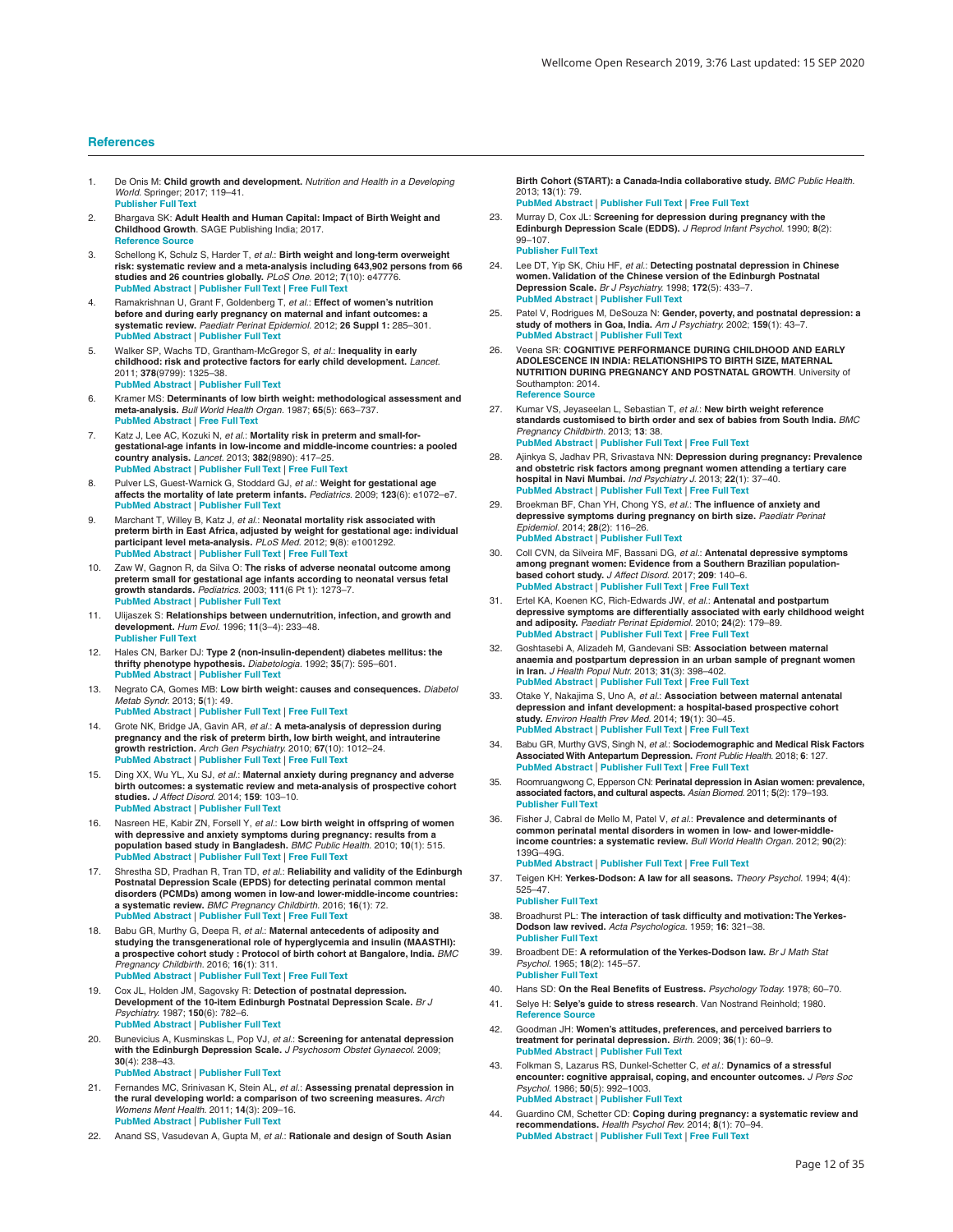- <span id="page-12-0"></span>45. Patel V, Prince M: **Maternal psychological morbidity and low birth weight in India.** *Br J Psychiatry.* 2006; **188**(3): 284–5. **PubMed [Abstract](http://www.ncbi.nlm.nih.gov/pubmed/16507972)** | **[Publisher](http://dx.doi.org/10.1192/bjp.bp.105.012096) Full Text**
- 46. Rahman A, Bunn J, Lovel H, *et al.*: **Association between antenatal depression and low birthweight in a developing country.** *Acta Psychiatr Scand.* 2007; **115**(6): 481–6. **PubMed [Abstract](http://www.ncbi.nlm.nih.gov/pubmed/17498160)** | **[Publisher](http://dx.doi.org/10.1111/j.1600-0447.2006.00950.x) Full Text** | **[Free](http://www.ncbi.nlm.nih.gov/pmc/articles/1974771) Full Text**
- 47. Stewart RC: **Maternal depression and infant growth: a review of recent evidence.** *Matern Child Nutr.* 2007; **3**(2): 94–107. **PubMed [Abstract](http://www.ncbi.nlm.nih.gov/pubmed/17355442)** | **[Publisher](http://dx.doi.org/10.1111/j.1740-8709.2007.00088.x) Full Text**
- 48. Evans J, Heron J, Patel RR, *et al.*: Depressive symptoms during pregnancy and<br>low birth weight at term: longitudinal study. Br J Psychiatry. 2007; 191(1): 84–5. **PubMed [Abstract](http://www.ncbi.nlm.nih.gov/pubmed/17602131)** | **[Publisher](http://dx.doi.org/10.1192/bjp.bp.105.016568) Full Text**
- 49. Suri R, Altshuler L, Hellemann G, *et al.*: **Effects of antenatal depression and antidepressant treatment on gestational age at birth and risk of preterm birth.** *Am J Psychiatry.* 2007; **164**(8): 1206–13. **PubMed [Abstract](http://www.ncbi.nlm.nih.gov/pubmed/17671283)** | **[Publisher](http://dx.doi.org/10.1176/appi.ajp.2007.06071172) Full Text**
- 50. Andersson L, Sundström-Poromaa I, Wulff M, *et al.*: **Neonatal outcome following maternal antenatal depression and anxiety: a population-based study.** *Am J Epidemiol.* 2004; **159**(9): 872–81. **PubMed [Abstract](http://www.ncbi.nlm.nih.gov/pubmed/15105180)** | **[Publisher](http://dx.doi.org/10.1093/aje/kwh122) Full Text**
- 51. Rutter M: **Pathways from childhood to adult life.** *J Child Psychol Psychiatry.* 1989; **30**(1): 23–51. **PubMed [Abstract](http://www.ncbi.nlm.nih.gov/pubmed/2647779)** | **[Publisher](http://dx.doi.org/10.1111/j.1469-7610.1989.tb00768.x) Full Text**
- 52. Gale CR, Martyn CN: **Birth weight and later risk of depression in a national birth cohort.** *Br J Psychiatry.* 2004; **184**(1): 28–33. **PubMed [Abstract](http://www.ncbi.nlm.nih.gov/pubmed/14702224)** | **[Publisher](http://dx.doi.org/10.1192/bjp.184.1.28) Full Text**
- 53. Muthayya S: **Maternal nutrition & low birth weight - what is really important?** *Indian J Med Res.* 2009; **130**(5): 600–8. **PubMed [Abstract](http://www.ncbi.nlm.nih.gov/pubmed/20090114)**
- 54. Field T, Diego M, Hernandez-Reif M: **Prenatal depression effects and interventions: a review.** *Infant Behav Dev.* 2010; **33**(4): 409–18. **PubMed [Abstract](http://www.ncbi.nlm.nih.gov/pubmed/20471091)** | **[Publisher](http://dx.doi.org/10.1016/j.infbeh.2010.04.005) Full Text** | **[Free](http://www.ncbi.nlm.nih.gov/pmc/articles/2933409) Full Text**
- 55. Borders AE, Grobman WA, Amsden LB, *et al.*: **Chronic stress and low birth weight neonates in a low-income population of women.** *Obstet Gynecol.* 2007;

**109**(2 Pt 1): 331–8. **PubMed [Abstract](http://www.ncbi.nlm.nih.gov/pubmed/17267833)** | **[Publisher](http://dx.doi.org/10.1097/01.AOG.0000250535.97920.b5) Full Text**

- 56. Lundy BL, Jones NA, Field T, *et al.*: **Prenatal depression effects on neonates.** *Infant Behav Dev.* 1999; **22**(1): 119–29. **[Publisher](http://dx.doi.org/10.1016/S0163-6383(99)80009-5) Full Text**
- 57. Talge NM, Neal C, Glover V, *et al.*: **Antenatal maternal stress and long-term effects on child neurodevelopment: how and why?** *J Child Psychol Psychiatry.* 2007; **48**(3–4): 245–61. **PubMed [Abstract](http://www.ncbi.nlm.nih.gov/pubmed/17355398)** | **[Publisher](http://dx.doi.org/10.1111/j.1469-7610.2006.01714.x) Full Text**
- 58. van Goozen SH, Fairchild G, Snoek H, *et al.*: **The evidence for a neurobiological model of childhood antisocial behavior.** *Psychol Bull.* 2007; **133**(1): 149–82. **PubMed [Abstract](http://www.ncbi.nlm.nih.gov/pubmed/17201574)** | **[Publisher](http://dx.doi.org/10.1037/0033-2909.133.1.149) Full Text**
- 59. Federenko IS, Wadhwa PD: **Women's mental health during pregnancy influences fetal and infant developmental and health outcomes.** *CNS Spectr.* 2004; **9**(3): 198–206. **PubMed [Abstract](http://www.ncbi.nlm.nih.gov/pubmed/14999160)** | **[Publisher](http://dx.doi.org/10.1017/S1092852900008993) Full Text**
- 60. Zuckerman B, Amaro H, Bauchner H, *et al.*: **Depressive symptoms during pregnancy: relationship to poor health behaviors.** *Am J Obstet Gynecol.* 1989; **160**(5 Pt 1): 1107–11. **PubMed [Abstract](http://www.ncbi.nlm.nih.gov/pubmed/2729387)** | **[Publisher](http://dx.doi.org/10.1016/0002-9378(89)90170-1) Full Text**
- 61. Howard LM, Molyneaux E, Dennis CL, *et al.*: **Non-psychotic mental disorders in the perinatal period.** *Lancet.* 2014; **384**(9956): 1775–88. **PubMed [Abstract](http://www.ncbi.nlm.nih.gov/pubmed/25455248)** | **[Publisher](http://dx.doi.org/10.1016/S0140-6736(14)61276-9) Full Text**
- 62. ALBERTA HISCF: **Alberta Postpartum Depression - Data Set**. 2009. **[Reference](http://www.health.alberta.ca/documents/HISCA-Perinatal-Postpartum.pdf) Source**
- 63. Field T, Diego M, Hernandez-Reif M, *et al.*: **Comorbid depression and anxiety**<br>effects on pregnancy and neonatal outcome. Infant Behav Dev. 2010; 33(1): 23–9. **PubMed [Abstract](http://www.ncbi.nlm.nih.gov/pubmed/19945170)** | **[Publisher](http://dx.doi.org/10.1016/j.infbeh.2009.10.004) Full Text** | **[Free](http://www.ncbi.nlm.nih.gov/pmc/articles/2819543) Full Text**
- 64. Falah-Hassani K, Shiri R, Dennis CL: **Prevalence and risk factors for comorbid postpartum depressive symptomatology and anxiety.** *J Affect Disord.* 2016; **198**: 142–7. **PubMed [Abstract](http://www.ncbi.nlm.nih.gov/pubmed/27016657)** | **[Publisher](http://dx.doi.org/10.1016/j.jad.2016.03.010) Full Text**
- 65. Babu GR: **Small for Gestational Age Babies and Depressive Symptoms of Mothers during Pregnancy : Results from a Birth Cohort in India.** *Open Science Framework.* 2018. **<http://www.doi.org/10.17605/OSF.IO/BV8F6>**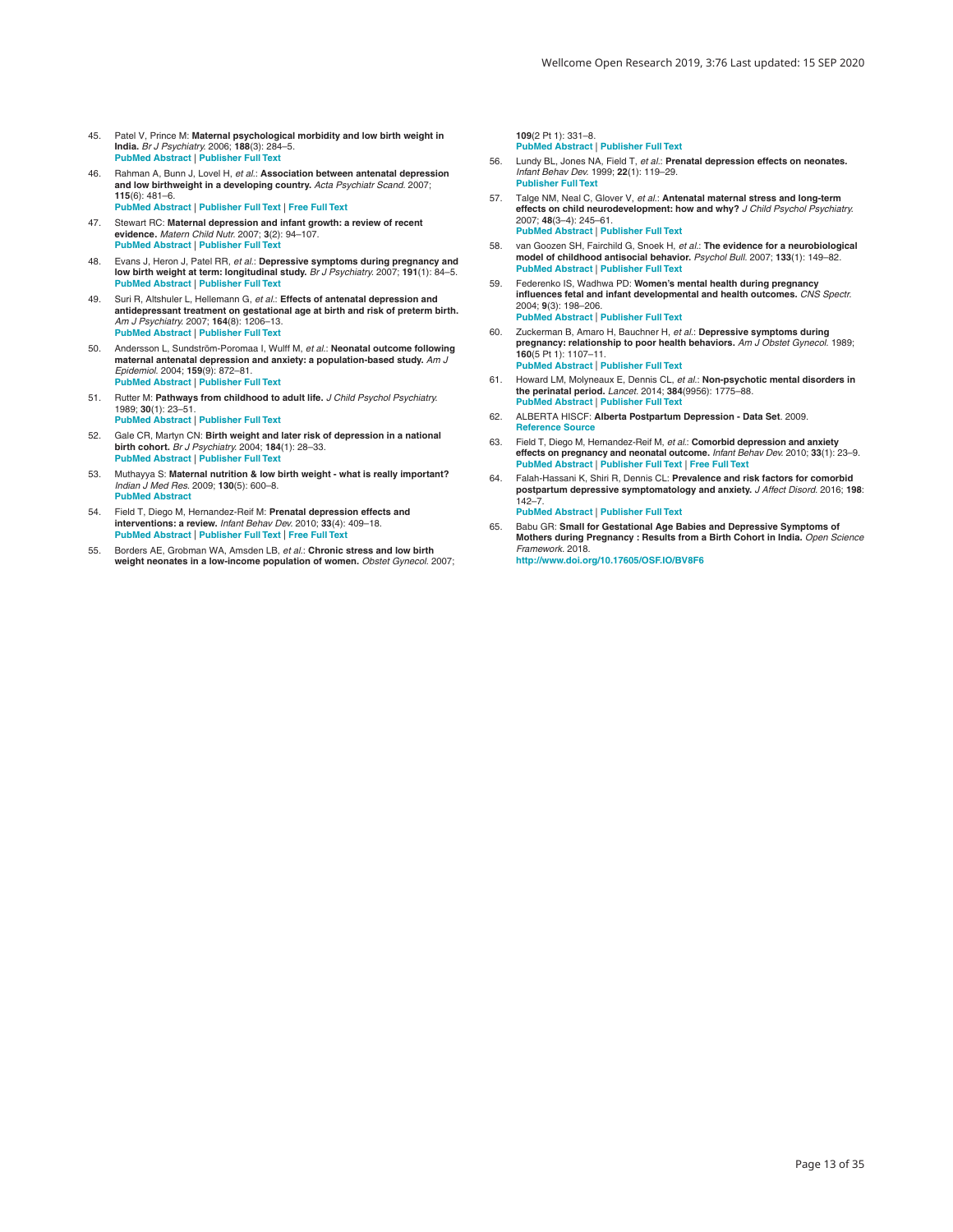# **Open Peer Review**

#### $\checkmark$  ?  $\checkmark$   $\checkmark$ **Current Peer Review Status:**

**Version 2**

Reviewer Report 02 December 2019

## <https://doi.org/10.21956/wellcomeopenres.16498.r37240>

**© 2019 Katon J.** This is an open access peer review report distributed under the terms of the [Creative Commons](https://creativecommons.org/licenses/by/4.0/) [Attribution License](https://creativecommons.org/licenses/by/4.0/), which permits unrestricted use, distribution, and reproduction in any medium, provided the original work is properly cited.



# **Jodie G. Katon**

Health Services Research and Development (HSR&D) Center of Innovation for Veteran-Centered and Value-Driven Care, US Department of Veterans Affairs (VA) Puget Sound Health Care System, Seattle, WA, USA

This manuscript explores the association of maternal depression during pregnancy with infant birth size. The primary outcome was small for gestational age (SGA) defined based on population based birth weight percentiles. Notably the investigators also collected a broad range of infant anthropometric measures. A secondary aim of the study was to determine the utility of depression symptoms as measured by the Edinburgh Perinatal Depression Scale (EPDS) for predicting SGA. As noted by the authors despite the high prevalence of both SGA and perinatal depression in low and middle income countries the majority of the research on the associations of these outcomes has been in high income, Western countries (though there are notable exceptions). The authors further note that given the growing concern regarding diseases such as diabetes and cardiovascular disease in low and middle income countries and the potential links with low birth weight via the "thrifty phenotype" hypothesis that there are important long term population health implications for failing to understand and address the role of perinatal depression in fetal growth restriction. The cohort described in this analysis provides a potentially powerful data set to begin to address these questions.

Given the number of infant anthropometric measures and questions regarding the cut-off of the EPDS score raised by other reviewers I suggest the following:

- 1. Focus the manuscript on associations of EPDS and infant anthropometry (beyond just SGA).
- 2. Remove the analysis on the predictive capabilities of EPDS for SGA, as this could be further developed in to a secondary manuscript.
- 3. Consider not just dichotomizing EPDS but consider looking at it as a continuous predictor as well as a non-linear predictor.
- 4. Large for gestational age (LGA) is only mentioned briefly in the methods and results, but I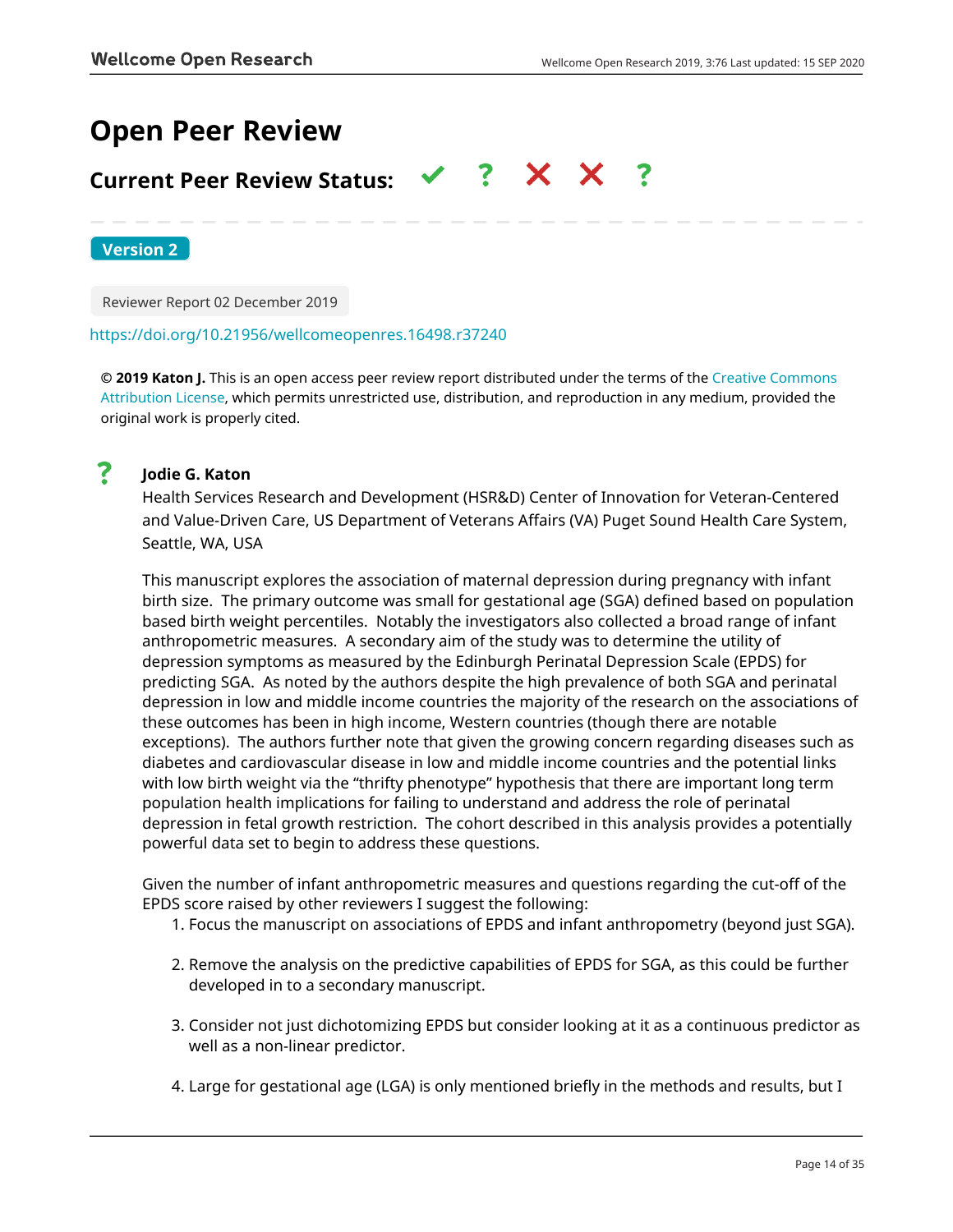find it interesting that LGA is also higher among those with symptoms of depression. Focusing the manuscript more on the associations EPDS with infant anthropometry might enable further discussion of this finding. If you don't explore further I would consider removing as it is otherwise distracting and difficult to reconcile with the primary findings. Minor points regarding organization and data presentation:

- 1. Tables include means and categories for continuous measures (e.g. age), either chose one (I would recommend categories) or if both are retained group them together in the tables (e.g. mean age followed by the age categories).
- 2. Move the Total column to be the first column in Table 1. This will enable the authors to first describe overall cohort characteristics and then to focus on descriptive comparisons based on EPDS score.

**Is the work clearly and accurately presented and does it cite the current literature?** Partly

**Is the study design appropriate and is the work technically sound?**

Yes

**Are sufficient details of methods and analysis provided to allow replication by others?** Yes

**If applicable, is the statistical analysis and its interpretation appropriate?** Yes

**Are all the source data underlying the results available to ensure full reproducibility?** Yes

**Are the conclusions drawn adequately supported by the results?**

Partly

*Competing Interests:* No competing interests were disclosed.

**I confirm that I have read this submission and believe that I have an appropriate level of expertise to confirm that it is of an acceptable scientific standard, however I have significant reservations, as outlined above.**

Author Response 30 Jan 2020

**Giridhara R Babu**, Indian Institute of Public Health - Bangalore, Bengaluru, India

Focus the manuscript on associations of EPDS and infant anthropometry (beyond just SGA).

**Response:** Many thanks for the suggestion, however, at this point we would like to share that we have decided to present the associations of EPDS and infant anthropometry as a separate paper. Hence adding it now, is beyond the scope of the paper.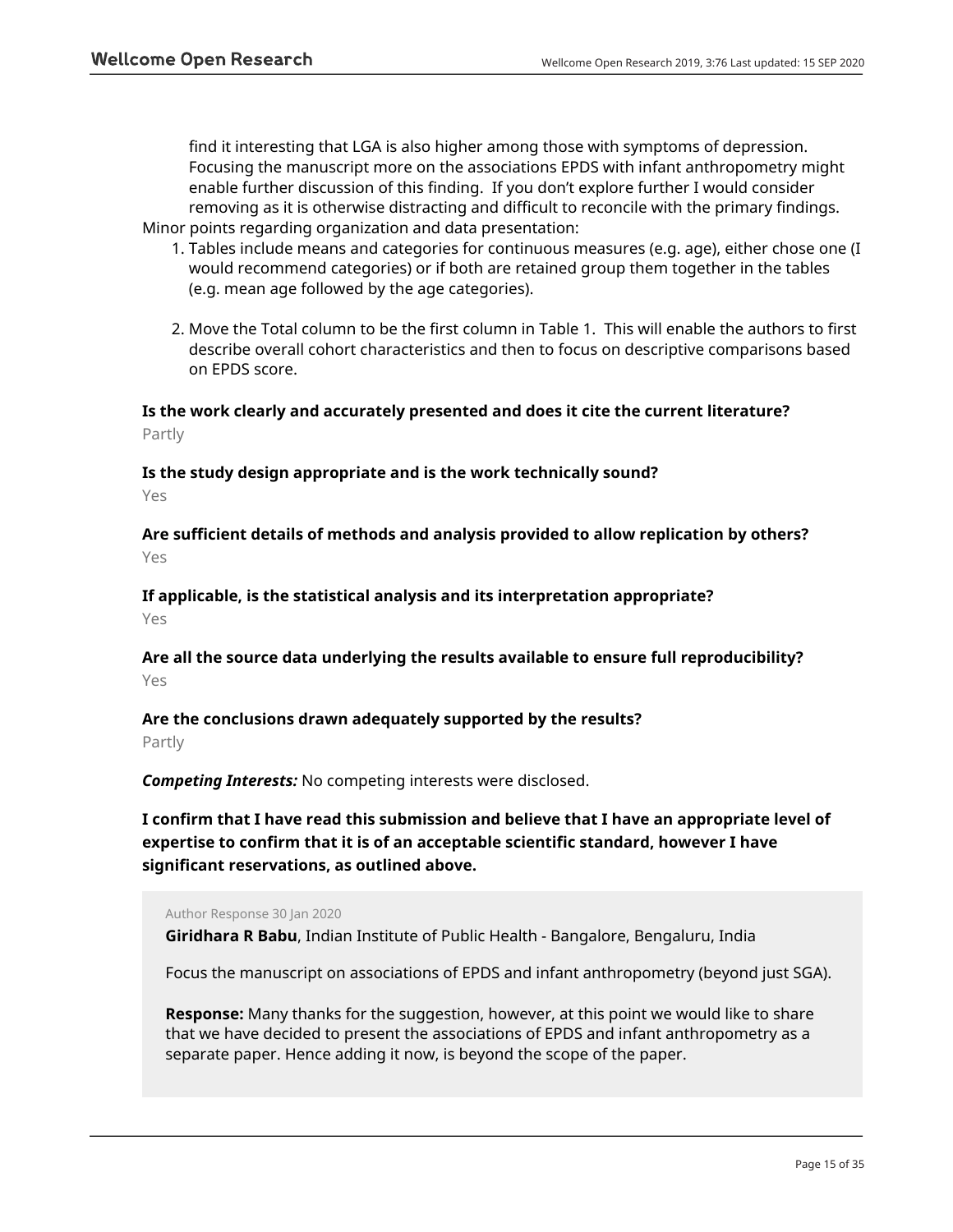Remove the analysis on the predictive capabilities of EPDS for SGA, as this could be further developed into a secondary manuscript.

**Response:** Many thanks for this important suggestion as well. We have made sure to remove all the analysis on the predictive capabilities of EPDS for SGA, and as suggested planned another paper based on the same.

Consider not just dichotomizing EPDS but consider looking at it as a continuous predictor as well as a non-linear predictor.

**Response:** Thank you for suggestion. We have included this in Table.4.

Large for gestational age (LGA) is only mentioned briefly in the methods and results, but I find it interesting that LGA is also higher among those with symptoms of depression. Focusing the manuscript more on the associations EPDS with infant anthropometry might enable further discussion of this finding. If you don't explore further I would consider removing as it is otherwise distracting and difficult to reconcile with the primary findings.

**Response:** Many thanks for this important suggestion. We duly accept the suggestion and have made sure to remove all the analysis LGA.

Minor points regarding organization and data presentation:

Tables include means and categories for continuous measures (e.g. age), either chose one (I would recommend categories) or if both are retained group them together in the tables (e.g. mean age followed by the age categories).

**Response:** Thank you for the suggestion. Changes are made accordingly.

Move the Total column to be the first column in Table 1. This will enable the authors to first describe overall cohort characteristics and then to focus on descriptive comparisons based on EPDS score.

**Response**: Changes are made in the table as per suggestion.

*Competing Interests:* No competing interests were disclosed.

Reviewer Report 06 August 2019

### <https://doi.org/10.21956/wellcomeopenres.16498.r35986>

**© 2019 Huang J.** This is an open access peer review report distributed under the terms of the [Creative Commons](https://creativecommons.org/licenses/by/4.0/) [Attribution License](https://creativecommons.org/licenses/by/4.0/), which permits unrestricted use, distribution, and reproduction in any medium, provided the original work is properly cited.

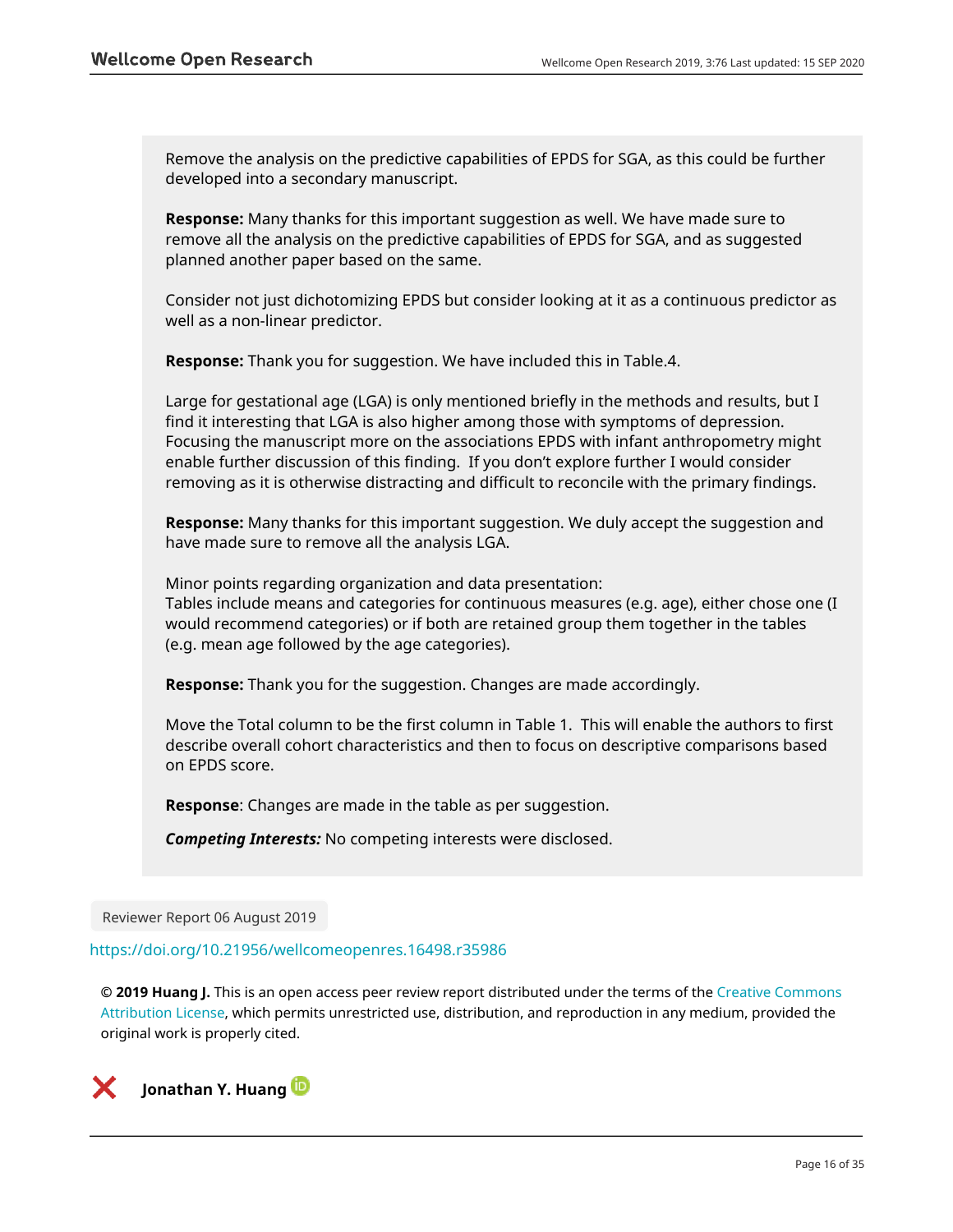Singapore Institute for Clinical Sciences (SICS), Agency for Science, Technology and Research (A\*STAR), Singapore, Singapore

This study seeks to demonstrate associations between reported maternal depression symptoms and risk for small-for-gestational-age (SGA) birth. The motivation is that SGA is related to substantial subsequent morbidity, the role of maternal depression in SGA is underexplored in the Indian context, and implicitly, this relationship in India may differ from more commonly studied countries. The authors should be commended for the strengths of their study particularly the live ascertainment of EPDS and the extensive anthropometry collected in neonates.

In general, this study supports a large, if inconsistent body, of past findings and meta-analyses (Szegda *et al.* (20[1](jar:file:/work/f1000research/webapps/ROOT/WEB-INF/lib/service-1.0-SNAPSHOT.jar!/com/f1000research/service/export/pdf/#rep-ref-35986-1)3)<sup>1</sup>, Eastwood *et al.* ([2](jar:file:/work/f1000research/webapps/ROOT/WEB-INF/lib/service-1.0-SNAPSHOT.jar!/com/f1000research/service/export/pdf/#rep-ref-35986-2)017)<sup>2</sup>) that support an association between depressive symptoms as measured by the EPDS and adverse birth outcomes such as LBW, PTB, or in this case, SGA. On the other hand, the study does not move towards filling the noted gaps in current understanding of the causal nature of maternal depressive symptoms, including 1) whether associations merely reflect the importance of pre-conception depressive symptoms, 2) whether key covariates such as medication usage and medical history (Zhao, *et gl*. (2018)<sup>[3](jar:file:/work/f1000research/webapps/ROOT/WEB-INF/lib/service-1.0-SNAPSHOT.jar!/com/f1000research/service/export/pdf/#rep-ref-35986-3)</sup>) can be accounted for, and 3) as mentioned by other reviewers, whether associations remain across subclinical scores. Nor does it address some of the local needs they refer to in their introduction.

Within the constraints of their current design, the authors could potentially improve upon the literature and their analyses in a few key ways:

First, the authors could better consider the association between EPDS as a continuous score, including the potential for non-linearity as they suggest may occur and present this as a main not supplemental finding (as it will also address their secondary aim).

Second, while it is heartening that authors specified a priori covariates, the high likelihood of residual confounding should direct them to consider other additional measures at their disposal in this cohort study including maternal BMI, blood pressure, gestational diabetes or dysgylcemia (which, given its etiology, will precede their collection of EPDS in mid/late pregnancy), and maternal medical history, especially, if available, medication.

Third, they had hypothesized that associations may differ based on socioeconomic status, yet they did not evaluate any interactions by such factors. If any were specified a priori, they would be interesting to present (even if "not significant").

Fourth, the cohort has commendably extensive measures of anthropometrics. It is surprising, given findings they have cited (e.g. Broekman, *et al*. (2014)[4](jar:file:/work/f1000research/webapps/ROOT/WEB-INF/lib/service-1.0-SNAPSHOT.jar!/com/f1000research/service/export/pdf/#rep-ref-35986-4)) that they did not investigate associations with parameters other than SGA.

Finally, given the possibility that depressive symptoms may reflect pre-conception depression and the likelihood of residual confounding, discussion of "effects" or benefit of intervention during pregnancy should be minimized. The authors should be commended for mentioning this in their conclusions, however the extent of residual confounding and selection bias (see "major point" below) is not given sufficient weight in their "three potential explanations" paragraph.

A secondary aim appeared to be exploring whether a threshold for EPDS could be used for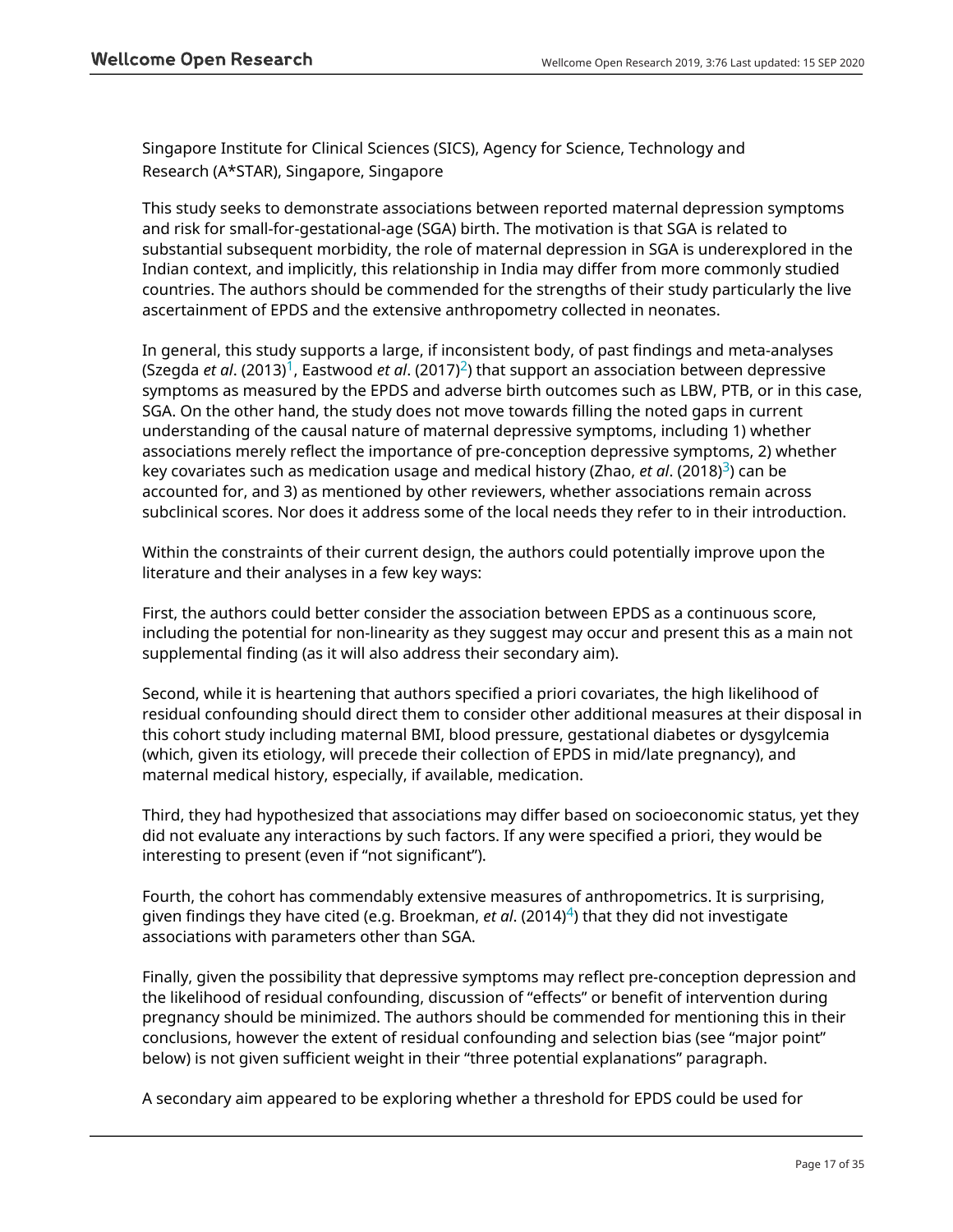screening on the basis of SGA risk. Risk prediction models may be valid even with absent causal interpretations, however, the development of screening tools require more inputs that simplify the performance of a particular set of predictors, in particular giving due consideration for the contexts for decision making. Notably, an AUROC of 0.76 alone is not sufficient information to determine if the EPDS is a useful as a diagnostic or screening tool for SGA. Other characteristics such as positive predictive value ("precision") and accuracy need to be presented, taking into account decision support considerations such as the cost/penalty of false positives, given for example, the 15% false positive fraction for depression at EPDS >= 13 the authors cited. Again, EPDS scores need not be dichotomized as a predictor of SGA and may be assessed continuously and non-linearly. Notably, given three dichotomous cutpoints and looking only at goodness-of-fit and AUROC, the authors have not well investigated whether "peak adversities of SGA" occur at a score of 11. A continuous measure would be more informative in this regard. Finally, one key missing piece of information from the current analyses is the degree to which addition of EPDS improves the classification of SGA over models without the score.

Major points: The flow chart is missing some information. The count and percentage of live births do not seem to line up: 763 is 49% of 1557 recruited. After excluding the 5 twins and 4 still births, there are still 785 (50%) not accounted for. It is important to know the disposition of this group, what % withdrew, lost contact, miscarried, etc? Since mothers were recruited in 2<sup>nd</sup> and 3<sup>rd</sup> trimester, it is surprising that so large a fraction would be lost to follow-up. Since depression and fetal health may both be related to loss-to-follow-up there is a possibility that any associations found in your final sample may be subject to selection bias. At the very least, baseline characteristics of recruited participants should be reported, stratified by whether they are retained in your final sample. More rigorously, they could see the sensitivity of their findings using regressions that are weighted for an inverse probability of selection into the final sample. Such a weight could be created by using logistic regression with the outcome being an indicator of censorship (1 if lost to follow-up, 0 if observed) predicted by all available covariates. While this will not fully correct for selection based on unobserved characteristics, it can help demonstrate the direction of the bias.

Minor points: There is not a strong need to report both mean and counts for the same variables (e.g. age, gravidity and parity) in the model. For gravidity and parity, cell counts can provide more information if they are exhaustive. In contrast, for age, the wide categories including truncation at 22 years are somewhat arbitrary when the mean (or likely median) suggest, for example, there is little difference in age distributions by EPDS threshold.

In the Results, if the goal is to describe differences in characteristics between mothers below/above the EPDS threshold (i.e. in line with Table 1), authors should provide both sets of results so readers can make the explicit comparison. For example, if authors wish to report that "60% of husbands [of women with EPDS > 11] were consuming tobacco" it would be helpful to present that only 42% of husbands of EPDS <= 11 women. Why weren't abortions reported in Table 1?

In Table 4, it is not entirely clear which tests the two columns of p-values refer to. Assuming "EPDS score in the model" refer to the p-value for the specific coefficient and "model" refers to the pvalue for the goodness-of-fit test including all covariate, this should be clarified in the caption text. Undue precision in the estimates is also discouraged. For example, 2 decimal places for odds ratios and 3 for p-values are probably sufficient.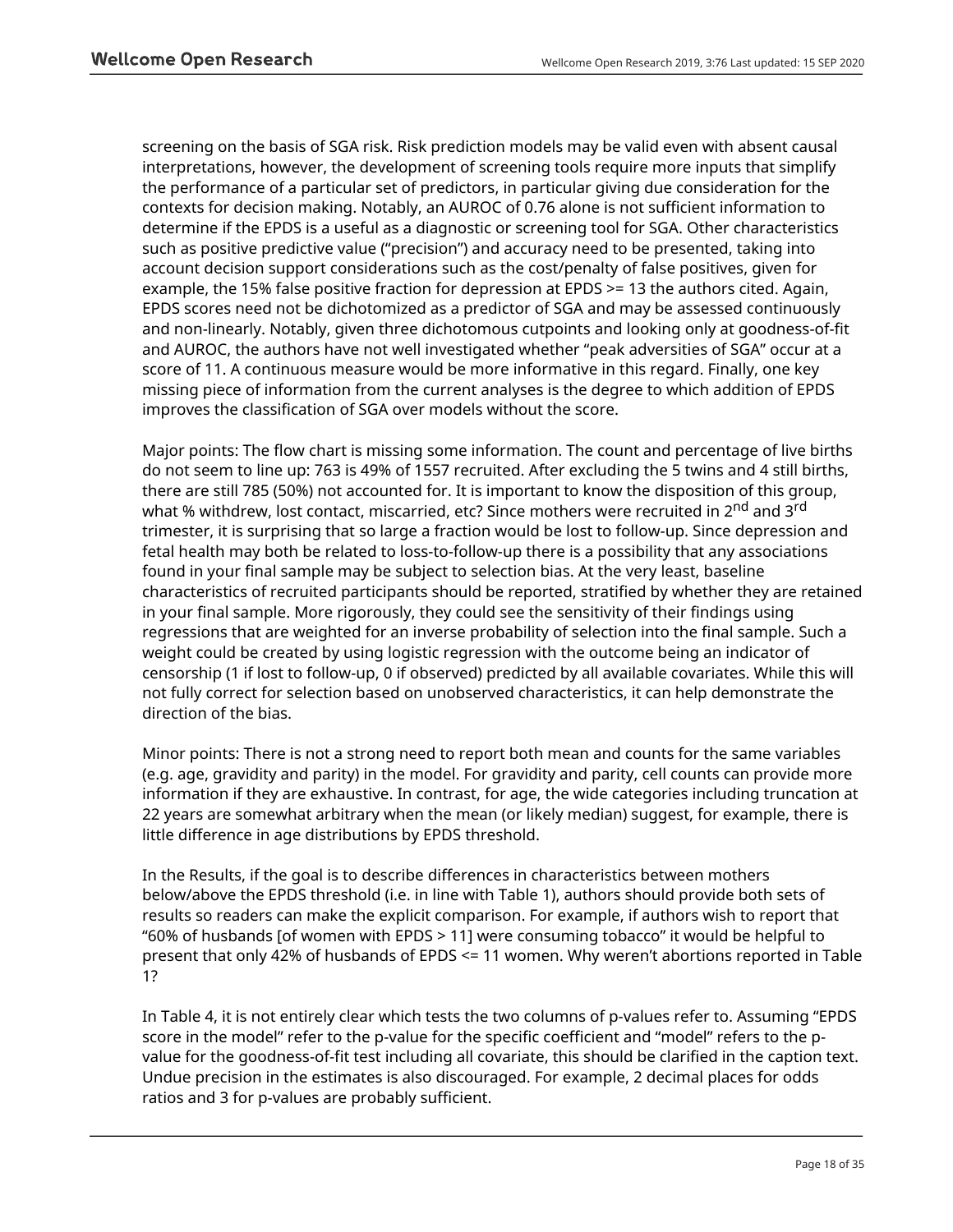If available, consideration of physical activity and plasma vitamin D may be beneficial.

## **References**

1. Szegda K, Markenson G, Bertone-Johnson ER, Chasan-Taber L: Depression during pregnancy: a risk factor for adverse neonatal outcomes? A critical review of the literature.*J Matern Fetal Neonatal Med*. 2014; **27** (9): 960-7 [PubMed Abstract](http://www.ncbi.nlm.nih.gov/pubmed/24044422) | [Publisher Full Text](https://doi.org/10.3109/14767058.2013.845157)

2. Eastwood J, Ogbo FA, Hendry A, Noble J, et al.: The Impact of Antenatal Depression on Perinatal Outcomes in Australian Women.*PLoS One*. 2017; **12** (1): e0169907 [PubMed Abstract](http://www.ncbi.nlm.nih.gov/pubmed/28095461) | [Publisher Full](https://doi.org/10.1371/journal.pone.0169907) [Text](https://doi.org/10.1371/journal.pone.0169907)

3. Zhao X, Liu Q, Cao S, Pang J, et al.: A meta-analysis of selective serotonin reuptake inhibitors (SSRIs) use during prenatal depression and risk of low birth weight and small for gestational age. *Journal of Affective Disorders*. 2018; **241**: 563-570 [Publisher Full Text](https://doi.org/10.1016/j.jad.2018.08.061)

4. Broekman BF, Chan YH, Chong YS, Kwek K, et al.: The influence of anxiety and depressive symptoms during pregnancy on birth size.*Paediatr Perinat Epidemiol*. 2014; **28** (2): 116-26 [PubMed](http://www.ncbi.nlm.nih.gov/pubmed/24266599) [Abstract](http://www.ncbi.nlm.nih.gov/pubmed/24266599) | [Publisher Full Text](https://doi.org/10.1111/ppe.12096)

**Is the work clearly and accurately presented and does it cite the current literature?** Partly

**Is the study design appropriate and is the work technically sound?**

Partly

**Are sufficient details of methods and analysis provided to allow replication by others?** Partly

**If applicable, is the statistical analysis and its interpretation appropriate?** Partly

**Are all the source data underlying the results available to ensure full reproducibility?** No

# **Are the conclusions drawn adequately supported by the results?**

No

*Competing Interests:* No competing interests were disclosed.

*Reviewer Expertise:* Reproductive, perinatal, pediatric epidemology; molecular epidemiology; epidemiologic methods and biostatistics; causal inference.

**I confirm that I have read this submission and believe that I have an appropriate level of expertise to state that I do not consider it to be of an acceptable scientific standard, for reasons outlined above.**

Author Response 30 Jan 2020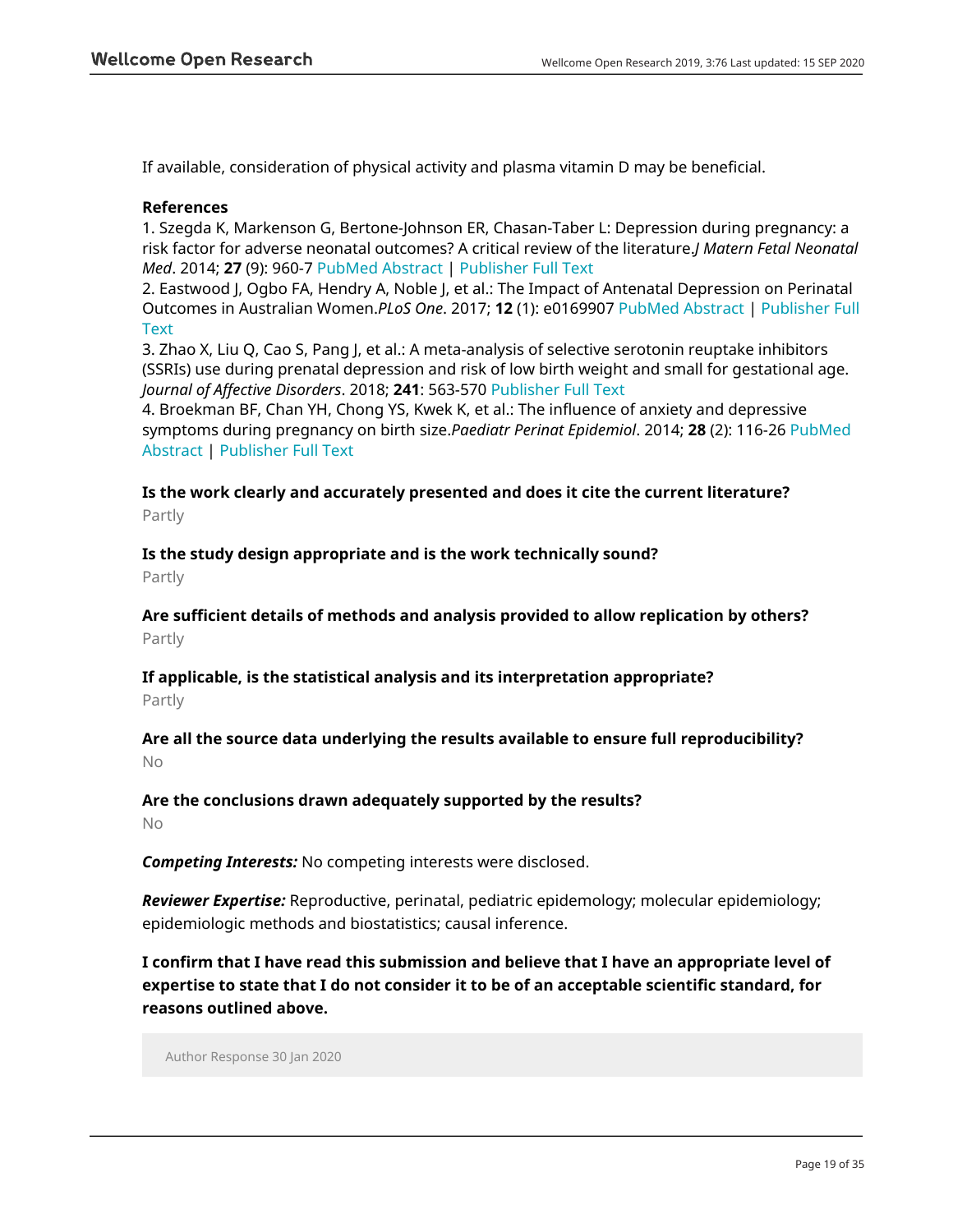**Giridhara R Babu**, Indian Institute of Public Health - Bangalore, Bengaluru, India

First, the authors could better consider the association between EPDS as a continuous score, including the potential for non-linearity as they suggest may occur and present this as a main not supplemental finding (as it will also address their secondary aim).

**Response**: Thank you for the suggestion. We have included the results of association between EPDS as a continuous score and SGA. (Table-4)

Second, while it is heartening that authors specified a priori covariates, the high likelihood of residual confounding should direct them to consider other additional measures at their disposal in this cohort study including maternal BMI, blood pressure, gestational diabetes or dysgylcemia (which, given its etiology, will precede their collection of EPDS in mid/late pregnancy), and maternal medical history, especially, if available, medication.

**Response**: We do not have maternal pre-pregnancy BMI in this study but have adjusted for maternal skinfold thickness which is a better marker for adiposity during pregnancy considering our cohort participants were recruited into study at different stages of gestation (14 to 36 weeks).

Third, they had hypothesized that associations may differ based on socioeconomic status, yet they did not evaluate any interactions by such factors. If any were specified a priori, they would be interesting to present (even if "not significant").

**Response**: We have considered respondent's as well as husband's income in the model. Since, income is a criterion for socio economic status, in order to avoid the problem of multi-collinearity we excluded socioeconomic status from the model.

Fourth, the cohort has commendably extensive measures of anthropometrics. It is surprising, given findings they have cited (e.g. Broekman, et al. (2014)4) that they did not investigate associations with parameters other than SGA.

**Response**: Thank you for mentioning it. Since the aim of this study is to examine if the relation between Edinburgh Postnatal Depression Scale (EPDS) score and SGA, we focused on SGA as outcome.

Finally, given the possibility that depressive symptoms may reflect pre-conception depression and the likelihood of residual confounding, discussion of "effects" or benefit of intervention during pregnancy should be minimized. The authors should be commended for mentioning this in their conclusions, however the extent of residual confounding and selection bias (see "major point" below) is not given sufficient weight in their "three potential explanations" paragraph.

**Response**: Thank you, we have now included this in the manuscript "Thirdly, pre-conception depression and mental health status have also been showed to be associated with low birth weight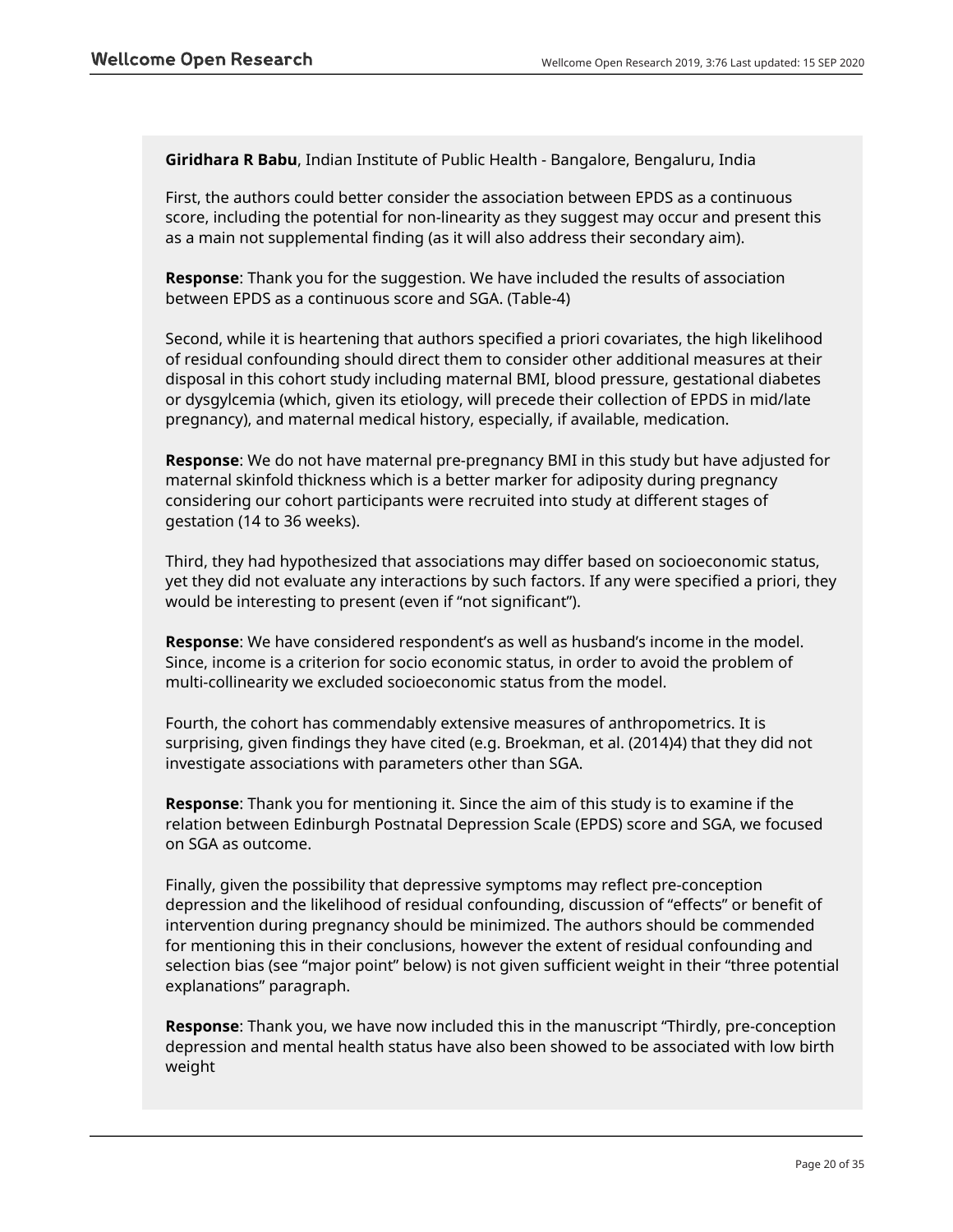A secondary aim appeared to be exploring whether a threshold for EPDS could be used for screening on the basis of SGA risk. Risk prediction models may be valid even with absent causal interpretations, however, the development of screening tools require more inputs that simplify the performance of a particular set of predictors, in particular giving due consideration for the contexts for decision making. Notably, an AUROC of 0.76 alone is not sufficient information to determine if the EPDS is a useful as a diagnostic or screening tool for SGA. Other characteristics such as positive predictive value ("precision") and accuracy need to be presented, taking into account decision support considerations such as the cost/penalty of false positives, given for example, the 15% false positive fraction for depression at EPDS >= 13 the authors cited. Again, EPDS scores need not be dichotomized as a predictor of SGA and may be assessed continuously and non-linearly. Notably, given three dichotomous cut points and looking only at goodness-of-fit and AUROC, the authors have not well investigated whether "peak adversities of SGA" occur at a score of 11. A continuous measure would be more informative in this regard. Finally, one key missing piece of information from the current analyses is the degree to which addition of EPDS improves the classification of SGA over models without the score.

**Response**: Thank you for the suggestions. We have removed the analysis on the predictive capabilities of EPDS for SGA. We have included the analysis results using EPDS score as a continuous predictor.

Major points: The flow chart is missing some information. The count and percentage of live births do not seem to line up: 763 is 49% of 1557 recruited. After excluding the 5 twins and 4 still births, there are still 785 (50%) not accounted for. It is important to know the disposition of this group, what % withdrew, lost contact, miscarried, etc? Since mothers were recruited in 2nd and 3rd trimester, it is surprising that so large a fraction would be lost to follow-up. Since depression and fetal health may both be related to loss-to-follow-up there is a possibility that any associations found in your final sample may be subject to selection bias. At the very least, baseline characteristics of recruited participants should be reported, stratified by whether they are retained in your final sample.

**Response**: We have considered woman accessed for depressive symptom as sample population for the study. This excludes twins and still birth. Also, since cohort in ongoing, all the women have not delivered when the current study was conducted. Only 50% of mothers delivered, out of those who were recruited into the study during the time of current study. We have considered so far delivered women and whose followup had been completed on time. For the analysis, we have considered 654 respondents whose EPDS score had been assessed during pregnancy and who had delivered and followup completed on time. We have updated the figure.

More rigorously, they could see the sensitivity of their findings using regressions that are weighted for an inverse probability of selection into the final sample. Such a weight could be created by using logistic regression with the outcome being an indicator of censorship (1 if lost to follow-up, 0 if observed) predicted by all available covariates. While this will not fully correct for selection based on unobserved characteristics, it can help demonstrate the direction of the bias.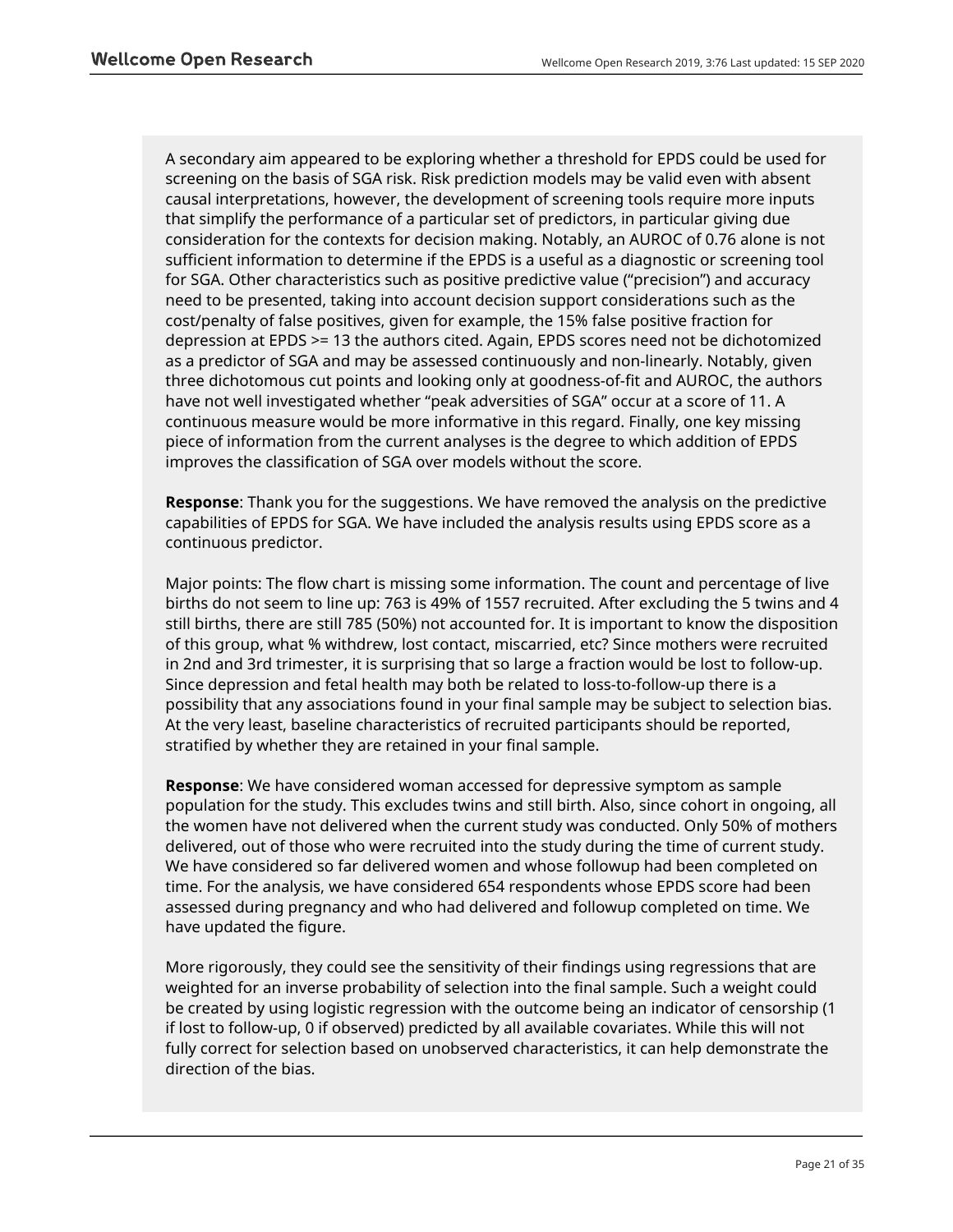**Response**: We have removed the findings.

Minor points: There is not a strong need to report both mean and counts for the same variables (e.g. age, gravidity and parity) in the model. For gravidity and parity, cell counts can provide more information if they are exhaustive. In contrast, for age, the wide categories including truncation at 22 years are somewhat arbitrary when the mean (or likely median) suggest, for example, there is little difference in age distributions by EPDS threshold.

**Response**: Thank you, we have now modified the table and retained the cell count for Gravidity and parity and have mentioned mean age.

In the Results, if the goal is to describe differences in characteristics between mothers below/above the EPDS threshold (i.e. in line with Table 1), authors should provide both sets of results so readers can make the explicit comparison. For example, if authors wish to report that "60% of husbands [of women with EPDS > 11] were consuming tobacco" it would be helpful to present that only 42% of husbands of EPDS <= 11 women. Why weren't abortions reported in Table 1?

**Response**: Since gravida and parity are included, we excluded still birth and abortion to concise the information.

In Table 4, it is not entirely clear which tests the two columns of p-values refer to. Assuming "EPDS score in the model" refer to the p-value for the specific coefficient and "model" refers to the p-value for the goodness-of-fit test including all covariate, this should be clarified in the caption text. Undue precision in the estimates is also discouraged. For example, 2 decimal places for odds ratios and 3 for p-values are probably sufficient.

**Response**: Thank you for your suggestion. Changes are made accordingly.

If available, consideration of physical activity and plasma vitamin D may be beneficial.

**Response**: Thank you for the suggestion, however, we have not yet assessed the vitamin D levels in the stored samples. We will assess these in a future manuscript

*Competing Interests:* No competing interests were disclosed.

Reviewer Report 24 April 2019

<https://doi.org/10.21956/wellcomeopenres.16498.r35333>

**© 2019 Cabral H.** This is an open access peer review report distributed under the terms of the [Creative Commons](https://creativecommons.org/licenses/by/4.0/) [Attribution License](https://creativecommons.org/licenses/by/4.0/), which permits unrestricted use, distribution, and reproduction in any medium, provided the original work is properly cited.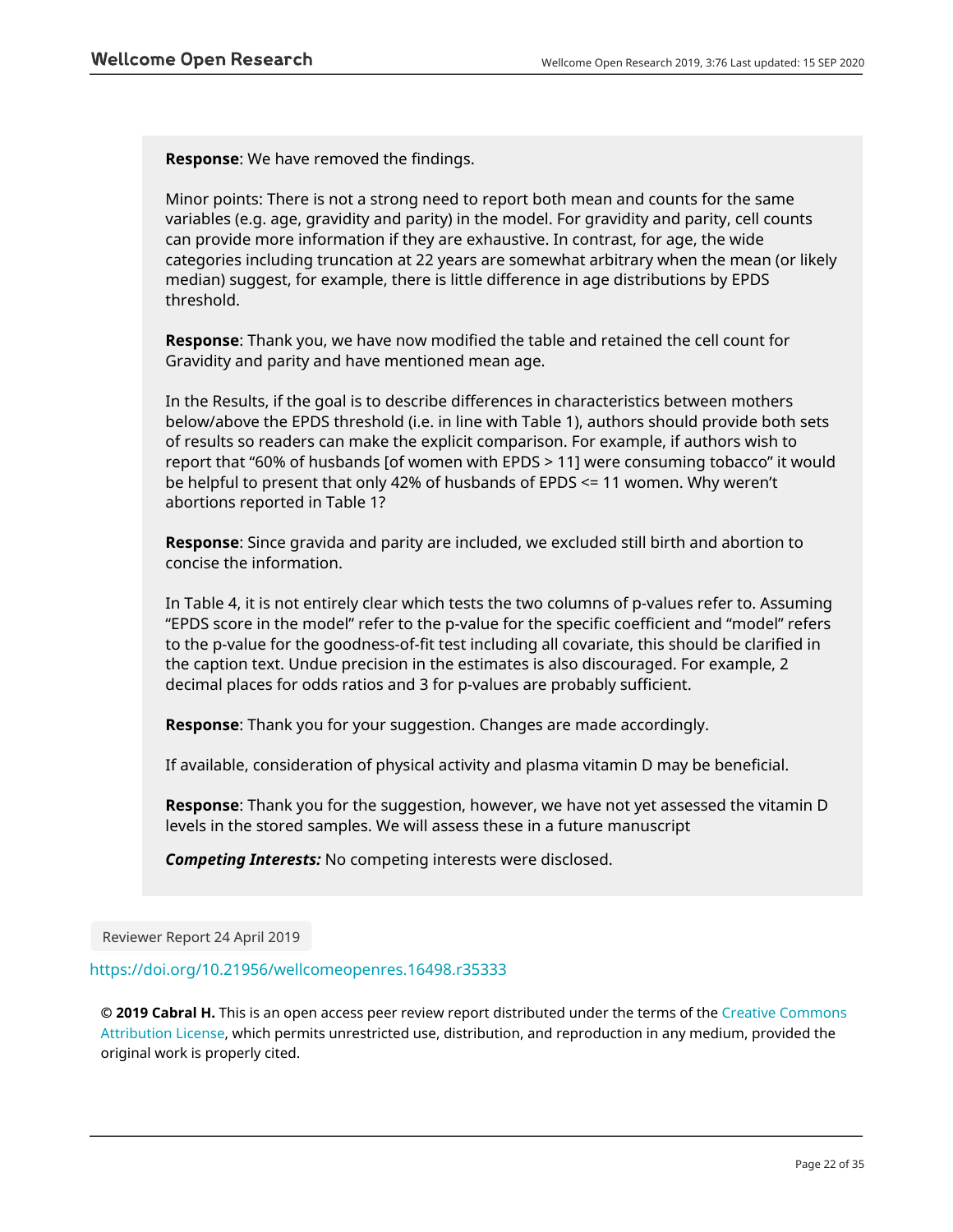#### ? **Howard Cabral**

Department of Biostatistics, Boston University School of Public Health, Boston, MA, USA

This paper examines the association of maternal depressive symptoms during pregnancy and small for gestation age delivery in a birth cohort in India from April 2016 to October 2017. The paper is generally well written and the tables and figures are well done and informative.

There are several points raised in the prior review that have not been addressed in the revised text.

Among the important confounding variables not included in the analysis would indeed be exposure to violence, a factor that is often not included in similar studies, though it clearly should be if available given that depressive symptomatology is the primary independent variable here. Checking the effects of applying different cutoffs to the Edinburgh (EPDS) score is helpful from a clinical standpoint, though the intent of developing a score is to be able to identify risk that is subclinical. Hence, analyses that use the EPDS score as continuous would also be informative. Women with scores less than a cutoff are indeed not "without mental depressive symptoms". The authors note that they have performed analyses using the continuous score but this is not apparent in the Methods or Results but in a Supplemental file. If this is the accepted approach of the publishing platform, this is fine but a link to this information of results should be included in the main text also.

The authors state that additional statistical analyses checked for effect modification (interaction) with depressive symptoms for salient variables on intrauterine growth. The methods and results of these models are not shown in the main text. Are these included in the Supplemental File also? If so, the recommendation above applies here also. If the interactions were found to be statistically and clinically significant, then showing the main effects only model as the primary set of results is inappropriate.

As noted above with respect to exposure to violence, very important confounders are not included in the statistical models that could alter the estimation of the effect of depressive symptoms on intrauterine growth. These would include maternal pre-pregnancy weight or BMI, as well as maternal health habits that have been shown to have associations with depressive symptoms, including maternal substance use of various kinds and the quality of prenatal care. A list of the most important confounders that were not examined in this study should be included in the limitations.

The English grammar in the text should be thoroughly re-checked.

## **Is the work clearly and accurately presented and does it cite the current literature?** No

**Is the study design appropriate and is the work technically sound?**

No

# **Are sufficient details of methods and analysis provided to allow replication by others?** No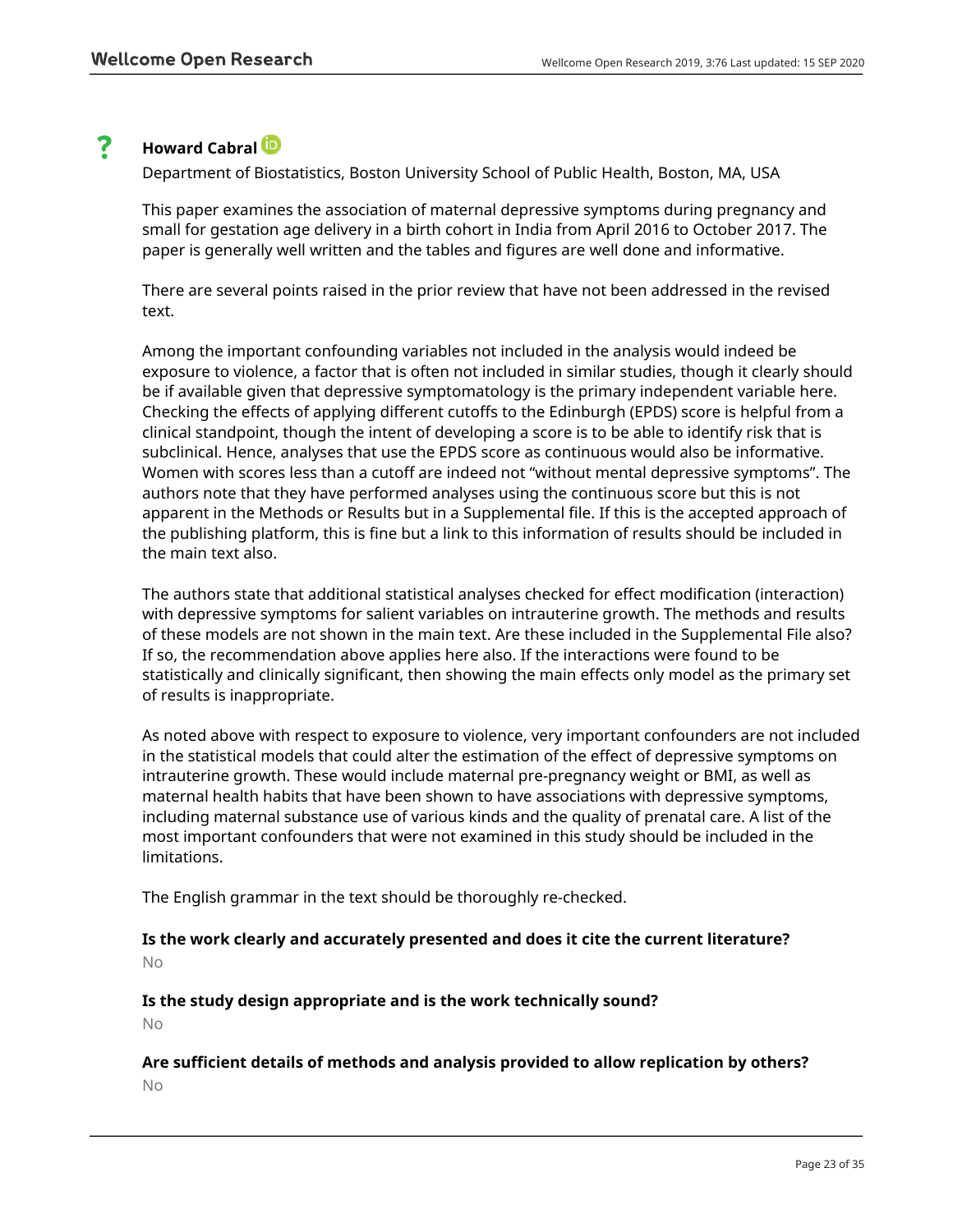# **If applicable, is the statistical analysis and its interpretation appropriate?**

No

**Are all the source data underlying the results available to ensure full reproducibility?** No

# **Are the conclusions drawn adequately supported by the results?**

No

*Competing Interests:* No competing interests were disclosed.

*Reviewer Expertise:* Biostatistics, statistical modeling, maternal and child health.

**I confirm that I have read this submission and believe that I have an appropriate level of expertise to confirm that it is of an acceptable scientific standard, however I have significant reservations, as outlined above.**

### Author Response 30 Jan 2020

**Giridhara R Babu**, Indian Institute of Public Health - Bangalore, Bengaluru, India

 $\,\circ\,$  Among the important confounding variables not included in the analysis would indeed be exposure to violence, a factor that is often not included in similar studies, though it clearly should be if available given that depressive symptomatology is the primary independent variable here. Checking the effects of applying different cutoffs to the Edinburgh (EPDS) score is helpful from a clinical standpoint, though the intent of developing a score is to be able to identify risk that is subclinical. Hence, analyses that use the EPDS score as continuous would also be informative. Women with scores less than a cutoff are indeed not "without mental depressive symptoms". The authors note that they have performed analyses using the continuous score but this is not apparent in the Methods or Results but in a Supplemental file. If this is the accepted approach of the publishing platform, this is fine but a link to this information of results should be included in the main text also.

**Response**: Thank you for the suggestion. We have included the analysis results using EPDS score as a continuous predictor.

 $\,\circ\,$  The authors state that additional statistical analyses checked for effect modification (interaction) with depressive symptoms for salient variables on intrauterine growth. The methods and results of these models are not shown in the main text. Are these included in the Supplemental File also? If so, the recommendation above applies here also. If the interactions were found to be statistically and clinically significant, then showing the main effects only model as the primary set of results is inappropriate.

**Response**: The results of interaction are provided in the supplement table. Interactions were not statistically significant.

 $\,\circ\,\,$  As noted above with respect to exposure to violence, very important confounders are not included in the statistical models that could alter the estimation of the effect of depressive symptoms on intrauterine growth. These would include maternal prepregnancy weight or BMI, as well as maternal health habits that have been shown to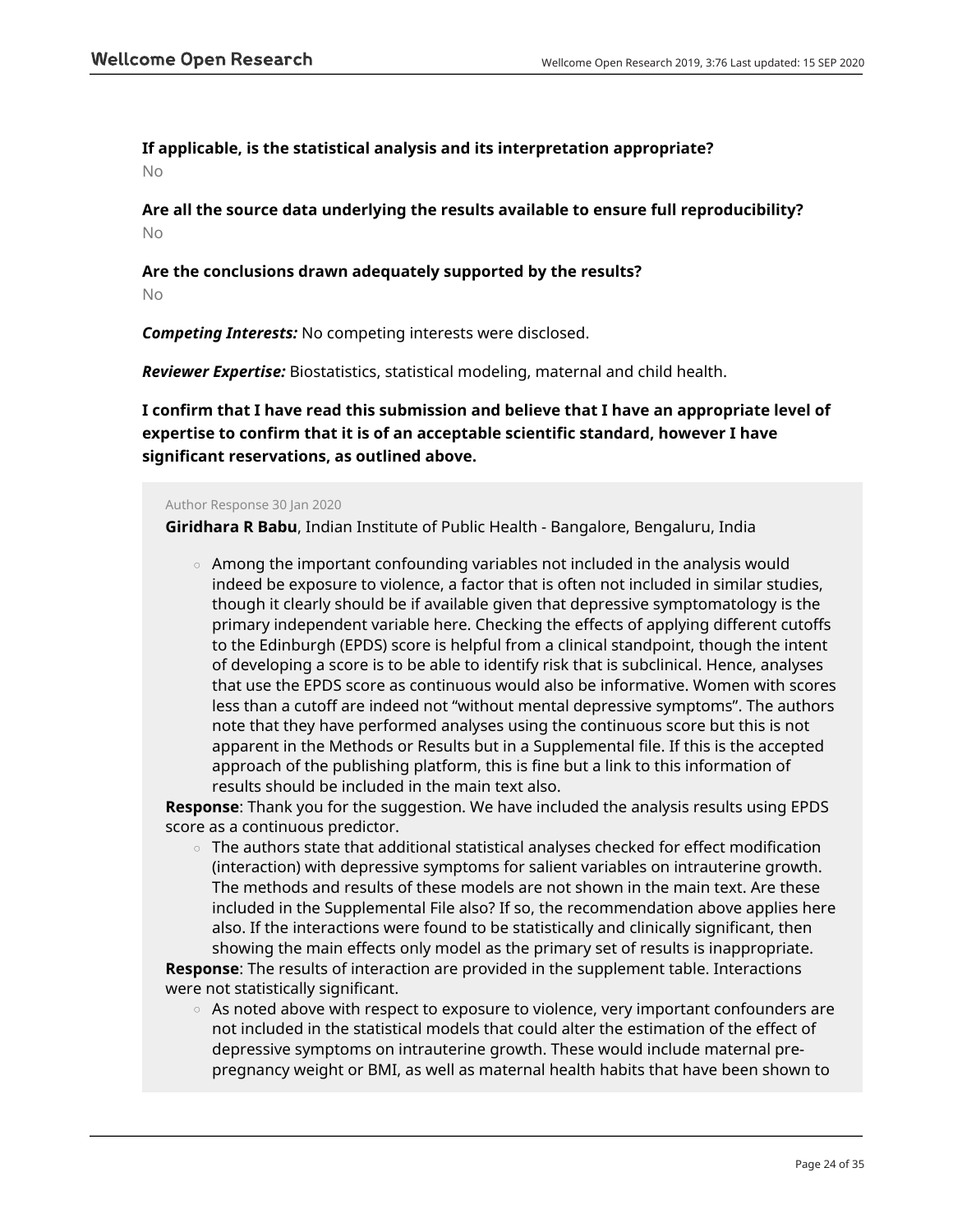have associations with depressive symptoms, including maternal substance use of various kinds and the quality of prenatal care. A list of the most important confounders that were not examined in this study should be included in the limitations.

**Response**: Unfortunately, we don't have the data regarding exposure to violence and prepregnancy BMI, this is one of the limitations of our study. We have mentioned it in our manuscript as a limitation of study. Instead of pre-pregnancy BMI, we included maternal adiposity measured through skinfold thickness as a confounder. Maternal substance use is very minimal (less than 1%) in the study sample, we have adjusted for the husband's current tobacco and alcohol consumption as indicator domestic violence.

 $\circ$  The English grammar in the text should be thoroughly re-checked.

**Response**: We have thoroughly revised the grammar of the manuscript.

*Competing Interests:* No competing interests were disclosed.

## **Version 1**

Reviewer Report 14 November 2018

### <https://doi.org/10.21956/wellcomeopenres.15915.r33919>

**© 2018 Alwan N.** This is an open access peer review report distributed under the terms of the [Creative Commons](https://creativecommons.org/licenses/by/4.0/) [Attribution License](https://creativecommons.org/licenses/by/4.0/), which permits unrestricted use, distribution, and reproduction in any medium, provided the original work is properly cited.



# **Nisreen A. Alwan**

Academic Unit of Primary Care and Population Sciences, Faculty of Medicine, Southampton General Hospital, University of Southampton, Southampton, UK

This is an observational study which measured maternal depressive symptoms during pregnancy using the Edinburgh Postnatal Depression Scale (EPDS), and examined if this is linked to having a small for gestational age (SGA) birth in the MAASTHI birth cohort in India.

The stated study aim in the manuscript is to "replicate the association between antepartum depression and SGA in the setting of a public hospital in India", however the abstract conclusion seems to comment on the validity of using EPDS as a screening tool for antenatal depression. The study does not explicitly state the aim of examining the validity of EPDS as a screening tool. The abstract also reports values for the AUC using different cut-offs of EPDS for the diagnosis of antenatal depression. These values are only in relation to the SGA outcome examined in this study and does not compare EPDS to a 'gold standard' or another screening test for antenatal depression. Therefore, it is not accurate to comment of the "usefulness of using 10-item EPDS screening tool" in relation to other outcomes other than SGA, or for use as a screening tool in general.

The manuscript needs to be clear about this, and if the authors would like to keep the 'prediction'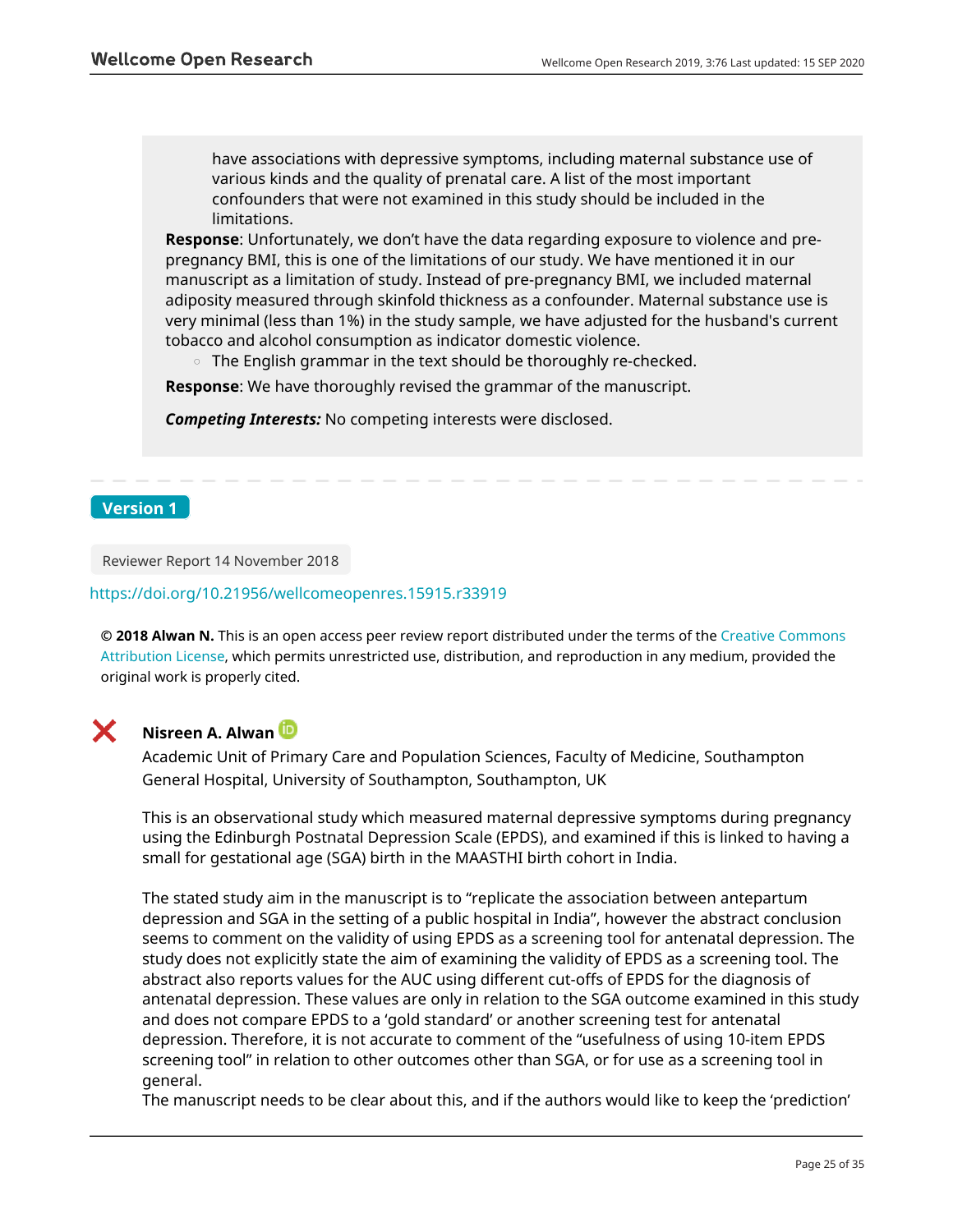element of EPDS in relation to SGA as an outcome, they need to be clear about this in the aims and methods.

Under the Methods section-Measurement, the authors state that they "aimed to assess the exact EPDS score cut-off value (11,12 or 13) as a better predictor of association between antenatal depression and SGA". Firstly, this statement needs to move to the aims section at the end of the Introduction section, and also needs to be clearly stated in the abstract. Secondly, this aim is not interchangeable with testing if EDPS is a valid screening tool for antenatal depression in the population the study is trying to generalise results to.

Under the Statistical Analysis section, it is not clear whether the association with SGA was examined using the continuous EPDS score or the 3 categorical variables based on the cut-off scores of 11, 12 and 13, or both.

Was maternal body mass index taken into account as a confounder?

Under the Results section, second paragraph: "among mothers with depressive symptoms…." using what EPDS cut-off? This applies to all the descriptive findings.

It is strange that the direction of effect is so different between using a cut-off of 11 versus 12 or 13 of the same scale (aOR 2.18 versus 0.46 and 0.41). Please check your categories and what you have assigned as a reference in your models.

Last paragraph of the results section, 'accuracy of EPDS scale' in relation to what? Are you saying that the strength of association with one outcome (SGA) a measure of accuracy of the screening test? Please clarify. If you are trying to predict the outcome then that is a function of other factors accounted for in the prediction model (if it is adjusted), not just the EPDS cut-off.

# **Is the work clearly and accurately presented and does it cite the current literature?** Partly

**Is the study design appropriate and is the work technically sound?** Partly

**Are sufficient details of methods and analysis provided to allow replication by others?** Partly

**If applicable, is the statistical analysis and its interpretation appropriate?** No

**Are all the source data underlying the results available to ensure full reproducibility?** No

**Are the conclusions drawn adequately supported by the results?**

No

*Competing Interests:* No competing interests were disclosed.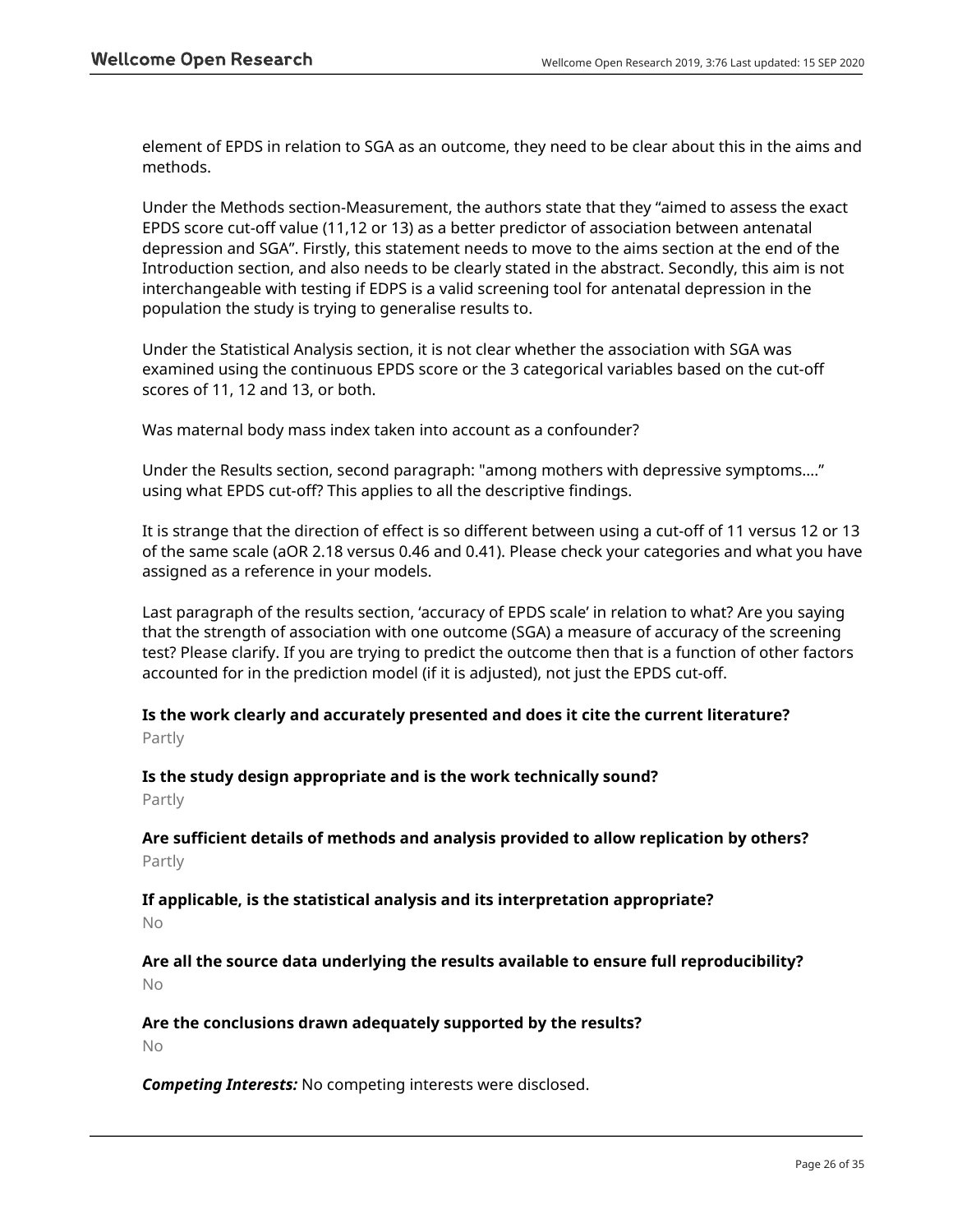**I confirm that I have read this submission and believe that I have an appropriate level of expertise to state that I do not consider it to be of an acceptable scientific standard, for reasons outlined above.**

### Author Response 12 Feb 2019

**Giridhara R Babu**, Indian Institute of Public Health - Bangalore, Bengaluru, India

**1. The stated study aim in the manuscript is to "replicate the association between antepartum depression and SGA in the setting of a public hospital in India", however the abstract conclusion seems to comment on the validity of using EPDS as a screening tool for antenatal depression. The study does not explicitly state the aim of examining the validity of EPDS as a screening tool. The abstract also reports values for the AUC using different cut-offs of EPDS for the diagnosis of antenatal depression. These values are only in relation to the SGA outcome examined in this study and does not compare EPDS to a 'gold standard' or another screening test for antenatal depression. Therefore, it is not accurate to comment of the "usefulness of using 10 item EPDS screening tool" in relation to other outcomes other than SGA, or for use as a screening tool in general.**

Thank you for the comments. We have modified the abstract conclusion and result section as per the suggestion.

**2. The manuscript needs to be clear about this, and if the authors would like to keep the 'prediction' element of EPDS in relation to SGA as an outcome, they need to be clear about this in the aims and methods.**

We have used antenatal depression as the exposure and SGA as an outcome. We have mentioned it clearly in the aims and methods.

**3. Under the Methods section-Measurement, the authors state that they "aimed to assess the exact EPDS score cut-off value (11,12 or 13) as a better predictor of association between antenatal depression and SGA". Firstly, this statement needs to move to the aims section at the end of the Introduction section, and also needs to be clearly stated in the abstract. Secondly, this aim is not interchangeable with testing if EDPS is a valid screening tool for antenatal depression in the population the study is trying to generalise results to.**

We sincerely thank the reviewer for the comment. The aim of the study is now modified as per the suggestion of the reviewer. We agree with the reviewer that the aim is not interchangeable with testing if EDPS as a valid screening tool for antenatal depression in the population. Clearly, we do not have the intent of doing so. There is no external validity (generalization) without meeting the internal validity. Since our study not immune to the source of systematic error similar to all other observational studies, we are not providing any causal inference regarding the association between EPDS and SGA. We have included this limitation in the revised manuscript.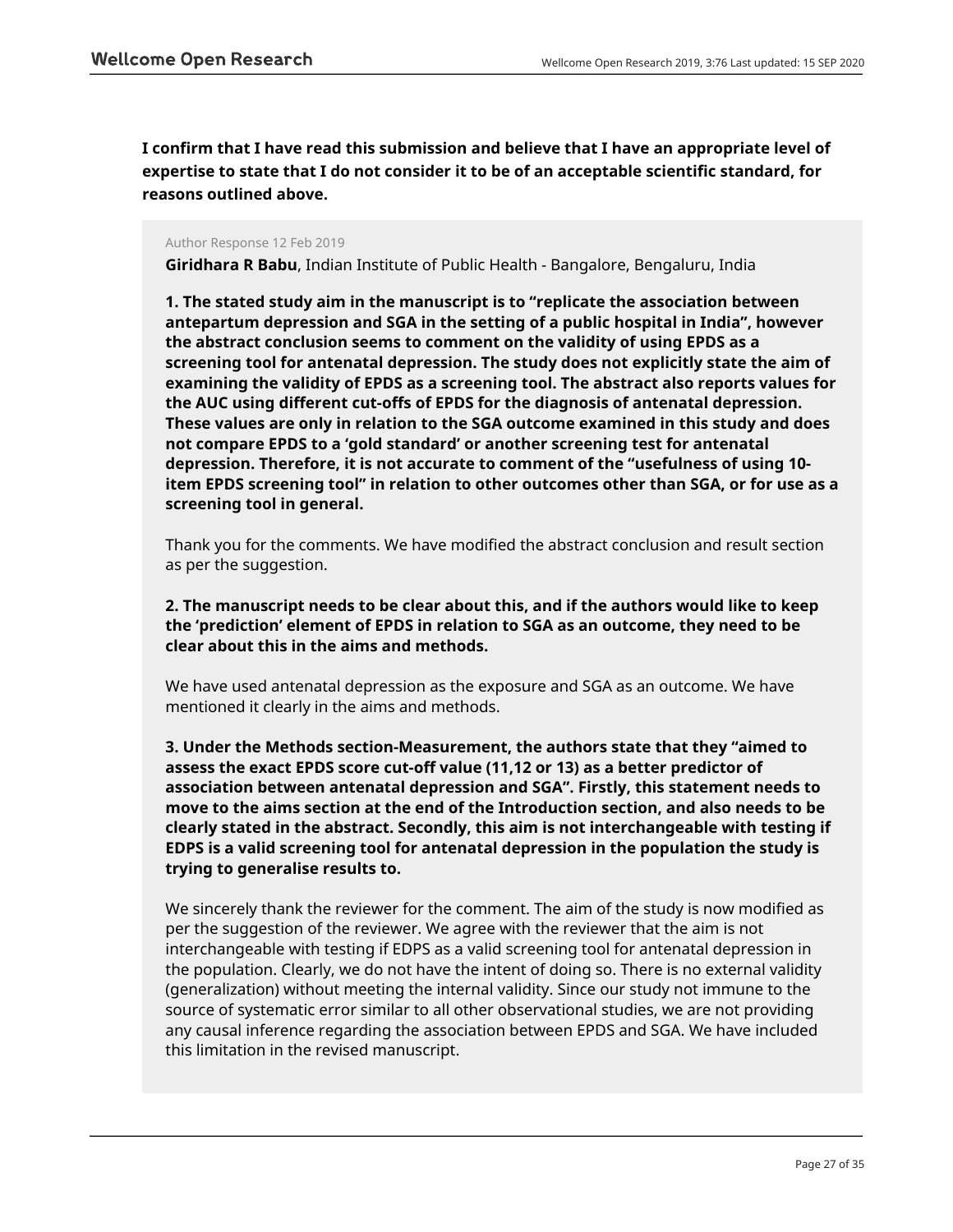**4. Under the Statistical Analysis section, it is not clear whether the association with SGA was examined using the continuous EPDS score or the 3 categorical variables based on the cut-off scores of 11, 12 and 13, or both.**

- $\circ$   $\,$  The legends of tables contain the categorical classification of EPDS score as per the cut-offs as 11, 12 and 13
- Association with SGA was examined using EPDS score as categorical variable based on the cut off values. We have updated the details in the Statistical Analysis section as well**.(Page 9 Line 6)**

# **5. Was maternal body mass index taken into account as a confounder?**

As we have no data on pre-pregnancy BMI we have not considered the body mass index obtained during different trimester of pregnancy as a confounder, but we have taken sum of skinfold thickness into account. (1)

# **6. Under the Results section, second paragraph: "among mothers with depressive symptoms…." using what EPDS cut-off? This applies to all the descriptive findings.**

Here depressive symptom is defined as EPDS score >11 as we have mentioned in Table 1 and it applies for all descriptive findings. In the present study the cutoff score 13 showed highest OR compared to rest two categories, however, we have shown the descriptive statistics with cutoff of 11 since it is the minimum value at which we got statistically significant results.

# **7. It is strange that the direction of effect is so different between using a cut-off of 11 versus 12 or 13 of the same scale (aOR 2.18 versus 0.46 and 0.41). Please check your categories and what you have assigned as a reference in your models.**

We sincerely thank the reviewer for this input. Please note that there was a mistake in coding the variable (EPDS score cut off 11, 12, 13). We recoded the entire data set and have thoroughly checked the entire analysis after redoing it. The resulted OR changes gradually from one cut off category to another. (OR : 2.03 ,1.96, 2.42 respectively)

**8. Last paragraph of the results section, 'accuracy of EPDS scale' in relation to what? Are you saying that the strength of association with one outcome (SGA) a measure of accuracy of the screening test? Please clarify. If you are trying to predict the outcome then that is a function of other factors accounted for in the prediction model (if it is adjusted), not just the EPDS cut-off.**

In our study, the use of EPDS score without adjusting for its confounders resulted in very low specificity in predicting SGA. The area under ROC curve using EPDS score alone in predicting SGA was 0.515. EPDS is a screening tool and hence may not fare well as a diagnostic test. However, after adjusting for confounders, the accuracy improved. Therefore, we meant that accuracy in predicting SGA by using EPDS scale improves after accounting for other variables confounders. This section is modified. (Page 18 Line 1)

1. Piers L, Soares M, Frandsen S, O'dea K. Indirect estimates of body composition are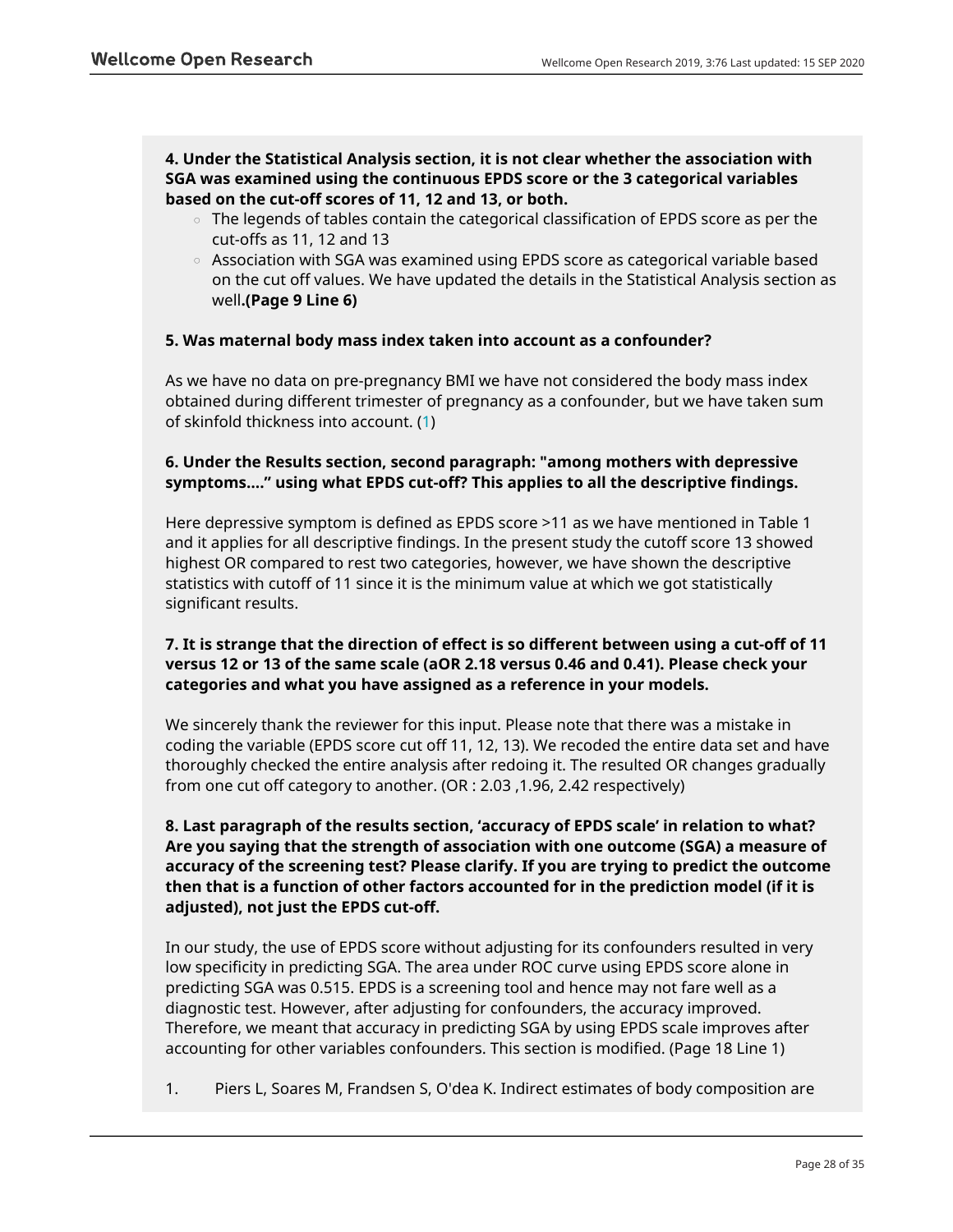useful for groups but unreliable in individuals. International journal of obesity. 2000;24(9):1145.

*Competing Interests:* No competing interests were disclosed.

Reviewer Report 08 October 2018

## <https://doi.org/10.21956/wellcomeopenres.15915.r33915>

**© 2018 Cabral H.** This is an open access peer review report distributed under the terms of the [Creative Commons](https://creativecommons.org/licenses/by/4.0/) [Attribution License](https://creativecommons.org/licenses/by/4.0/), which permits unrestricted use, distribution, and reproduction in any medium, provided the original work is properly cited.

#### ? **Howard Cabral**

Department of Biostatistics, Boston University School of Public Health, Boston, MA, USA

This paper examines the association of maternal depressive symptoms during pregnancy and small for gestation age delivery in a birth cohort in India from April 2016 to October 2017. The paper is generally well written and the tables and figures are well done and informative.

A number of points of concern, however, can be raised regarding this paper. Among these are points raised in a prior review by Dr. Desai, all of which are very pertinent. The inclusion of fetal loss deliveries would not be appropriate. If these were excluded the sample should be described as one comprised of livebirths only. Also, the inclusion of multiples would render as inappropriate analyses that assume independent observations. Not accounting for potential clustering by clinical site would additionally be inappropriate should such effects be observed (standard errors would likely be too small without such adjustment for site). Among the important confounding variables not included in the analysis would indeed be exposure to violence, a factor that is often not included in similar studies, though it clearly should be if available given that depressive symptomatology is the primary independent variable here.

In terms of additional comments, the following can be listed:

- 1. The data analyzed should be described as the "study sample" and not the "study population".
- 2. Checking the effects of applying different cutoffs to the Edinburgh (EPDS) score is helpful from a clinical standpoint, though the intent of developing a score is to be able to identify risk that is subclinical. Hence, analyses that use the EPDS score as continuous would also be informative. Women with scores less than a cutoff are indeed not "without mental depressive symptoms".
- 3. The statistical analyses did not include checks of effect modification (interaction) with depressive symptoms for salient variables on intrauterine growth.Such effects should be checked at a minimum to verify that the main effects only model is valid. Any effect modification identified would be useful in delineating the mechanism of how depressive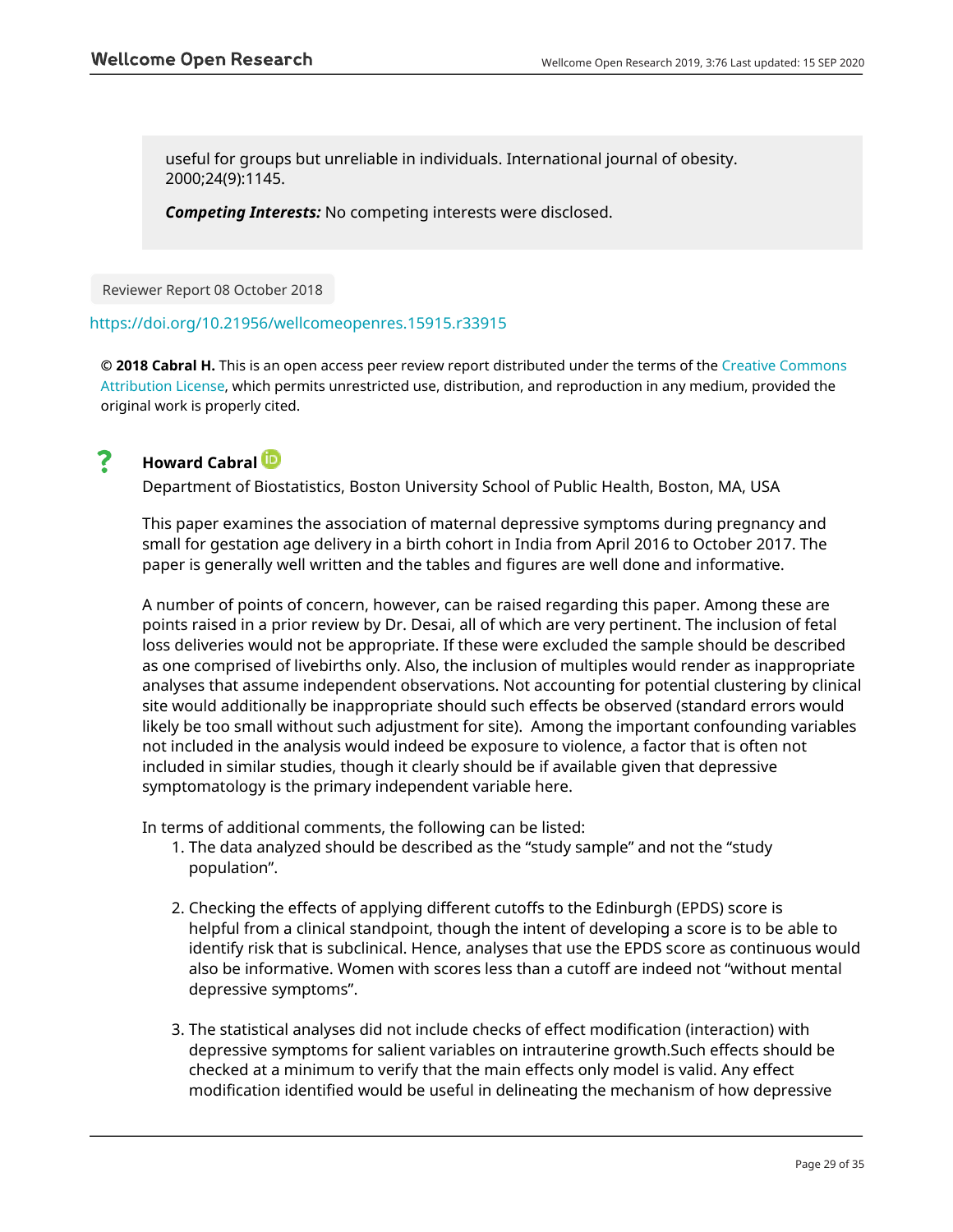symptoms affect intrauterine growth.

- 4. Very important confounders are not included in the statistical models that could alter the estimation of the effect of depressive symptoms on intrauterine growth.These would include maternal pre-pregnancy weight or BMI, as well as maternal health habits that have been shown to have associations with depressive symptoms, including maternal substance use of various kinds and the quality of prenatal care.
- 5. The fit of the logistic regression models with respect to calibration should include the Hosmer-Lemeshow statistic and its associated degrees of freedom and p-value. A good fitting model should have both good calibration and discrimination.
- 6. The discrimination abilities of the models (c statistics or area under the ROC curve) are poor and barely above the null value of 0.5.The lack of additional confounding control also likely contributed to this under-fitting. In addition, there must be some recoding of the data that somehow has resulted in c statistics less than 0.5. The authors should carefully check this. There should not be values less than 0.5. Moreover, such a coding problem has likely resulted in the stark change in the direction of the odds ratios as shown in Table 4. There should not be such a drastic change from an odds ratio of 2.18 for the EPDS cutoff of 11 that indicates higher risk of SGA to one of 0.46 for a cutoff of 0.46. This kind of error markedly reduces the confidence of the reader in the overall analysis.

**Is the work clearly and accurately presented and does it cite the current literature?** Partly

# **Is the study design appropriate and is the work technically sound?** Partly

**Are sufficient details of methods and analysis provided to allow replication by others?** Yes

**If applicable, is the statistical analysis and its interpretation appropriate?** Partly

**Are all the source data underlying the results available to ensure full reproducibility?** No

# **Are the conclusions drawn adequately supported by the results?**

Partly

*Competing Interests:* No competing interests were disclosed.

**I confirm that I have read this submission and believe that I have an appropriate level of expertise to confirm that it is of an acceptable scientific standard, however I have significant reservations, as outlined above.**

Author Response 12 Feb 2019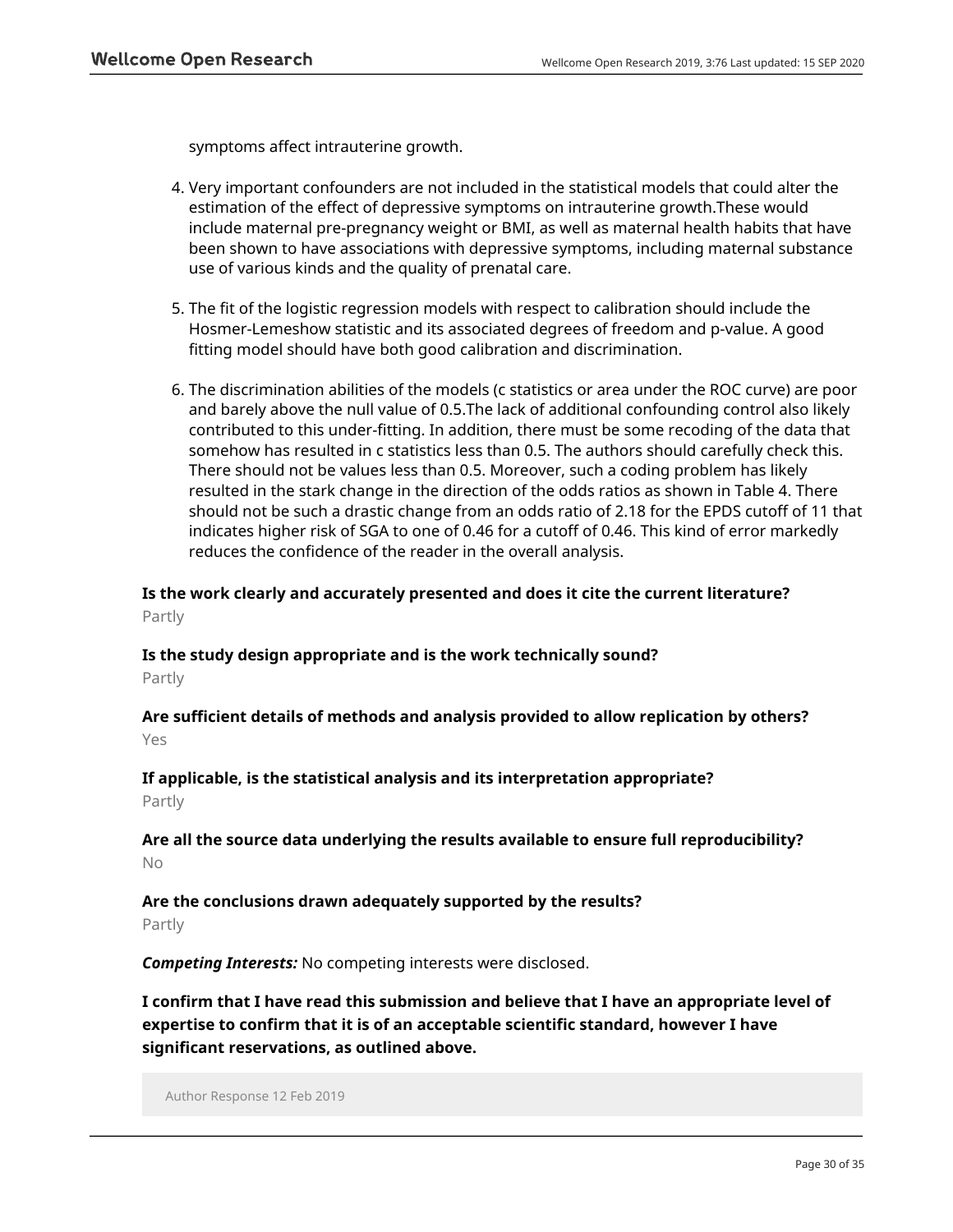**Giridhara R Babu**, Indian Institute of Public Health - Bangalore, Bengaluru, India

**1.This paper examines the association of maternal depressive symptoms during pregnancy and small for gestation age delivery in a birth cohort in India from April 2016 to October 2017. The paper is generally well written and the tables and figures are well done and informative.**

We sincerely thank the reviewer for the encouraging review with very constructive suggestions.

 2. **A number of points of concern, however, can be raised regarding this paper. Among these are points raised in a prior review by Dr. Desai, all of which are very pertinent. The inclusion of fetal loss deliveries would not be appropriate. If these were excluded the sample should be described as one comprised of livebirths only. Also, the inclusion of multiples would render as inappropriate analyses that assume independent observations. Not accounting for potential clustering by clinical site would additionally be inappropriate should such effects be observed (standard errors would likely be too small without such adjustment for site).**

Thank you for the very useful comment. We have provided the responses for each point.

- $\circ~$  Twin deliveries and stillbirths were excluded from the study analysis. We have now mentioned this in the Methods. (Page 6 and Line 10)
- $\circ$  Women with Multiple viable wombs are excluded from the study and analysis
- $\circ$   $\,$  We have conducted the study in only one hospital. Therefore, there is no possibility of errors induced due to clustering.

**3. Among the important confounding variables not included in the analysis would indeed be exposure to violence, a factor that is often not included in similar studies, though it clearly should be if available given that depressive symptomatology is the primary independent variable here.**

We understand and agree that exposure to domestic violence was not measured in our study. However, the assessment of the psychosocial environment in the pregnant women was clearly directed **at the end result of many factors** resulting in stress/depression in pregnant women such as domestic violence might have resulted in. For example, if the women is a victim of domestic violence, the questions in the questionnaire would definitely indicate that she would not have slept well or felt low or has suicidal tendencies etc. Including the assessment of domestic violence as an antecedent was not done as it would have amounted to include other sources of maternal stress/depression such as job stress, social settings, poverty etc.

# **In terms of additional comments, the following can be listed: 4.The data analyzed should be described as the "study sample" and not the "study population".**

Thank you for the comment, we have made the necessary change.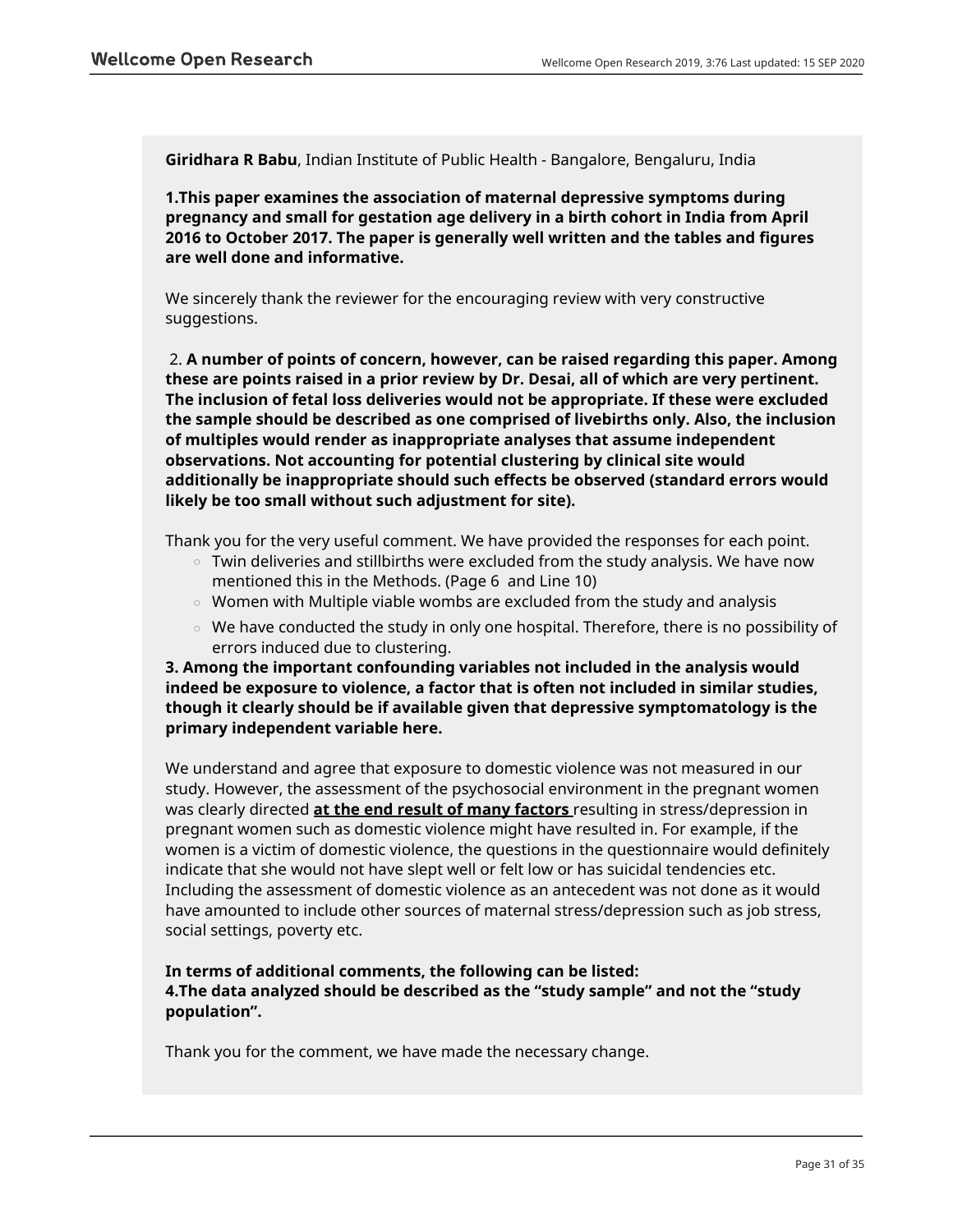**5.Checking the effects of applying different cutoffs to the Edinburgh (EPDS) score is helpful from a clinical standpoint, though the intent of developing a score is to be able to identify risk that is subclinical. Hence, analyses that use the EPDS score as continuous would also be informative. Women with scores less than a cutoff are indeed not "without mental depressive symptoms".**

We sincerely appreciate this comment and do agree that it is useful to examine the risk of a sub-clinical group. In this regard, we have provided a graph indicating the relation between EPDS as a continuous variable and the proportion of women delivered with SGA. ( **Supplementary File: Figure 1, Page 2**)

**6.The statistical analyses did not include checks of effect modification (interaction) with depressive symptoms for salient variables on intrauterine growth. Such effects should be checked at a minimum to verify that the main effects only model is valid. Any effect modification identified would be useful in delineating the mechanism of how depressive symptoms affect intrauterine growth.**

We sincerely thank for this suggestion. As per the advice, we have run separate models including interaction effect. The results are provided in (**Supplementary File: Table 1, Page 1**)

We considered skinfold thickness as a continuous variable and excluded BMI to avoid the problem of multicollinearity.

**7.Very important confounders are not included in the statistical models that could alter the estimation of the effect of depressive symptoms on intrauterine growth. These would include maternal pre-pregnancy weight or BMI, as well as maternal health habits that have been shown to have associations with depressive symptoms, including maternal substance use of various kinds and the quality of prenatal care.**

We have not measured the maternal pre-pregnancy weight, however, have adjusted for the maternal sum of skinfold thickness. Maternal substance use is very minimal (less than 1%) in the study sample, we have adjusted for the husband's current tobacco and alcohol consumption.

**8.The fit of the logistic regression models with respect to calibration should include the Hosmer-Lemeshow statistic and its associated degrees of freedom and p-value. A good fitting model should have both good calibration and discrimination. The discrimination abilities of the models (c statistics or area under the ROC curve) are poor and barely above the null value of 0.5.The lack of additional confounding control also likely contributed to this under-fitting. In addition, there must be some recoding of the data that somehow has resulted in c statistics less than 0.5. The authors should carefully check this. There should not be values less than 0.5. Moreover, such a coding problem has likely resulted in the stark change in the direction of the odds ratios as shown in Table 4. There should not be such a drastic change from an odds ratio of 2.18 for the EPDS cutoff of 11 that indicates higher risk of SGA to one of 0.46 for a cutoff of 0.46. This kind of error markedly reduces the confidence of the reader in the overall analysis.**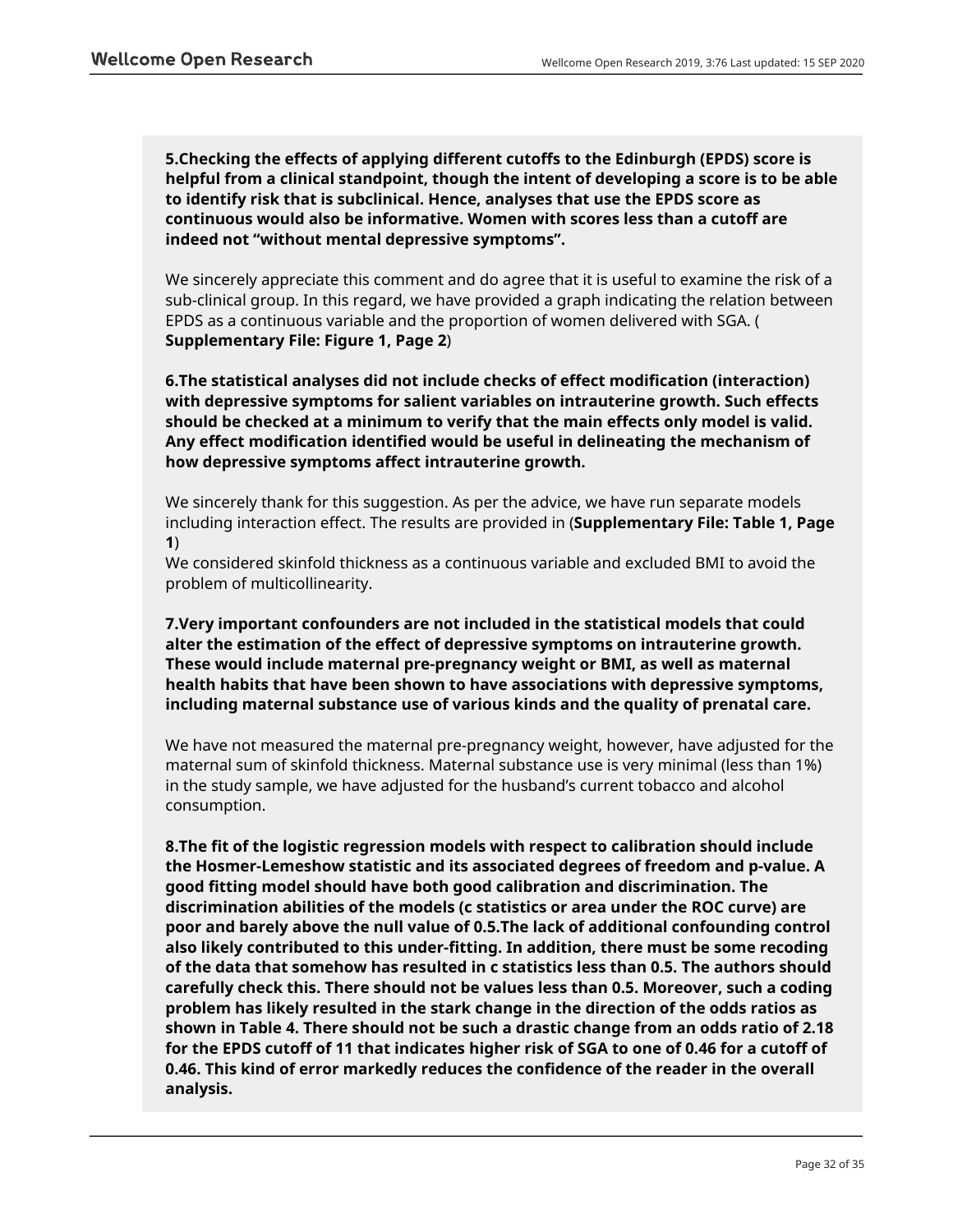Thank you for pointing out this. We sincerely thank you for pointing to the error; it is very useful insight and we realized that there was a mistake in coding the variable (EPDS score cut off 11, 12, 13). We recoded the entire data set and have thoroughly checked the entire analysis after redoing it. The resulted OR changes gradually from one cut off category to other and the AUROC curves obtained from the predicted probabilities of each model are above the null value. We sincerely apologize for the mistake. Hosmer-Lemeshow test statistic indicated model is a good fit. Overall model predictability is 83.6% for EPDS cut off category 11. We tried performing discriminant analysis, but the factors found to have a significant deviation from the multivariate normal distribution.

*Competing Interests:* No competing interests were disclosed.

Reviewer Report 03 September 2018

### <https://doi.org/10.21956/wellcomeopenres.15915.r33687>

**© 2018 Desai G.** This is an open access peer review report distributed under the terms of the [Creative Commons](https://creativecommons.org/licenses/by/4.0/) [Attribution License](https://creativecommons.org/licenses/by/4.0/), which permits unrestricted use, distribution, and reproduction in any medium, provided the original work is properly cited.



## **Geetha Desai**

Department of Psychiatry , National Institute of Mental Health and Neuro Sciences (NIMHANS), Bengaluru, India

It is well written report. Few clarifications may be added to methods. EPDS is a self rated instrument, how was it administered to women who could not rate the tool due to illiteracy. How was the tool translated?

Please mention that there are different cut offs that have been established for different samples (Shrestha et al. 20[1](jar:file:/work/f1000research/webapps/ROOT/WEB-INF/lib/service-1.0-SNAPSHOT.jar!/com/f1000research/service/export/pdf/#rep-ref-33687-1)6<sup>1</sup>)

In the flow chart, can you make it clear on how many had delivered when this report was written (was it 763?) or were there any exclusions due to fetal loss or twins?

Since there is a mention of women being referred to psychiatrist if the score was more than >13 , is there a possibility that they took treatment and hence there was no link to SGA? Can you describe the public hospital, was it just one or many centers?

Was violence assessed? As it is considered a risk factor.

Since many of the public hospitals do not have adequate space, how was privacy ensured?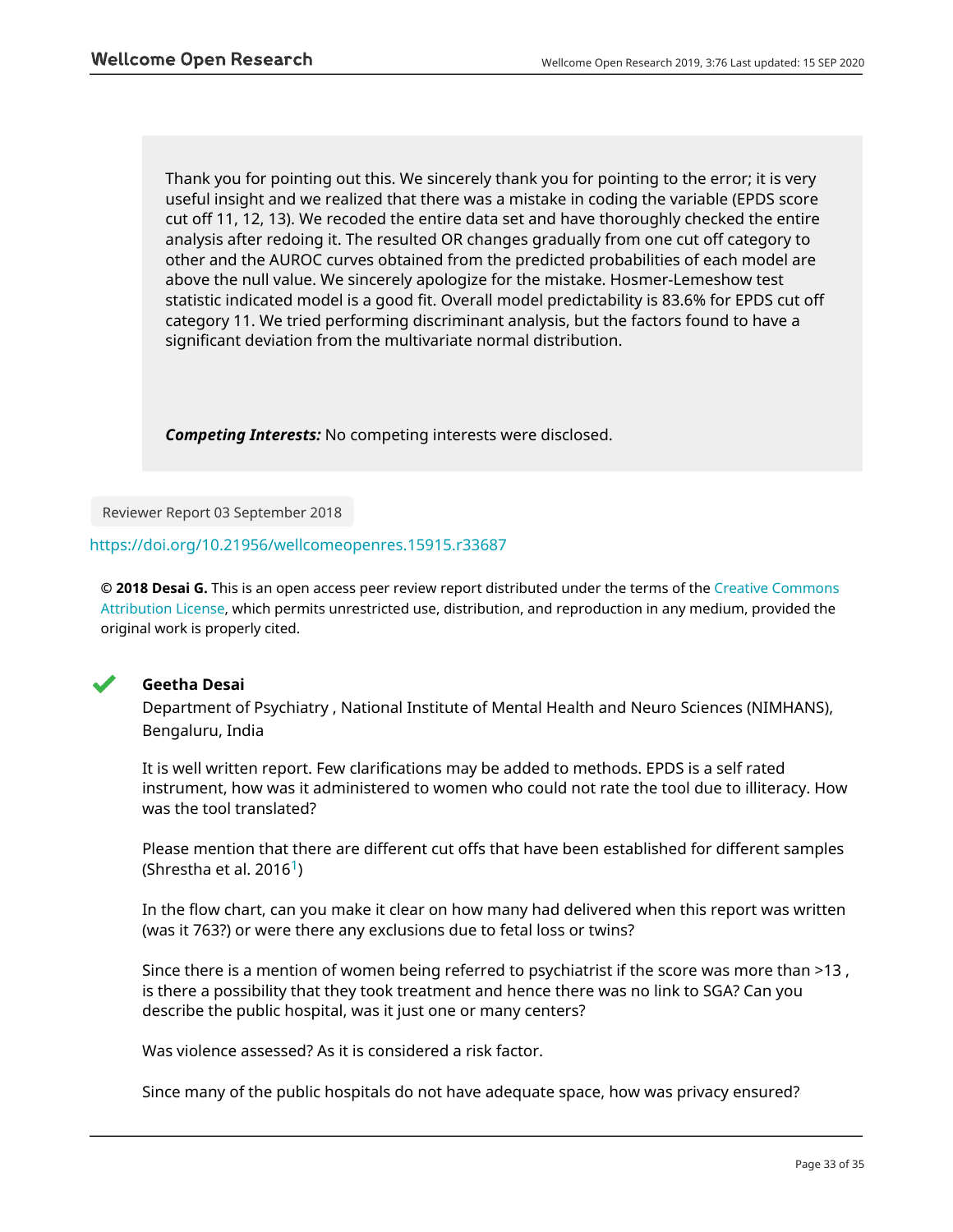Did any of the women have hyperemesis?

## **References**

1. Shrestha SD, Pradhan R, Tran TD, Gualano RC, et al.: Reliability and validity of the Edinburgh Postnatal Depression Scale (EPDS) for detecting perinatal common mental disorders (PCMDs) among women in low-and lower-middle-income countries: a systematic review.*BMC Pregnancy Childbirth*. 2016; **16**: 72 [PubMed Abstract](http://www.ncbi.nlm.nih.gov/pubmed/27044437) | [Publisher Full Text](https://doi.org/10.1186/s12884-016-0859-2)

2. Ing H, Fellmeth G, White J, Stein A, et al.: Validation of the Edinburgh Postnatal Depression Scale (EPDS) on the Thai-Myanmar border.*Trop Doct*. 2017; **47** (4): 339-347 [PubMed Abstract](http://www.ncbi.nlm.nih.gov/pubmed/28699396) | [Publisher](https://doi.org/10.1177/0049475517717635) [Full Text](https://doi.org/10.1177/0049475517717635)

**Is the work clearly and accurately presented and does it cite the current literature?** Yes

**Is the study design appropriate and is the work technically sound?**

Yes

**Are sufficient details of methods and analysis provided to allow replication by others?** Partly

**If applicable, is the statistical analysis and its interpretation appropriate?**

Yes

**Are all the source data underlying the results available to ensure full reproducibility?** Yes

**Are the conclusions drawn adequately supported by the results?**

Yes

*Competing Interests:* No competing interests were disclosed.

**I confirm that I have read this submission and believe that I have an appropriate level of expertise to confirm that it is of an acceptable scientific standard.**

Author Response 12 Feb 2019

**Giridhara R Babu**, Indian Institute of Public Health - Bangalore, Bengaluru, India

1.It is a well-written report. Few clarifications may be added to methods. Many thanks for the encouraging review.

2. EPDS is a self-rated instrument, how was it administered to women who could not rate the tool due to illiteracy. How was the tool translated? EPDS tool was translated into the local language (Kannada) and then back-translated to English for accuracy. Through this, efforts were made to ensure a clear and conceptually accurate translation that was easily understood by the local population. The Questionnaire